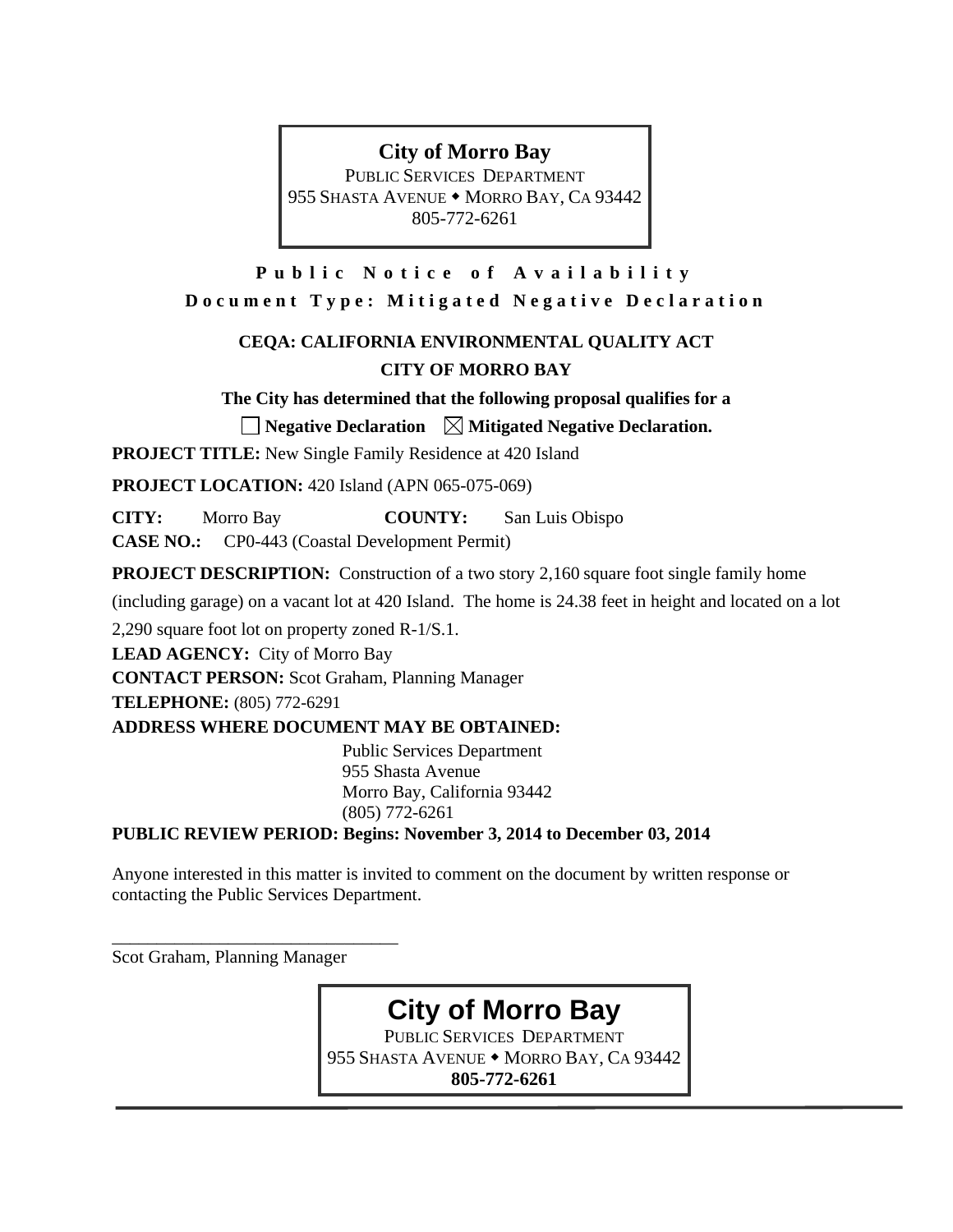# **DRAFT MITIGATED NEGA TIVE DECLARATION**

CEQA: CALIFORNIA ENVIRONMENTAL QUALITY ACT

CITY OF MORRO BAY 955 Shasta Avenue Morro Bay, California 93442 805-772-6261

The State of California and the City of Morro Bay require, prior to the approval of any project, which is not exempt under CEOA, that a determination be made whether or not that project may have any significant effects on the environment. In the case of the project described below, the City has determined that the proposal qualifies for a Mitigated Negative Declaration.

CASE NO.: Coastal Development Permit No. CP0-443 PROJECT TITLE: New Single Family Residence at 420 Island APPLICANT / PROJECT SPONSOR: David Chanley and Daniel Sotelo

**PROJECT DESCRIPTION:** Construction of a two story 2,160 square foot single family home (including garage) on a vacant lot at 420 Island. The home is 24.38 feet in height and located on a 2,290 square foot lot on property zoned R-1/S.1.

**PROJECT LOCATION:** The project site is located at 420 Island which is accessed from north Main street, east of Highway 1 within the City of Morro Bay. The site is within the R-1/S.1 overlay, (Single-family residential with special building site and yard standards identified in the Coastal Land Use Plan). The project is also located in the Coastal Commission's Appeals Jurisdiction.

# **FINDINGS OF THE**: Environmental Coordinator

It has been found that the project described above will not have a significant effect on the environment. The Initial Study includes the reasons in support of this finding. Mitigation measures are required to assure that there will not be a significant effect in the environment; these are described in the attached Initial Study and Checklist and have been added to the permit conditions of approval.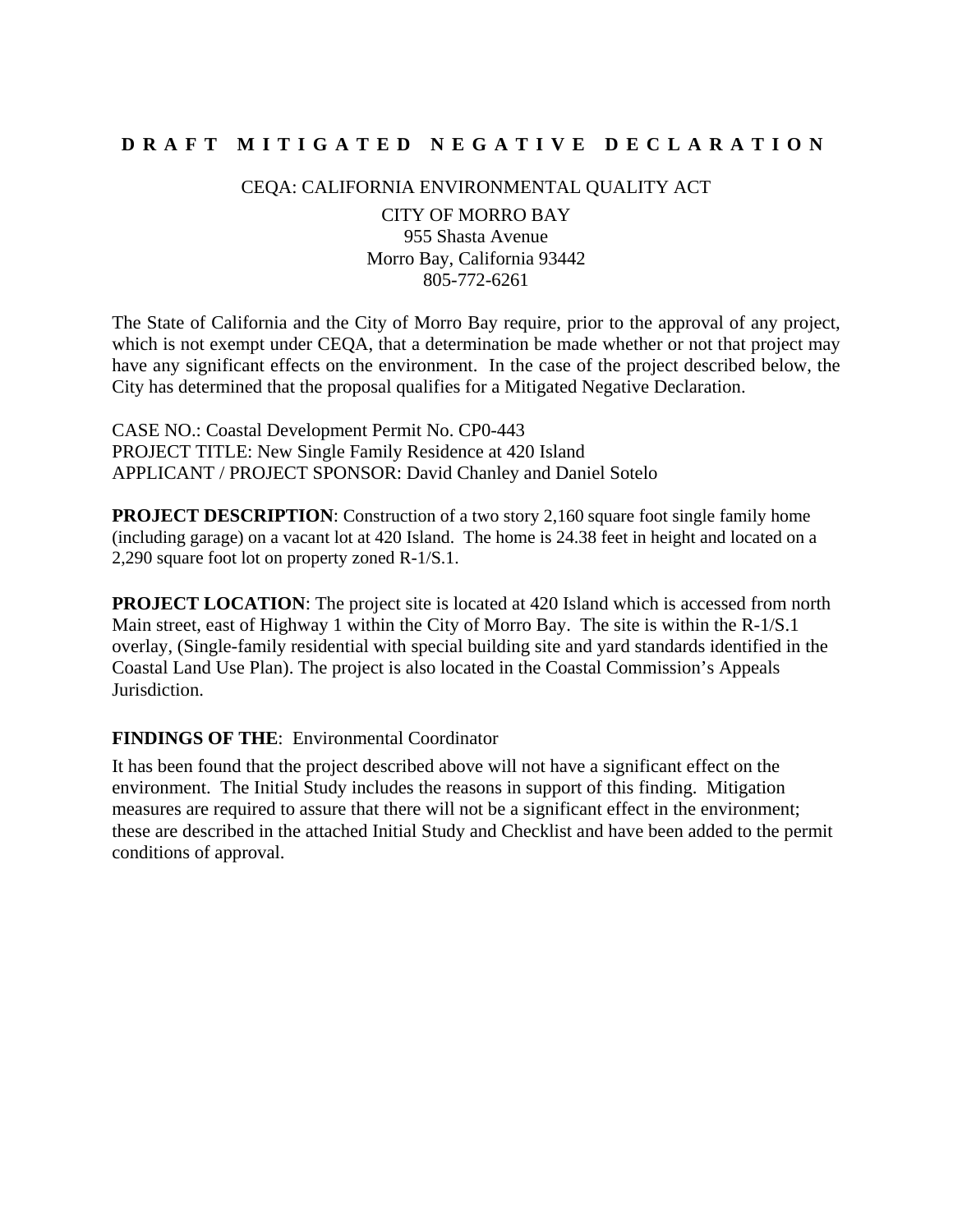

*City of Morro Bay* PUBLIC SERVICES DEPARTMENT 955 SHASTA AVENUE • MORRO BAY, CA 93442 **805-772-6261**

# **INITIAL STUDY AND CHECKLIST**

# **I. PROJECT INFORMATION**

| <b>Project Title:</b>     |                                                            | Project CP0 - 443; New Single Family Residence at 420 Island Street |                                    |  |  |  |  |
|---------------------------|------------------------------------------------------------|---------------------------------------------------------------------|------------------------------------|--|--|--|--|
| <b>Project Location:</b>  | 420 Island (APN 065-075-069)                               |                                                                     |                                    |  |  |  |  |
| <b>Case Number:</b>       | Coastal Development Permit #CP0-443                        |                                                                     |                                    |  |  |  |  |
| <b>LEAD AGENCY:</b>       | City of Morro Bay<br>955 Shasta Ave<br>Morro Bay, CA 93442 | Phone:<br>Fax:                                                      | (805) 772-6291<br>$(805)$ 772-6268 |  |  |  |  |
| <b>Project Applicant:</b> | Daniel Sotelo<br>400 Avalon<br>Morro Bay, CA 93442         | Phone:<br>Fax:                                                      | 805-343-1915                       |  |  |  |  |
| <b>Project Landowner:</b> | David Chanley                                              | Phone:                                                              |                                    |  |  |  |  |
|                           |                                                            |                                                                     |                                    |  |  |  |  |

**Project Description**:

Construction of a two story 2,160 square foot single family home (including garage) on a vacant lot at 420 Island, abutting Alva Paul creek. The home is 24.38 feet in height and located on a 2,290 square foot lot on property zoned  $R-1/S.1.$ 

| <b>Project Location:</b>          | 420 Island                                                  |
|-----------------------------------|-------------------------------------------------------------|
| <b>Assessor Parcel Number(s):</b> | $065 - 075 - 069$                                           |
| <b>General Plan Designation:</b>  | Low-Medium Density Residential                              |
| Zoning:                           | Single Family Residential $(R-1)$ / Special Building Site & |
|                                   | Yard Standards (S.1 overlay)                                |

| Surrounding Zoning and Land Uses |                                                                                |  |  |  |
|----------------------------------|--------------------------------------------------------------------------------|--|--|--|
| South                            | Open Area 1 (OA-2/PD) / Environmentally Sensitive Habitat (ESH) – Beach Access |  |  |  |
| North                            | Single Family Residential $(R-1/S.1)$ – Residential                            |  |  |  |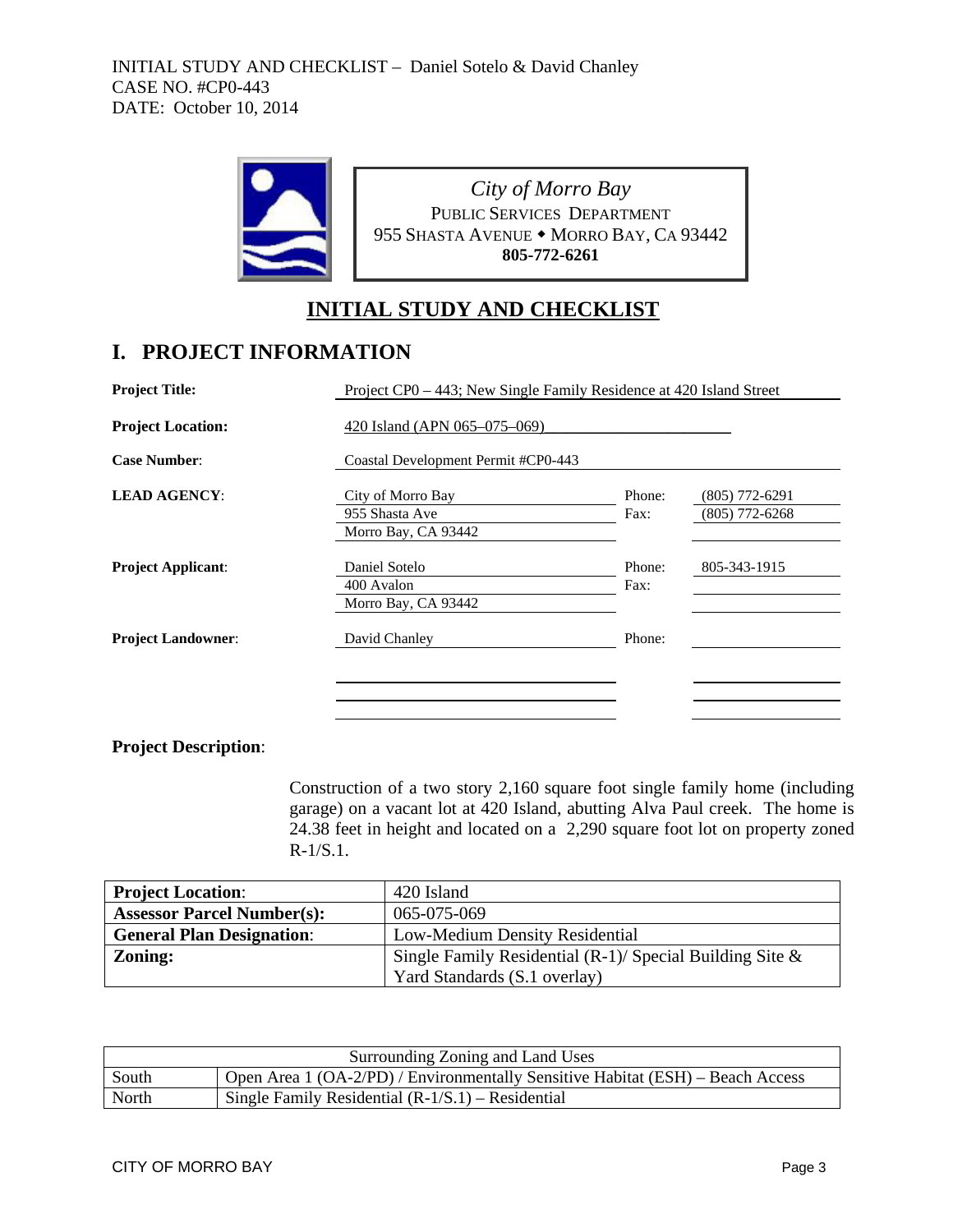| West | Single Family Residential $(R-1/S.1)$               |
|------|-----------------------------------------------------|
| East | Single Family Residential $(R-1/S.1)$ – Residential |

Other public agencies whose approval is required (e.g., permits, financing approval, or participation agreement.)

San Luis Obispo Air Pollution Control District (SLOAPCD)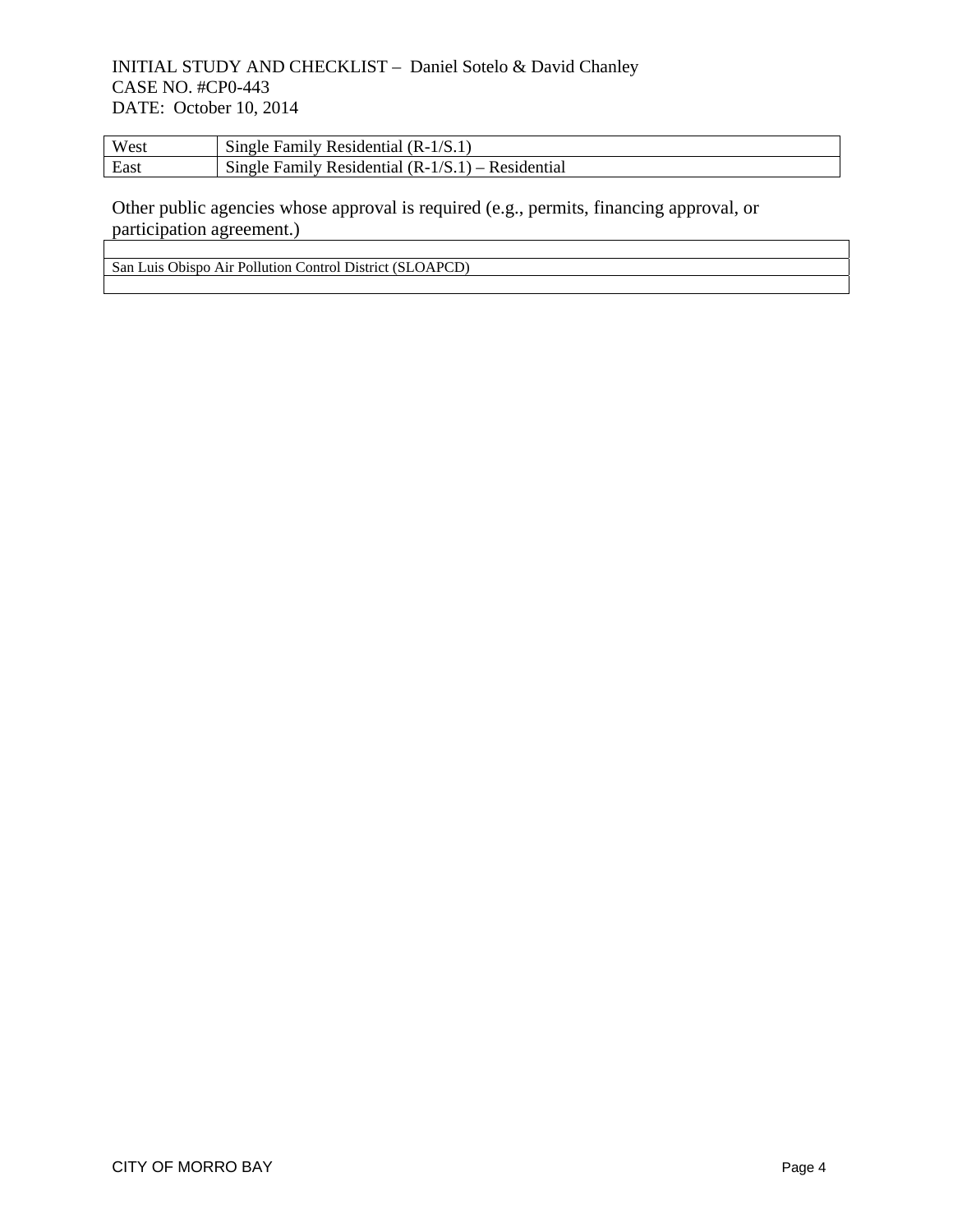

# **VICINITY MAP 420 Island**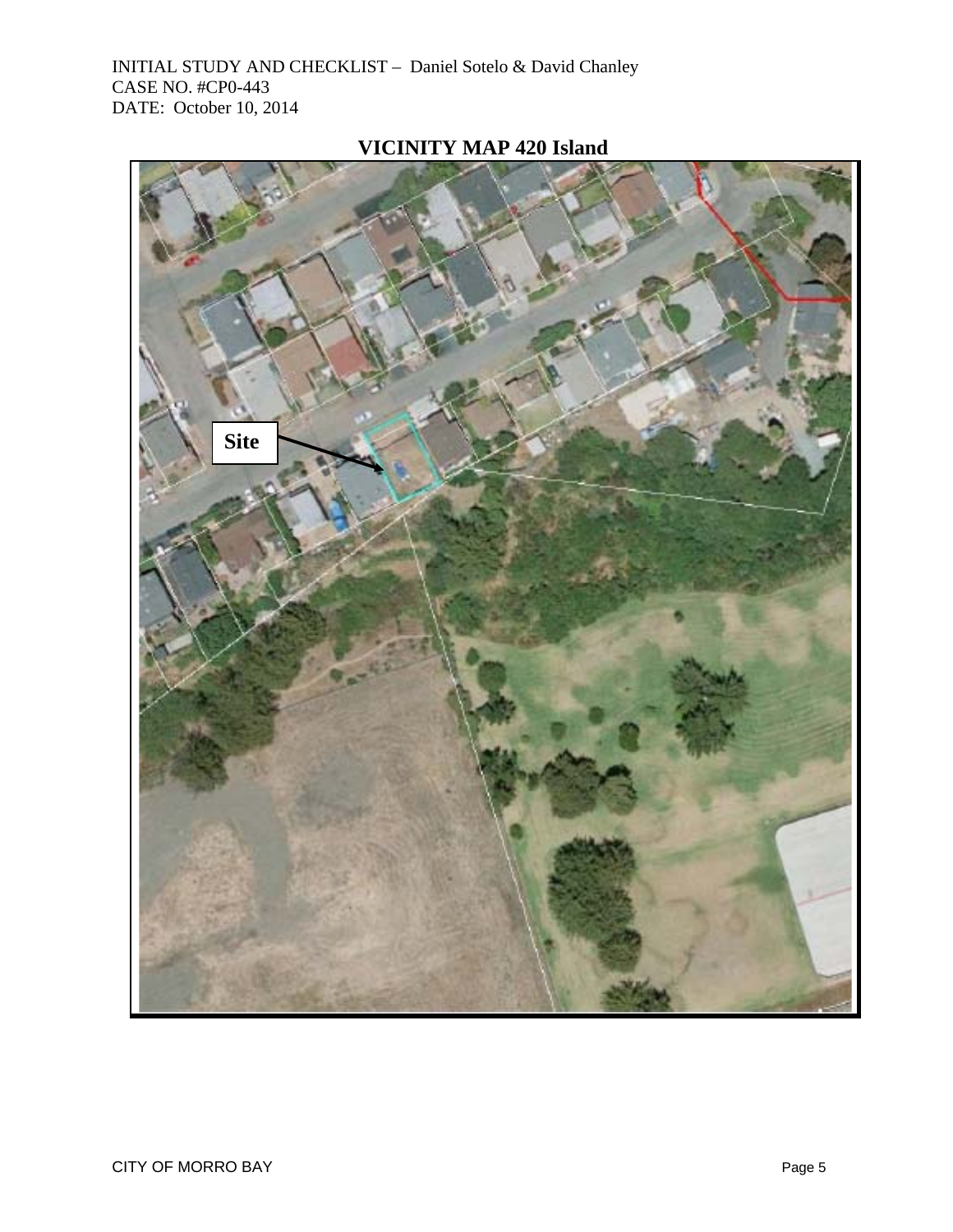$_{\rm Park}^{\rm Del~Mar}$ RECEIVED 39.96 (e)<br>Wood-<br>Fence  $AUG$   $79.2014$ û. Мiп. 이름 10.32 10.19 ъ City of Morro B Line of<br>Deck-<br>above Deck Line of wall Conc.<br>Patio<br>5x16 ay  $\frac{8}{28}$ c Serv es Department 背 **High**<br>50.24 Line of eave<br>overhang  $4^{\prime}4^{\prime\prime}$ ¢  $50.37$  $rac{slap}{2\frac{1}{2}}$ Ridge<br>Line- $3'4'$ 。<br>49.94  $\begin{array}{c} \text{Line of } \text{eave} \\ \text{overhang} \end{array}$ Line of<br>Garage  $\frac{1}{2}$  $\frac{\text{ANG}}{50.12}$ Two<br>Story<br>House  $\frac{\text{Con}}{\text{Wall}}$ Slope<br>|ast Two Story<br>House Garage  $7'4$ i4'  $(e)$  $50.09$  $_{\rm 61}^{\rm FFE}$ 뙗 Two<br>Story<br>House Telephone<br>& cable<br>-Service Porch - Gas<br>Meter  $\begin{array}{c}\n\frac{a}{b} \\
\frac{b}{b} \\
\frac{c}{c} \\
\end{array}$ 200 AMP<br>Electric<br>Service  $_{\rm 52.10}^{\rm FF}$ FF<br>50.81 iàn<br>50 ĩю Conc.<br>Walk Driveway<br>lope 2.38% Driveway ₫ Driveway<br>Conc. Asphalt  $40.05^{\circ}$ Tree Note VМ  $\begin{tabular}{p{0.85\textwidth}} \textbf{Plant, from the} \\ \textbf{City Master} \\ \textbf{Tree List,} \\ \textbf{one street tree.} \end{tabular}$ Sewet Lateral Center Line  $16'$  $50.26$  $\overset{50.47}{\times}$  $\mathfrak{g}$ Edge of<br>Pavement  $\mathbf{\hat{g}}$ 50.50 50.50 Island St. Site Plan

**SITE PLAN**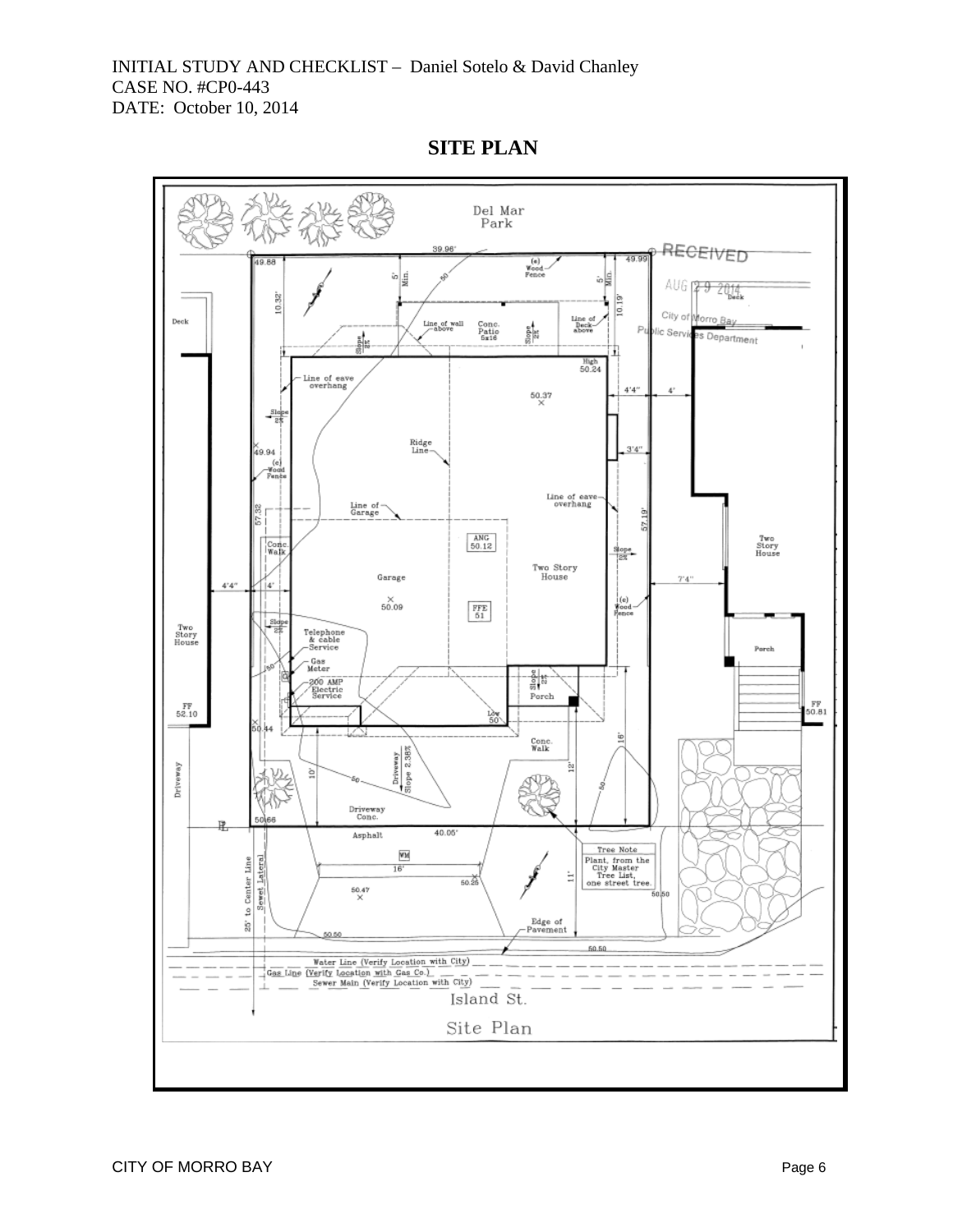

# **Creek Bank Setback**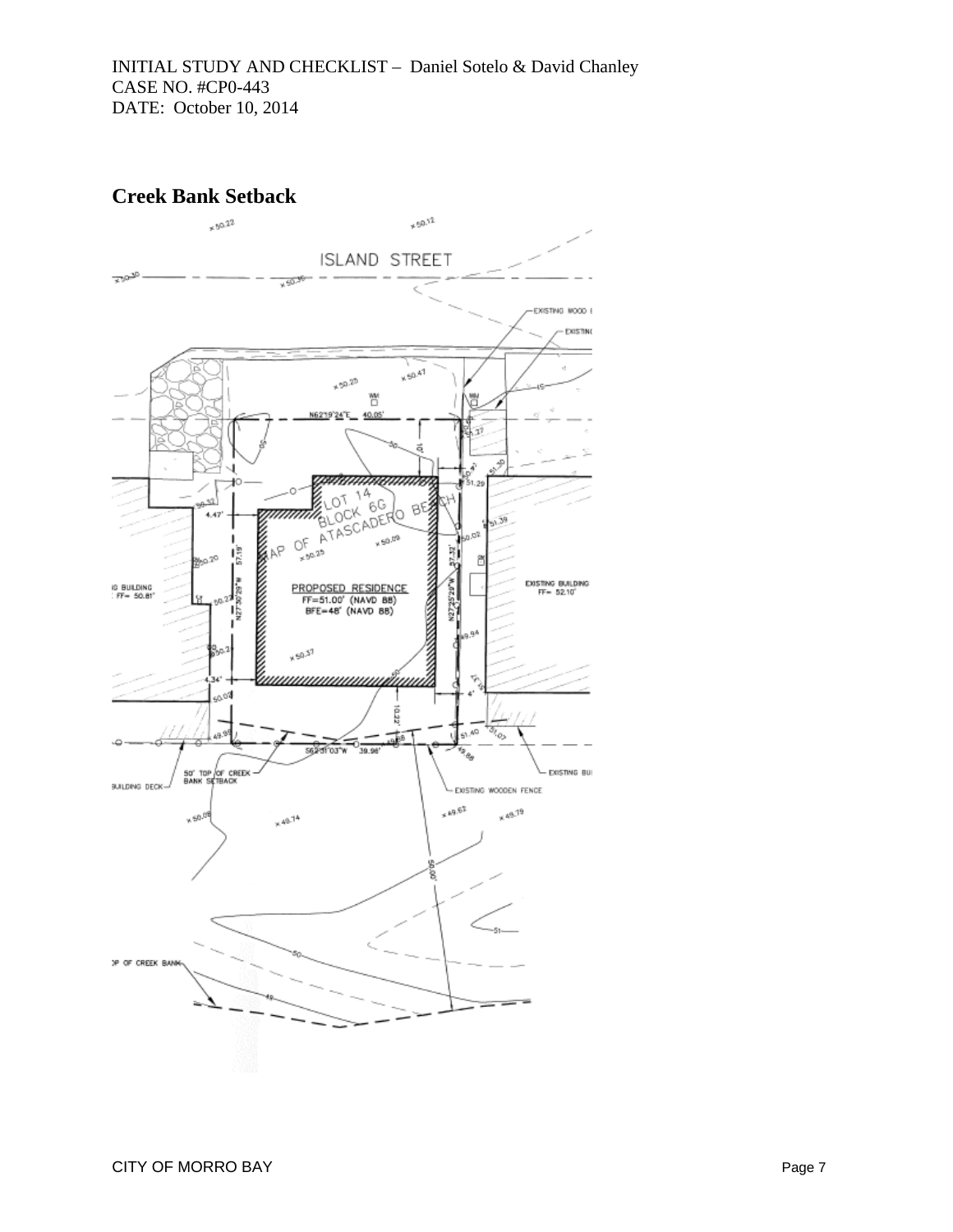# **II. ENVIRONMENTAL SETTING AND IMPACTS**

The environmental factors checked below would be potentially affected by this project, involving at least one impact that is a "Potentially Significant Impact" or is "Potentially Significant Unless Mitigated", as indicated by the Environmental Checklist:

|   | 1. Aesthetics                  |  | 10. Land Use/Planning                  |
|---|--------------------------------|--|----------------------------------------|
|   | 2. Agricultural Ressources     |  | 11. Mineral Resources                  |
| X | 3. Air Quality                 |  | 12. Noise                              |
| X | 4. Biological Resources        |  | 13. Population/Housing                 |
|   | 5. Cultural Resources          |  | 14. Public Services                    |
|   | 6. Geology/Soils               |  | 15. Recreation                         |
|   | 7. Greenhouse Gas Emissions    |  | 16. Transportation/Circulation         |
| X | 8. Hazards/Hazardous Materials |  | 17. Utility/Service Systems            |
|   | 9. Hydrology/Water Quality     |  | 18. Mandatory Findings of Significance |

# **FISH AND GAME FEES**

|   | The Department of Fish and Wildlife has reviewed the CEQA document and written no effect<br>determination request and has determined that the project will not have a potential effect on fish, wildlife,<br>or habitat (see attached determination).                                                            |
|---|------------------------------------------------------------------------------------------------------------------------------------------------------------------------------------------------------------------------------------------------------------------------------------------------------------------|
| X | The project has potential to impact fish and wildlife resources and shall be subject to the payment of Fish<br>and Game fees pursuant to Section 711.4 of the California Fish and Game Code. This initial study has<br>been circulated to the California Department of Fish and Wildlife for review and comment. |

# **STATE CLEARINGHOUSE**

|             | This environmental document must be submitted to the State Clearinghouse for review by one or more<br>State agencies (e.g. Cal Trans, California Department of Fish and Wildlife, Department of Housing and |  |  |  |  |
|-------------|-------------------------------------------------------------------------------------------------------------------------------------------------------------------------------------------------------------|--|--|--|--|
| $\mathbf X$ | Community Development). The public review period shall not be less than 30 days (CEQA Guidelines<br>$15073(a)$ ).                                                                                           |  |  |  |  |

Determination on the basis of this initial evaluation:

- I find that the proposed project COULD NOT have a significant effect on the environment, and a NEGATIVE DECLARATION will be prepared.
- $\boxtimes$  I find that although the proposed project could have a significant effect on the environment, there will not be a significant effect in this case because revisions in the project have been made by or agreed to by the project proponent. A MITIGATED NEGATIVE DECLARATION will be prepared.
- I find that the proposed project MAY have a significant effect on the environment, and an ENVIRONMENTAL IMPACT REPORT is required.
- $\Box$  I find that the proposed project MAY have a "potentially significant impact" or "potentially significant unless mitigated" impact on the environment, but at least one effect 1) has been adequately analyzed in an earlier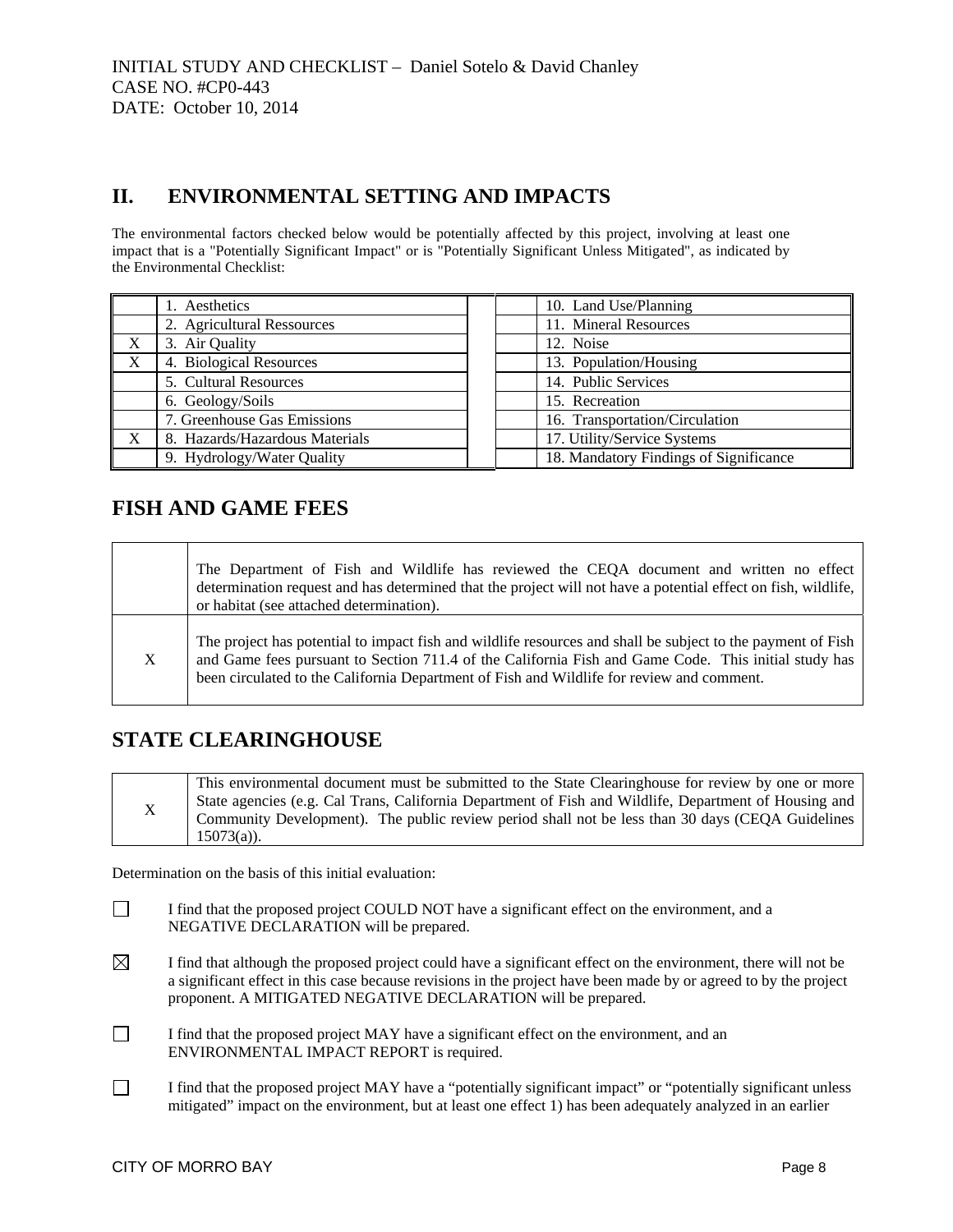document pursuant to applicable legal standards, and 2) has been addressed by mitigation measures based on the earlier analysis as described on attached sheets. An ENVIRONMENTAL IMPACT REPORT is required, but it must analyze only the effect that remain to be addressed.

 $\Box$  I find that although the proposed project could have a significant effect on the environment, because all potentially significant effects (a) have been analyzed adequately in an earlier EIR or NEGATIVE DECLARATION pursuant to applicable standards, and (b) have been avoided or mitigated pursuant to that earlier EIR or NEGATIVE DECLARATION, including revisions or mitigated pursuant to that earlier EIR or NEGATIVE DECLARATION, including revisions or mitigation measure that are imposed upon the proposed project, nothing further is required.

Signature

| ٧<br>- - -<br>۰.<br>× |
|-----------------------|
|                       |

Printed Name For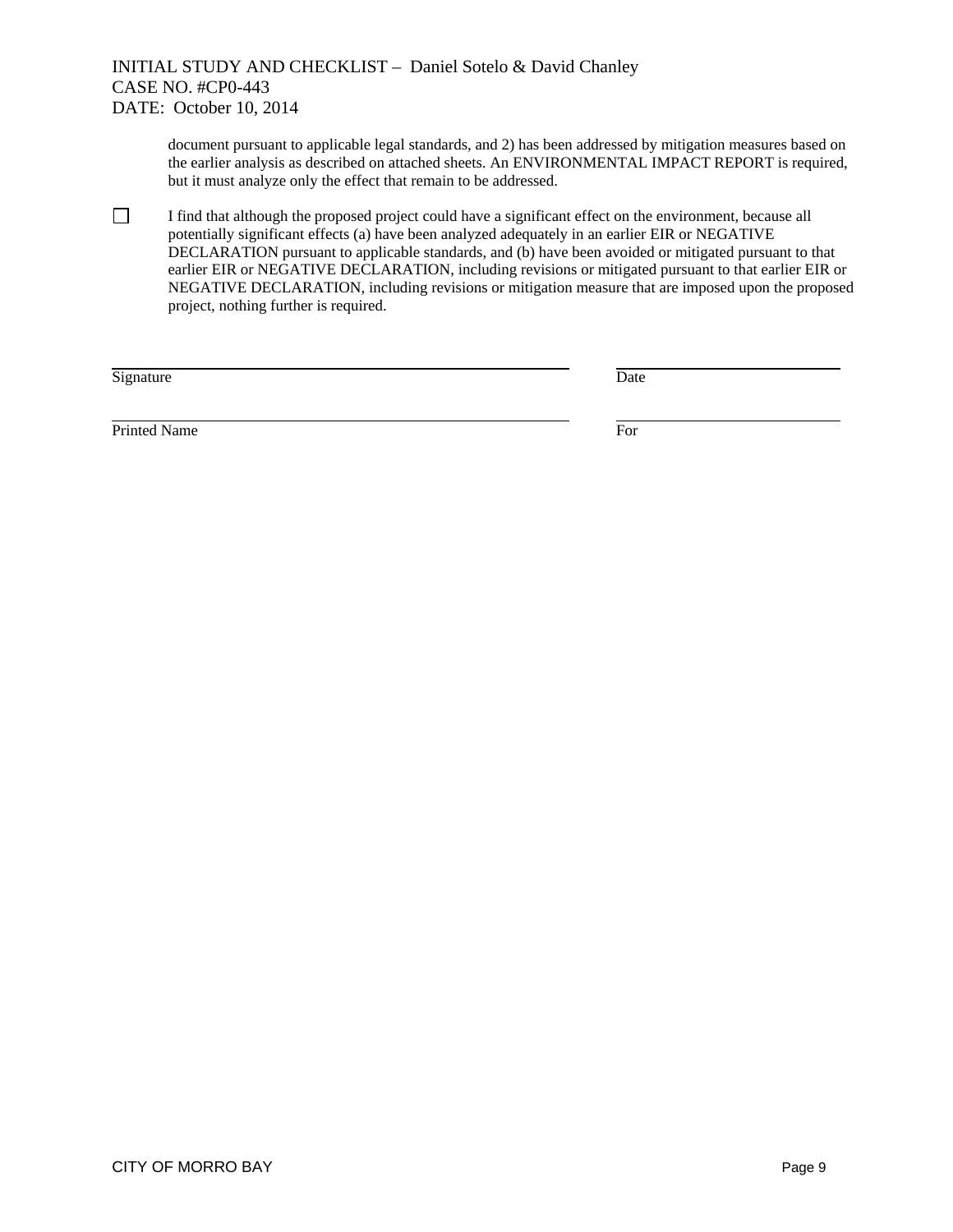# **III. ENVIRONMENTAL CHECKLIST**

|             | <b>AESTHETICS:</b>                                                                                                                                         | Potentially<br>Significant | Less Than<br>Significant           | Less Than<br>Significant | No Impact |
|-------------|------------------------------------------------------------------------------------------------------------------------------------------------------------|----------------------------|------------------------------------|--------------------------|-----------|
|             | Would the project:                                                                                                                                         | Impact                     | with<br>Mitigation<br>Incorporated | Impact                   |           |
| a.          | Have a substantial adverse effect on a scenic vista?                                                                                                       |                            |                                    | X                        |           |
| b.          | Substantially damage scenic resources, including but not<br>limited to, trees, rock outcroppings, and historic buildings<br>within a state scenic highway? |                            |                                    | X                        |           |
| $C_{\star}$ | Substantially degrade the existing visual character or<br>quality of the site and its surroundings?                                                        |                            |                                    | X                        |           |
| d.          | Create a new source of substantial light or glare, which<br>would adversely affect day or nighttime views in the<br>area?                                  |                            |                                    | X                        |           |

**Environmental Discussion:** The visual resources of an area comprise the features of its built and natural land forms, vegetation, water surfaces and landscape. Landscape features, naturally occurring or otherwise, form the overall impression of the area.

The project site is vacant, and located on Island Street at approximately mid-block on the south side of the street adjacent to Alva Paul Creek.

The General Plan and the Local Coastal Plan contain policies that protect the City's visual resources. The waterfront and Embarcadero are designated as scenic view areas in the City's Visual Resources and Scenic Highway Element. The Morro Rock, sand spit, harbor and navigable waterways are all considered significant scenic resources.

## **Impact Discussion:**

**a.,c.)** The project proposes to construct a new approximately 2,160 square foot single family residence including an attached 482 square foot garage and further develop the site with landscape and hardscape including a driveway to the garage. The residence would be centrally located on the parcel, accessed via Island Street.

The project constitutes infill development in a neighborhood comprised of other single family homes. The home is two story in height, similar to adjacent homes in the neighborhood and includes a pitched roof, readily identifiable front entry, garage and articulated front elevation.

The development of a single family home on this lot will be subject to all the standard development requirements of the R.1/S.1 zone district including lot coverage, setbacks and height restrictions. These standards serve to minimize the massing of the structure and ensure that the building is consistent with the neighborhood.

**b.)** There have been no scenic resources (trees, rock outcroppings, and historic buildings within a state scenic highway) identified on the project site or adjacent to; therefore the project would not substantially impact on scenic resources.

**d.)** The project would include lighting, which could contribute to existing sources of light and glare in the surrounding neighborhood. However, the project would not create lighting or glare inconsistent with adjacent uses, as the project is required to comply with the City's lighting requirements found in section 17.52.080 of the Zoning Code. Lighting cannot be directed toward adjacent residential uses and must be screened from other residences and other sensitive glare uses.

## **Mitigation Measures**

No Mitigation required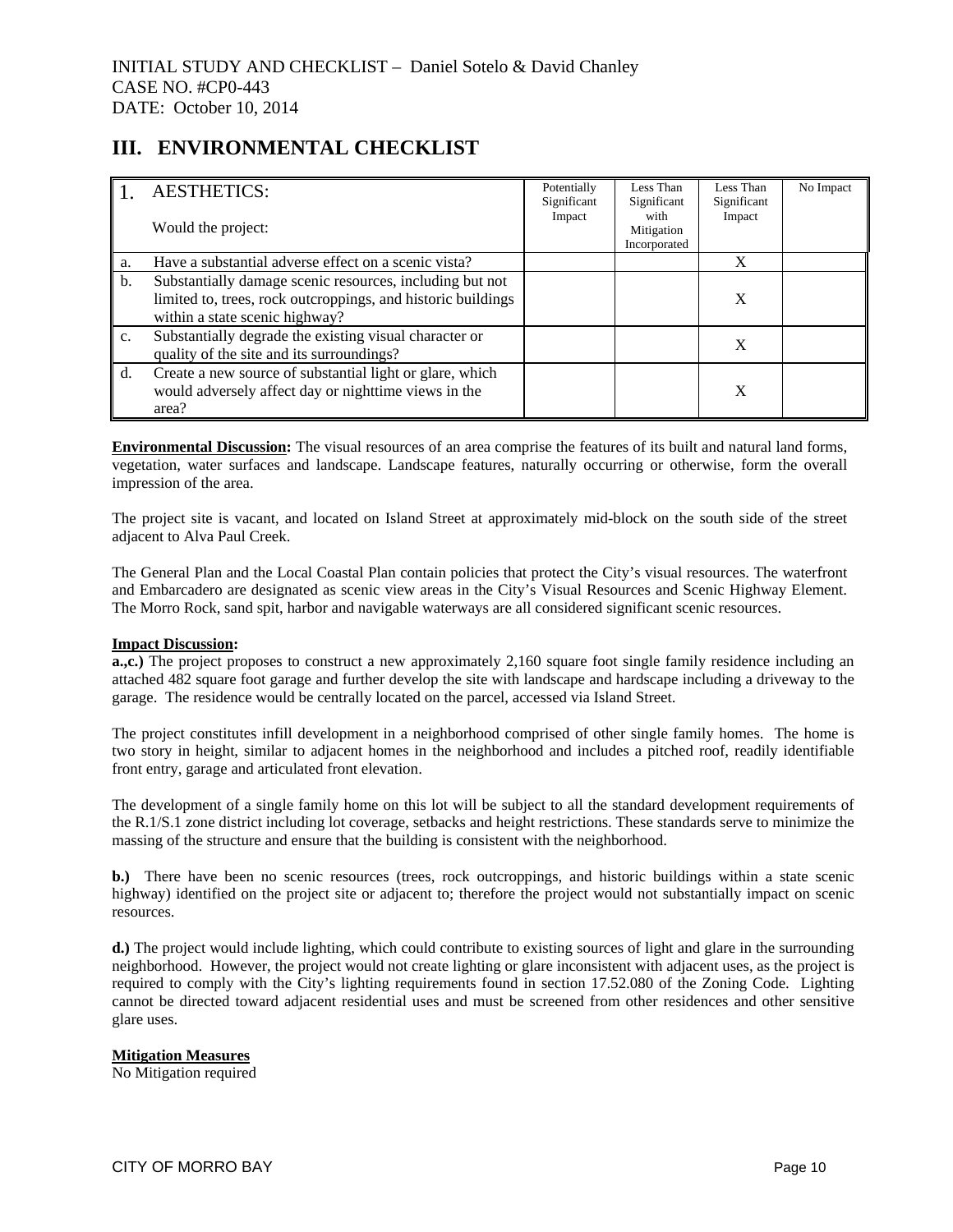|       | <b>AGRICULTURAL RESOURCES:</b><br>In determining whether impacts to agricultural resources are<br>significant environmental effects, lead agencies may refer to the<br>California Agricultural Land Evaluation and Site Assessment Model<br>(1997) prepared by the California Department of Conservation as an<br>optional model to use in assessing impacts on agriculture and<br>farmland. In determining whether impacts to forest resources,<br>including timberland, are significant environmental effects, lead<br>agencies may refer to information compiled by the California<br>Department of Forestry and Fire Protection regarding the state's<br>inventory of forest land, including the Forest and Range Assessment<br>Project and the Forest Legacy Assessment project; and forest carbon<br>measurement methodology provided in Forest Protocol adopted by the<br>California Air Resources Board.<br>Would the project: | Potentially<br>Significant<br>Impact | Less Than<br>Significant<br>with<br>Mitigation<br>Incorporated | Less Than<br>Significant<br>Impact | No Impact   |
|-------|----------------------------------------------------------------------------------------------------------------------------------------------------------------------------------------------------------------------------------------------------------------------------------------------------------------------------------------------------------------------------------------------------------------------------------------------------------------------------------------------------------------------------------------------------------------------------------------------------------------------------------------------------------------------------------------------------------------------------------------------------------------------------------------------------------------------------------------------------------------------------------------------------------------------------------------|--------------------------------------|----------------------------------------------------------------|------------------------------------|-------------|
| a.    | Convert Prime Farmland, Unique Farmland, or<br>Farmland of Statewide Importance (Farmland), as<br>shown on the maps prepared pursuant to the Farmland<br>Mapping and Monitoring Program of the California<br>Resources Agency, to non-agricultural use?                                                                                                                                                                                                                                                                                                                                                                                                                                                                                                                                                                                                                                                                                |                                      |                                                                |                                    | X           |
| $b$ . | Conflict with existing zoning for agricultural use, or a<br>Williamson Act contract?                                                                                                                                                                                                                                                                                                                                                                                                                                                                                                                                                                                                                                                                                                                                                                                                                                                   |                                      |                                                                |                                    | $\mathbf X$ |
| c.    | Conflict with existing zoning for, or cause rezoning of,<br>forest land (as defined in Public Resources Code section<br>$12220(g)$ ), timberland (as defined by Public Resources<br>Code section 4526), or timberland zoned Timberland<br>Production (as defined by Government Code section<br>$51104(g)$ ?                                                                                                                                                                                                                                                                                                                                                                                                                                                                                                                                                                                                                            |                                      |                                                                |                                    | X           |
| d.    | Result in the loss of forest land or conversion of forest<br>land to non-forest use?                                                                                                                                                                                                                                                                                                                                                                                                                                                                                                                                                                                                                                                                                                                                                                                                                                                   |                                      |                                                                |                                    | X           |
| e.    | Involve other changes in the existing environment<br>which, due to their location or nature, could result in<br>conversion of Farmland to non-agricultural use or<br>conversion of forest land to non-forest use?                                                                                                                                                                                                                                                                                                                                                                                                                                                                                                                                                                                                                                                                                                                      |                                      |                                                                |                                    | X           |

**Environmental Discussion:** The proposed use on the site is consistent with the zoning designation of Single Family Residential (R-1/S1). The property and surrounding areas are not zoned for agricultural uses. The site has not historically been used for farming nor has it been designated as prime farmland. The property is located in a residential district. The City of Morro Bay contains a relatively limited area devoted to agricultural uses within the city limits. The Chorro and Morro Valleys, within and adjacent to the city, support intensive agricultural activity.

#### **Impact Discussion:**

- **a.** The project site is classified as Urban and Built Up Land by the Department of Conservation's Farmland Monitoring and Mapping Program. No Farmland would be converted; no impacts would result.
- **b.** The project site is within the R-1/S1 zone and is not subject to a Williamson Act contract. The proposed use would not conflict with any existing zoning and no impacts would result.
- **c.** The project location does not consist of forest land or timberland; no impacts would result.
- **d.** The project location does not consist of forest land or timberland; no impacts would result.
- **e.** The project would not result in any changes to the environment that would impact existing agricultural uses in the region. The project would continue to be served by City water supplies, which are considered sufficient to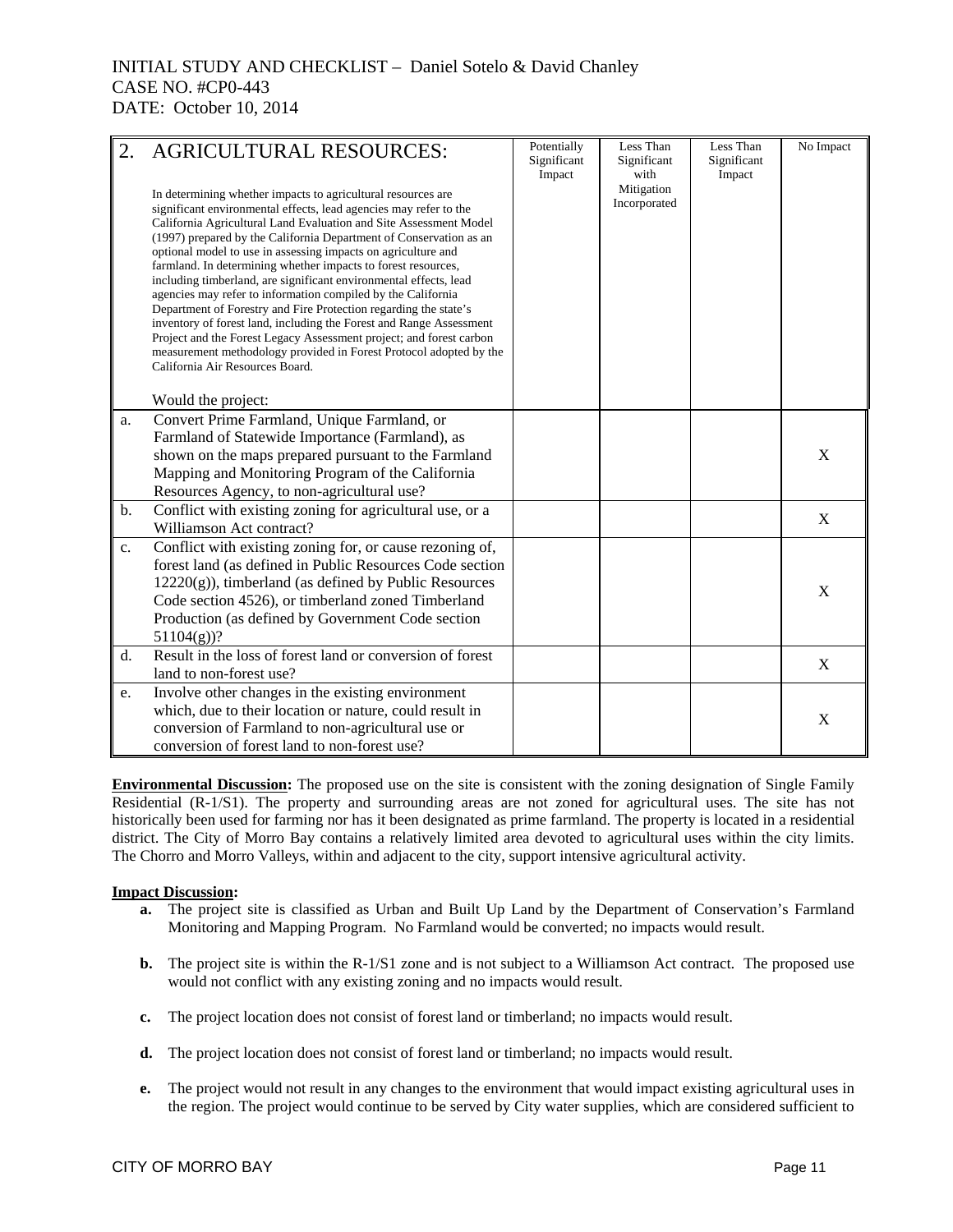adequately meet project-related demands, and construction and long-term operation of the project is not expected to cause any significant impacts on regional agricultural uses. No impact would occur.

#### **Mitigation and Residual Impact:**

The project is not expected to result in any potentially significant impacts to agricultural resources and no mitigation measures are necessary.

### **Monitoring**.

None required.

|                | 3. AIR QUALITY<br>Where available, the significance criteria established by the applicable air quality<br>management or air pollution control district may be relied upon to make the<br>following determinations.                                                                                       | Potentially<br>Significant<br>Impact | Less Than<br>Significant<br>with<br>Mitigation<br>Incorporated | Less Than<br>Significant<br>Impact | N <sub>0</sub><br>Impact |
|----------------|----------------------------------------------------------------------------------------------------------------------------------------------------------------------------------------------------------------------------------------------------------------------------------------------------------|--------------------------------------|----------------------------------------------------------------|------------------------------------|--------------------------|
|                | Would the project:                                                                                                                                                                                                                                                                                       |                                      |                                                                |                                    |                          |
| a.             | Conflict with or obstruct implementation of the applicable air<br>quality plan?                                                                                                                                                                                                                          |                                      |                                                                | X                                  |                          |
| b.             | Violate any air quality standard or contribute substantially to an<br>existing or projected air quality violation?                                                                                                                                                                                       |                                      | X                                                              |                                    |                          |
| $\mathbf{c}$ . | Result in a cumulatively considerable net increase of any criteria<br>pollutant for which the project region is in non-attainment under<br>an applicable federal or state ambient air quality standard<br>(including releasing emissions, which exceed quantitative<br>thresholds for ozone precursors)? |                                      |                                                                | X                                  |                          |
| d.             | Expose sensitive receptors to substantial pollutant concentrations?                                                                                                                                                                                                                                      |                                      | X                                                              |                                    |                          |
| e.             | Create objectionable odors affecting a substantial number of<br>people?                                                                                                                                                                                                                                  |                                      |                                                                | X                                  |                          |

**Environmental Setting:** The project area is located in the South Central Coast Air Basin (SCCAB). The SCCAB consists of San Luis Obispo County and a portion of Santa Barbara County north of the Santa Ynez Mountain ridgeline. Atmospheric pollutant concentrations in the SCCAB are generally moderate, due to persistent west-tonorthwesterly winds that blow off the Pacific Ocean and enhance atmospheric mixing. Although meteorological conditions in the project area are usually conducive to pollutant dispersal, pollution can sometimes accumulate during the fall and summer months when the Eastern Pacific High can combine with high pressure over the continent to produce light winds and extended inversion conditions in the region. As a result, Morro Bay is considered a nonattainment area for particulate matter less than 10 microns in diameter  $(PM_{10})$  and ozone  $(O_3)$ .

The San Luis Obispo County Air Pollution Control District (SLOAPCD) has developed the CEQA Air Quality Handbook (2013) to evaluate project specific impacts and help determine if air quality mitigation measures are needed, or if potentially significant impacts could result. The APCD has also prepared a Clean Air Plan to evaluate long-term emissions, cumulative effects, and establish countywide programs to reach acceptable air quality levels.

#### **Impact Discussion:**

**a.)** The proposed development is consistent with the goals and policies of the City of Morro Bay General Plan and is consistent with the APCD's CEQA Handbook and Clean Air Plan. The project includes residential development within an urban area currently zoned for this type of development. There would be no impact.

**b.)** The project proposes to construct a new single family residence with other miscellaneous improvements. The disturbance of fine particulate matter will be minimal during the construction phase and the site will be developed and exposed dirt will be covered or landscaped to prevent erosion. The project would result in the disturbance of approximately 2,000 square feet of soils with the construction of the project. These project activities would result in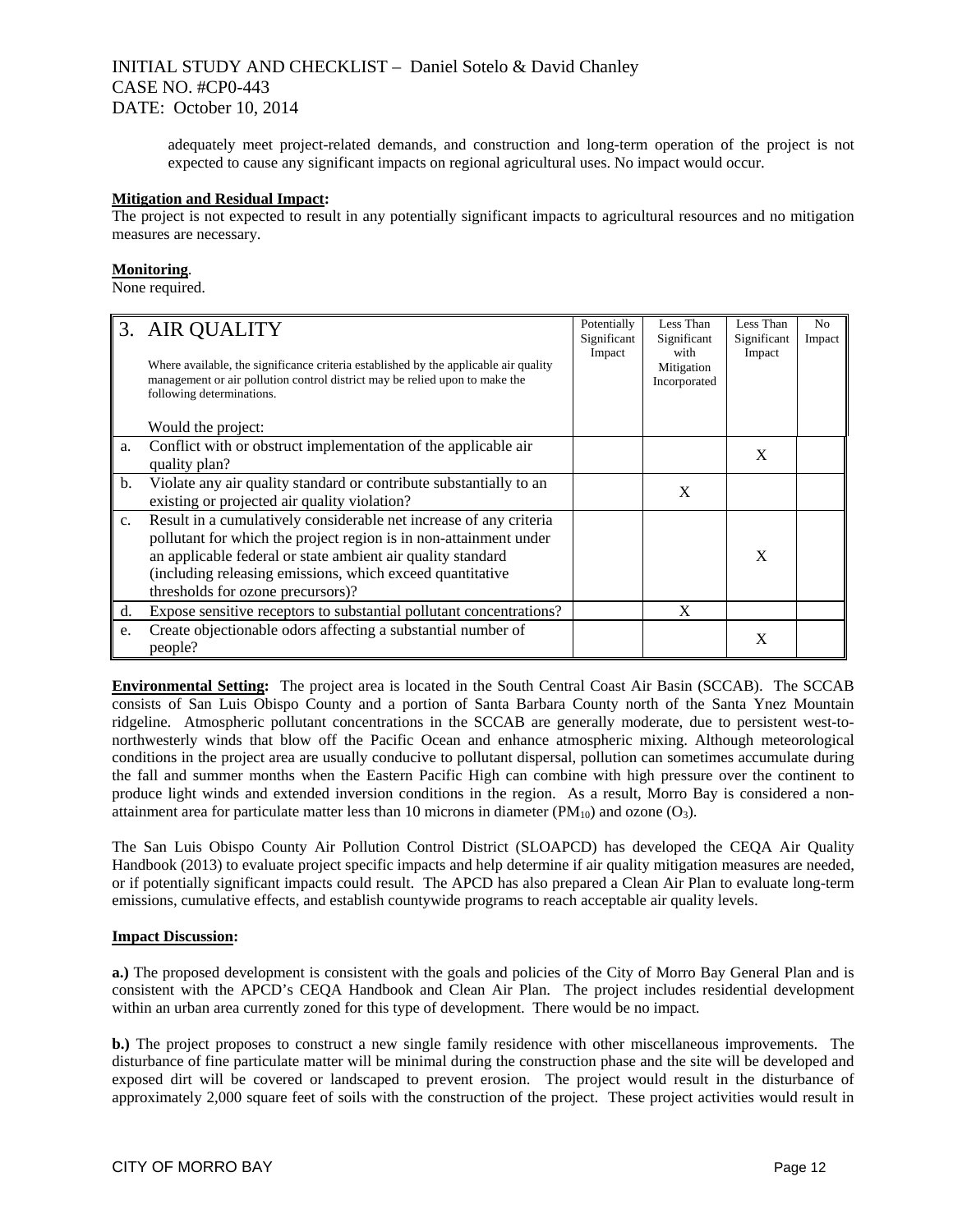the creation of construction dust and short-term construction vehicle emissions (Construction Emissions). The project would generate long-term emissions due to trip generation and area source emissions (Operational Emissions).

**Construction Emissions**. Construction of the project, would generate emissions including reactive organic gasses (ROG), oxides of nitrogen (NOx), carbon monoxide (CO), carbon dioxide (C02), fugitive dust (PM10), and exhaust particulates ( $PM_{10}$  and  $PM_{2.5}$ ) including diesel particulate matter (DPM). Construction emissions that would result from the proposed project were calculated using CalEEMod, pursuant to the CEQA Handbook. Construction emissions (winter) are estimated in Table 1 Construction Emissions, below. Estimated construction emissions are not expected to exceed the APCD thresholds requiring mitigation. Any potential impacts would be further minimized by implementation of the City's standard dust control measures.

In addition to the construction air quality thresholds defined above, there are a number of special conditions, local regulations or state and federal rules that apply to construction activities. These conditions must be addressed in proposed construction activity and are summarized below.

|                            | <b>ROG</b> | <b>NO<sub>x</sub></b> | CO    | <b>PM10</b> | $PM_{10}$ | PM <sub>2.5</sub> | CO <sub>2</sub> |
|----------------------------|------------|-----------------------|-------|-------------|-----------|-------------------|-----------------|
|                            |            |                       |       |             | (Exhaust) | (Exhaust)         |                 |
| <b>Winter (Ibs/day</b>     | 26.00      | 36.31                 | 21.82 | 1.066       | 1.76      | 1.62              | 3,568.55        |
| <b>Threshold</b>           | 137        |                       | n/a   | n/a         |           |                   | n/a             |
| $(lbs/day)^*$              |            |                       |       |             |           |                   |                 |
| <b>Mitigation Required</b> |            | No                    | n/a   | n/a         | No        |                   | n/a             |
|                            |            |                       |       |             |           |                   |                 |

**Table 1. Construction Emissions** 

\*Source: County of San Luis Obispo, APCD CEQA Air Quality Handbook, 2012

#### *Sensitive Receptors*

The proximity of sensitive individuals (receptors) to a construction site constitutes a special condition and may require a more comprehensive evaluation of toxic diesel PM impacts and more aggressive implementation of mitigation measures described below in the diesel idling section (if deemed necessary by the SLOAPCD). Areas where sensitive receptors are most likely to spend time include schools, parks and playgrounds, day care centers, nursing homes, hospitals, and residential dwelling units. The types of construction projects that typically require a more comprehensive evaluation include large-scale, long-term projects that occur within 1,000 feet of a sensitive receptor locations. This project is located within an established residential neighborhood.

#### *Permits*

Portable equipment and engines 50 horsepower (hp) or greater, used during construction activities will require California statewide portable equipment registration (issued by the Air Resources Board) or an Air District permit.

**Operational Emissions**. The SLOAPCD has set thresholds for ozone precursor emissions, DPM, fugitive particulate matter emissions (dust), and CO. Ozone precursor emissions are measured as combined ROG and NOx emissions. DPM is seldom emitted from individual projects in quantities which lead to local or regional air quality attainment violations. DPM is, however, a toxic air contaminant and carcinogen, and exposure to DPM may lead to increased cancer risk and respiratory problems. Operation of the project would generate approximately 9.6 daily trips. Due to the minimal amount of operational trips, resulting emissions would be negligible. No significant long-term air quality effects are expected to occur and no mitigation measures are required.

**c., d.)** San Luis Obispo County is a non-attainment area for the State PM<sub>10</sub> (fine particulate matter 10 microns or less in diameter) air quality standards. State law requires that emissions of non-attainment pollutants and their precursors be reduced by at least 5% per year until the standards are attained. The Clean Air Plan (CAP) for San Luis Obispo County was developed and adopted by the Air Pollution Control District (APCD) to meet that requirement. The CAP is a comprehensive planning document designed to reduce emissions from traditional industrial and commercial sources, as well as from motor vehicle use. According to the APCD "CEQA Air Quality Handbook" (2012), both construction activities and ongoing activities of land uses can generate air quality impacts. The APCD has established the threshold of significance as project construction activities lasting more than one quarter in a year and land uses that generate 1.25 or more pounds per day (PPD) of diesel particulate matter, .25 PPD of reactive organic gases, oxides or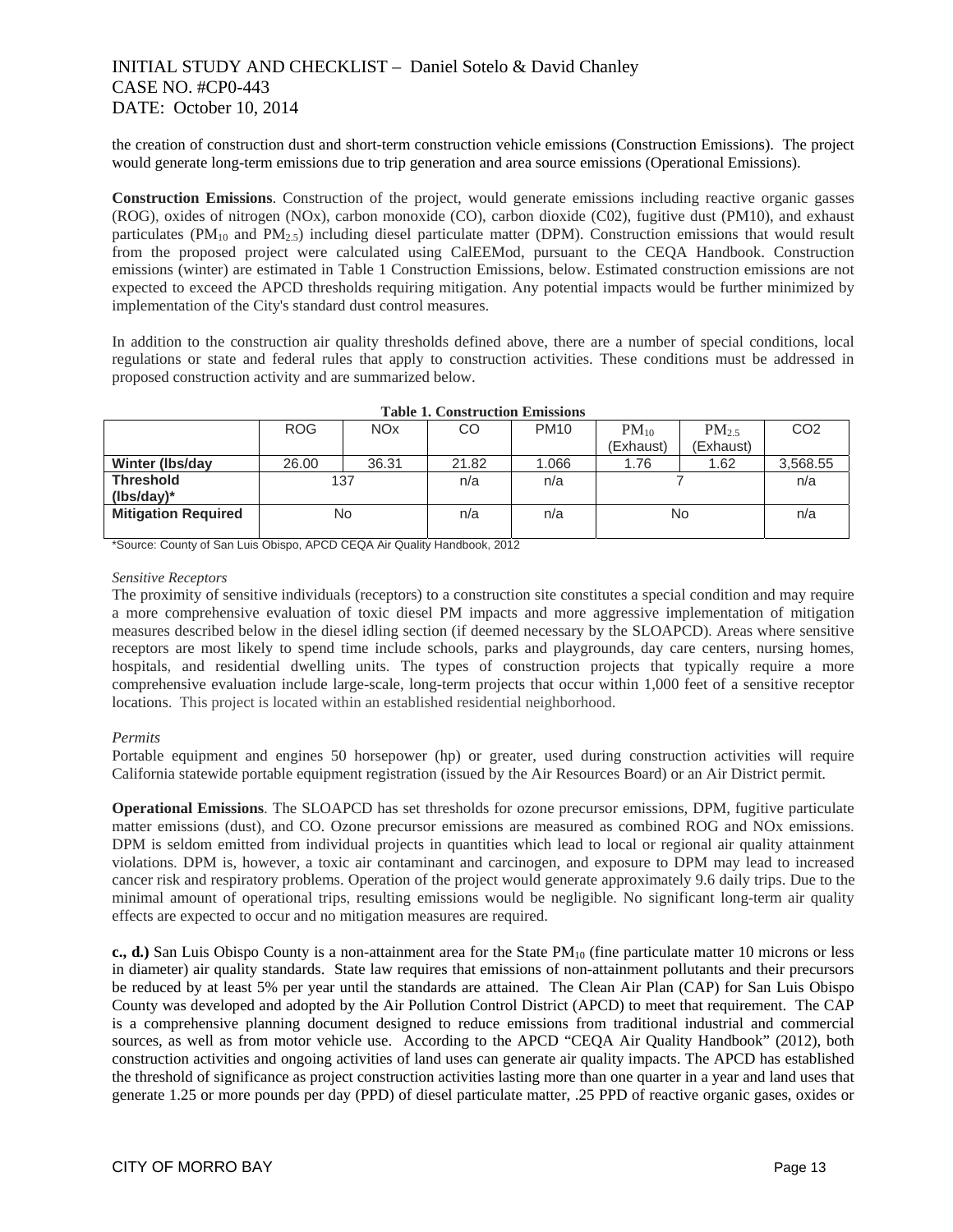nitrogen, sulfur dioxide, or fine particulate matter, or more than 550 PPD of carbon monoxide, as having the potential to affect air quality significantly. The project is a size that is below APCD's air quality significance thresholds. The project site is relatively isolated from major roadways and associated vehicle emissions. The project would generate roadway traffic only during construction, when workers and trucks would be traveling to and from the project site.

The number of daily vehicle trips that would be generated during construction would not add substantially to local traffic volumes. Considering this, the project would not be expected to create or contribute substantially to the violation of air standards.

**Naturally Occurring Asbestos**. According to the SLOAPCD Naturally Occurring Asbestos Zones map, the project site is located in an area that is known to contain naturally occurring asbestos. Naturally occurring asbestos has been identified by the State Air Resources Board as a toxic air contaminant. The proposed project would result in grading activities and therefore naturally occurring asbestos may be encountered. Under the State Air Resources Board Air Toxics Control Measure (ATCM) for Construction, Grading, Quarrying, and Surface Mining Operations, prior to any construction or grading activities at the site, the applicant must comply with all applicable requirements outlined in the Asbestos ATCM, which include preparation of an Asbestos Dust Mitigation Plan and/or an Asbestos Health and Safety Program.

e.) No objectionable odors would be produced from the project during or following construction. Standard construction practices required by the Municipal Code will be imposed upon the project and the project will be subject to comply with all permit requirements for demolition including APCD notification requirements.

### **Mitigation and Residual Impact:**

#### **AQ Impact 1 Construction activities associated with development of the proposed project would result in short-term emissions of DPM, potentially affecting sensitive receptors.**

*AQ/mm-1 Prior to issuance of grading and construction permits, the applicant shall submit plans including the following notes, and shall comply with the following standard mitigation measures for reducing diesel particulate matter (DPM) emissions from construction equipment:* 

*a) Maintain all construction equipment in proper tune according to manufacturer's specifications;* 

*b) Fuel all off-road and portable diesel powered equipment with ARB certified motor vehicle diesel fuel (non-taxed version suitable for use off-road);* 

*c) Use diesel construction equipment meeting ARB's Tier 2 certified engines or cleaner off-road heavy-duty diesel engines, and comply with the State off-Road Regulation;* 

*d) Use on-road heavy-duty trucks that meet the ARB's 2007 or cleaner certification standard for onroad heavy-duty diesel engines, and comply with the State On-Road Regulation;* 

*e) Construction or trucking companies with fleets that that do not have engines in their fleet that meet the engine standards identified in the above two measures (e.g. captive or NOx exempt area fleets) may be eligible by proving alternative compliance;* 

*f) All on and off-road diesel equipment shall not idle for more than 5 minutes. Signs shall be posted in the designated queuing areas and or job sites to remind drivers and operators of the 5-minute idling limit;* 

*g) Excessive diesel idling within 1,000 feet of sensitive receptors is not permitted;* 

*h) Electrify equipment when feasible;*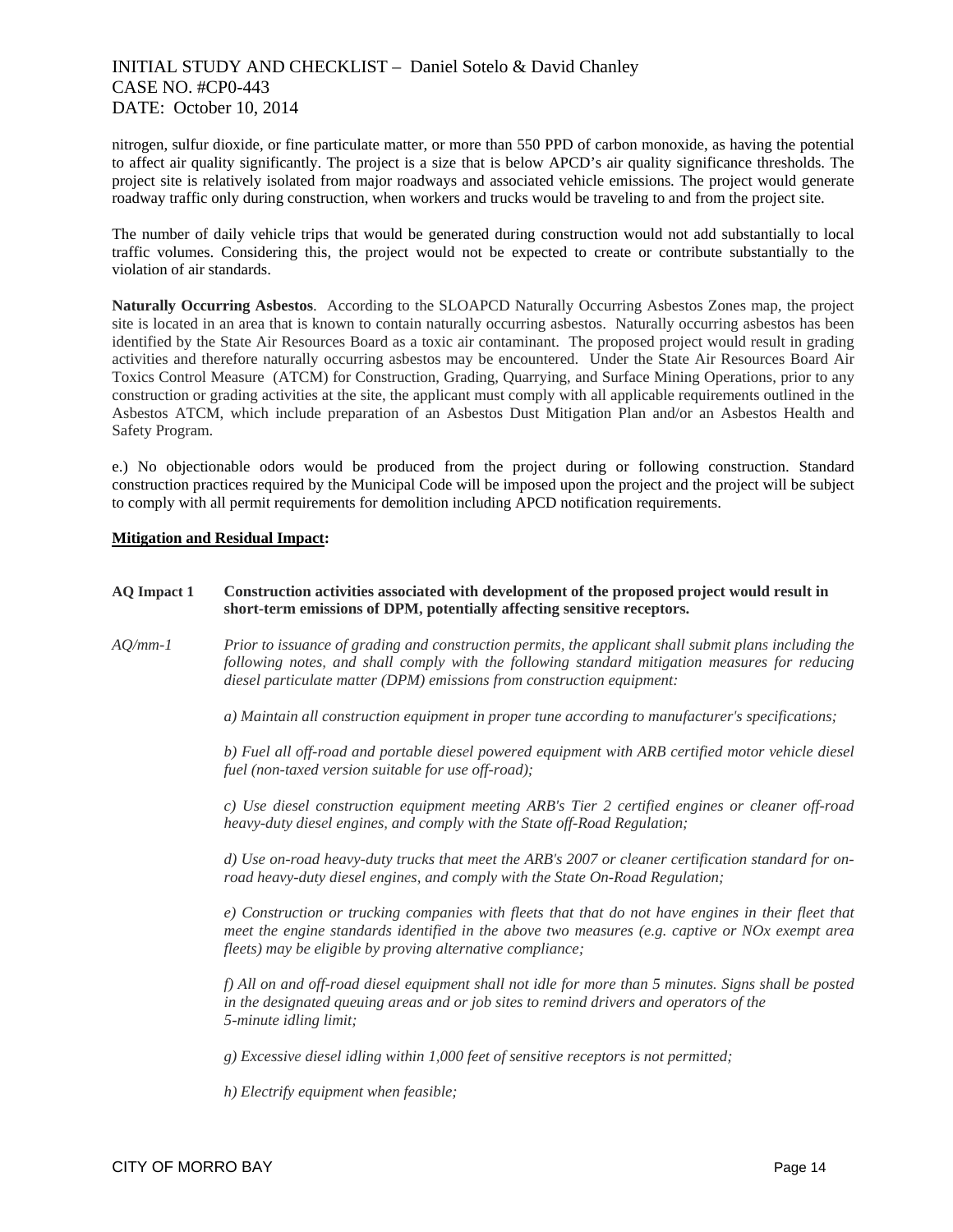*i) Substitute gasoline-powered in place of diesel-powered equipment, where feasible; and,* 

*j) Use alternatively fueled construction equipment on-site where feasible, such as compressed natural gas (CNG), liquefied natural gas (LNG), propane or biodiesel.* 

## **AQ Impact 2 Construction activities associated with development of the proposed project could generate dust that could be a nuisance to adjacent sensitive receptors.**

- AQ/mm-2*Prior to issuance of grading and construction permits, the applicant shall include the following notes on applicable grading and construction plans, and shall comply with the following standard mitigation measures for reducing fugitive dust emissions such that they do not exceed the APCD's 20 percent opacity limit (APCD Rule 401) and do not impact off-site areas prompting nuisance violations (APCD Rule 402) as follows:* 
	- *a) Reduce the amount of disturbed area where possible;*

*b) Use of water trucks or sprinkler systems in sufficient quantities to prevent airborne dust from leaving the site. Increased watering frequency would be required whenever wind speeds exceed 15 mph. Reclaimed (non-potable) water should be used whenever possible;* 

*c) All dirt stockpile areas should be sprayed daily as needed;* 

*d) Permanent dust control measures identified in the approved project revegetation and landscape plans should be implemented as soon as possible, following completion of any soil disturbing activities;* 

*e) Exposed ground areas that are planned to be reworked at dates greater than one month after initial grading should be sown with a fast germinating, non-invasive, grass seed and watered until vegetation is established;* 

*f) All disturbed soil areas not subject to revegetation should be stabilized using approved chemical soil binders, jute netting, or other methods approved in advance by the APCD;* 

*g) All roadways, driveways, sidewalks, etc. to be paved should be completed as soon as possible. In addition, building pads should be laid as soon as possible after grading unless seeding or soil binders are used.* 

*h) Vehicle speed for all construction vehicles shall not exceed 15 mph on any unpaved surface at the construction site;* 

*i) All trucks hauling dirt, sand, soil, or other loose materials are to be covered or should maintain at least two feet of freeboard (minimum vertical distance between top of load and top of trailer) in accordance with California Vehicle Code Section 23114;* 

*j) Install wheel washers where vehicles enter and exit unpaved roads onto streets, or wash off trucks and equipment leaving the site;* 

*k) Sweep streets at the end of each day if visible soil material is carried onto adjacent paved roads. Water sweepers with reclaimed water should be used where feasible;* 

*l) All PM10 mitigation measures required shall be shown on grading and building plans; and m) The contractor or builder shall designate a person or persons to monitor the fugitive dust emissions and enhance the implementation of the measures as necessary to minimize dust complaints, reduce visible emissions below 20 percent opacity, and to prevent transport of dust offsite. Their duties shall include holidays and weekend periods when work may not be in progress. The*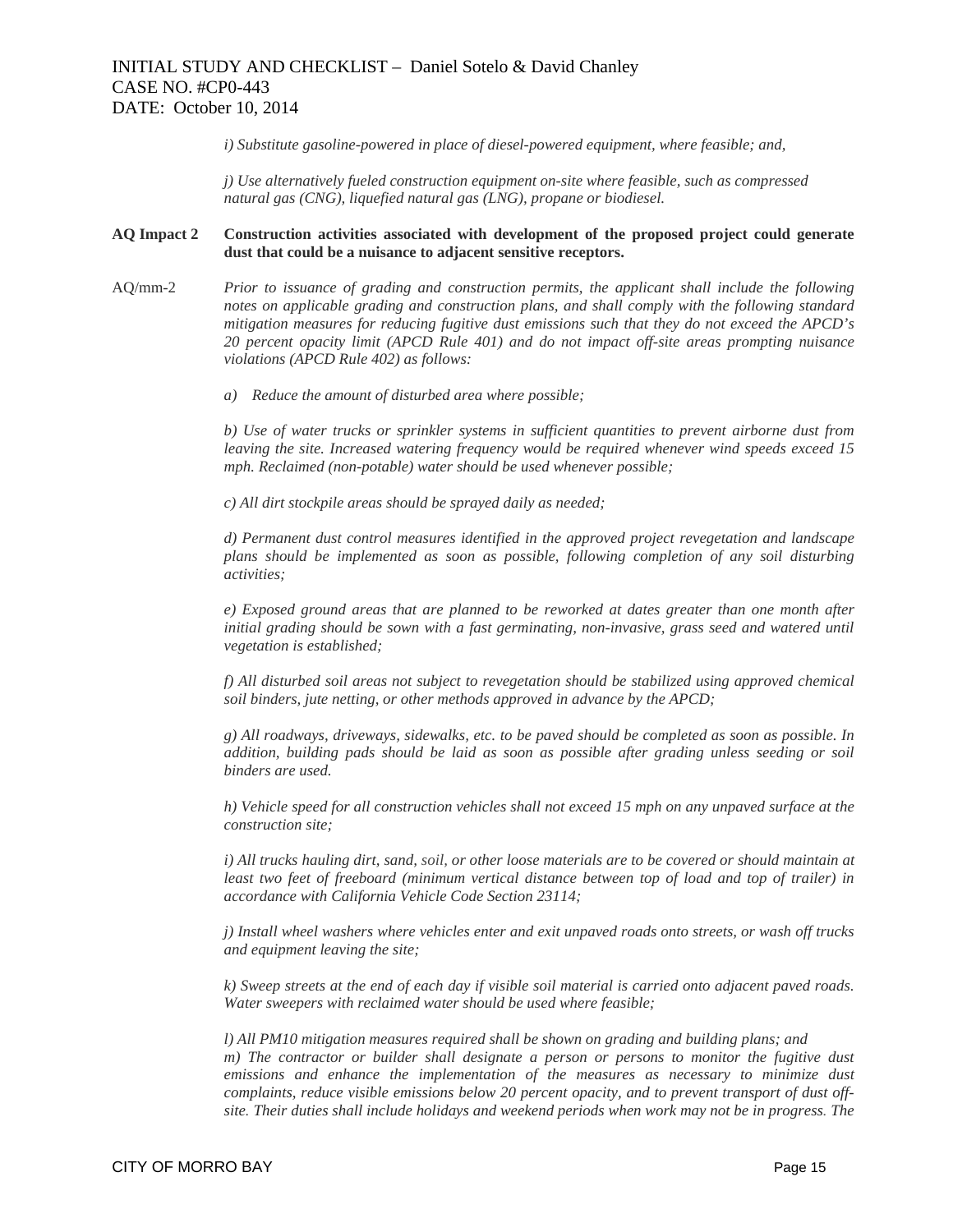*name and telephone number of such persons shall be provided to the APCD Compliance Division prior to the start of any grading, earthwork or demolition.* 

#### **AQ Impact 3 Construction activities associated with development of the proposed project could generate dust that could be a nuisance to adjacent sensitive receptors.**

*AQ/mm-3 Prior to issuance of a grading permit, the applicant shall submit a geologic evaluation that determines if naturally occurring asbestos (NOA) is present within the area that will be disturbed. If NOA is not present, an exemption request shall be filed with the District. If NOA is found at the site, the applicant shall comply with all requirements outlined in the Asbestos ATCM This may include development of an Asbestos Dust Mitigation Plan and an Asbestos Health and Safety Program for approval by the APCD.* 

#### **With implementation of these measures, air quality impacts would be less than significant.**

#### **Monitoring:**

Copies of regulatory forms will be submitted to the APCD for review and approval, consistent with existing regulations. The applicant is required to submit approval documentation from APCD to the City Environmental Coordinator/Planning Manager. Monitoring or inspection shall occur as necessary to ensure all construction activities are conducted in compliance with the above measures. Measures also require that a person be appointed to monitor the fugitive dust emissions and enhance the implementation of the measures as necessary to minimize dust complaints, reduce visible emissions below 20 percent opacity, and to prevent transport of dust off-site. All potential violations, remediation actions, and correspondence with APCD will be documented and on file with the City Environmental Coordinator.

| 4. | <b>BIOLOGICAL RESOURCES</b><br>Would the project:                                                                                                                                                                                                                                                                            | Potentially<br>Significant<br>Impact | Less Than<br>Significant with<br>Mitigation<br>Incorporated | Less Than<br>Significant<br>Impact | No Impact |
|----|------------------------------------------------------------------------------------------------------------------------------------------------------------------------------------------------------------------------------------------------------------------------------------------------------------------------------|--------------------------------------|-------------------------------------------------------------|------------------------------------|-----------|
| a. | Have a substantial adverse effect, either directly or<br>through habitat modifications, on any species identified<br>as a candidate, sensitive, or special status species in<br>local or regional plans, policies, or regulations, or by the<br>California department of Fish and Game or U.S. Fish<br>and Wildlife Service? |                                      | X                                                           |                                    |           |
| b. | Have a substantial adverse effect on any riparian habitat<br>or other sensitive natural community identified in local<br>or regional plans, policies, and regulations or by the<br>California Department of Fish and Game or U.S. Fish<br>and Wildlife Service?                                                              |                                      | X                                                           |                                    |           |
| c. | Have a substantial adverse effect on federally protected<br>wetlands as defined by Section 404 of the Clean Water<br>Act (including, but not limited to, marsh, vernal pool,<br>coastal, etc.) through direct removal, filling,<br>hydrological interruption, or other means?                                                |                                      | X                                                           |                                    |           |
| d. | Interfere substantially with the movement of any native<br>resident or migratory fish or wildlife species or with<br>established native resident or migratory wildlife<br>corridors, or impede the use of native wildlife nursery<br>sites?                                                                                  |                                      | X                                                           |                                    |           |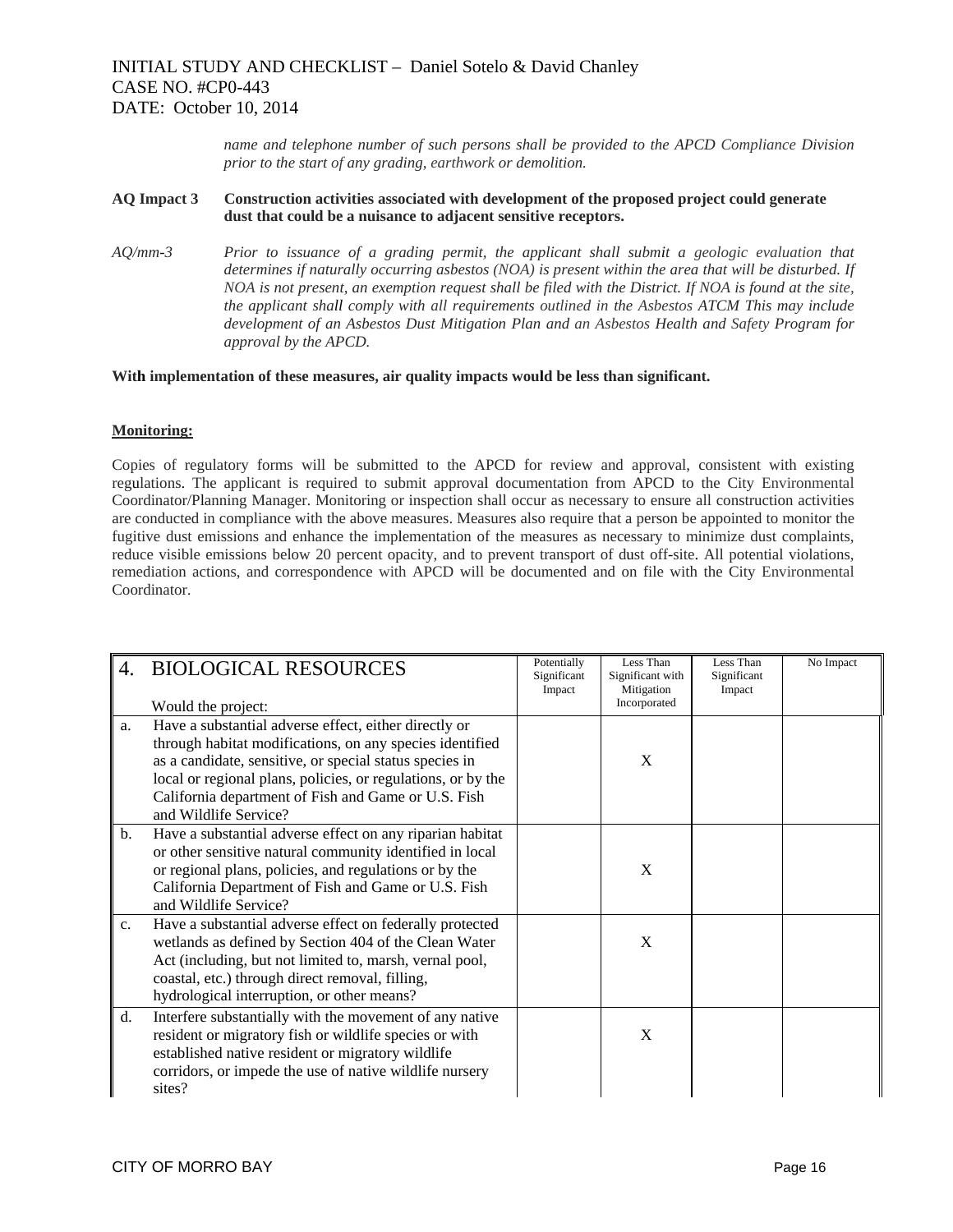| e. | Conflict with any local policies or ordinances protecting<br>biological resources, such as a tree preservation policy<br>or ordinance?                                                    |  |  |
|----|-------------------------------------------------------------------------------------------------------------------------------------------------------------------------------------------|--|--|
|    | Conflict with the provisions of an adopted Habitat<br>Conservation Plan, Natural Community Conservation<br>Plan, or other approved local, regional or state habitat<br>conservation plan? |  |  |

**Environmental Setting:** The applicant provided a Biological Resources Assessment (Terra-Verde Environmental Consulting, LLC, July 2014). The results of the assessments are provided below.

The project proposes construction of a new single family residence with landscape on site. The rectangular shaped 2,290 square foot parcel is a mostly flat site bordered by similar residential areas and abutting Alva Paul Creek to the south.

The 2014 biological assessment included review of habitat assessment, a late-season botanical survey, a wildlife survey and a jurisdictional determination. No special-status botanical or wildlife species were observed during the survey; however, suitable habitat for four special-status wildlife species was identified in the nearby Alva Paul Creek corridor.

### **Applicable LCP policies include the following:**

Policy 11.02: Development in areas adjacent to environmentally sensitive habitat areas and parks and recreation areas shall be sited and designed to prevent impacts which would significantly degrade such areas, and shall maintain the habitats' functional capacity.

Policy 11.14 A minimum buffer strip along all streams shall be required as follows:

- 1. A minimum buffer strip of 100 feet in rural areas;
- 2. A minimum buffer strip of 50 feet in urban areas.

Policy 11.22: The precise location and thus boundary line of Environmentally Sensitive Habitat areas shall be determined based upon a field study paid for by the applicants and performed by the City or City's consultants and approved by City Council and/or their appointed designee prior to the approval of development on the site including, but not limited to, a division of land. provision of public access or restoration of the ESH.

#### **Impact Discussion:**

*a.-b. Vegetation.* The biological assessment includes a botanical survey that identified a limited variety of nonnative, herbaceous species on site. The remainder of the survey area is characterized as a willow dominated, ruderal stream corridor. A total of 19 plant species were identified during the survey, including 13 non-native species and 6 native species. The high incidence of non-native species is an indication of a high level of disturbance on site.

The assessment concludes that based on the type and quality of habitat on site, there is not potential for special status botanical species or sensitive naturel communities to occur within the project area.

*Wildlife.* During the survey, the project site and buffer were inspected for the presence of wildlife and sign, and the habitat on site was assessed for the potential to support special status wildlife species. No special status wildlife species were observed during the survey; however, suitable habitat for several special status species was identified on site, or within the buffer.

*Birds.* Habitat for migratory birds was identified within the adjacent Alva Paul Creek riparian corridor. Two special status avian species have been previously identified in the vicinity, white tailed kite and Cooper's hawk have the potential to nest within the immediate vicinity.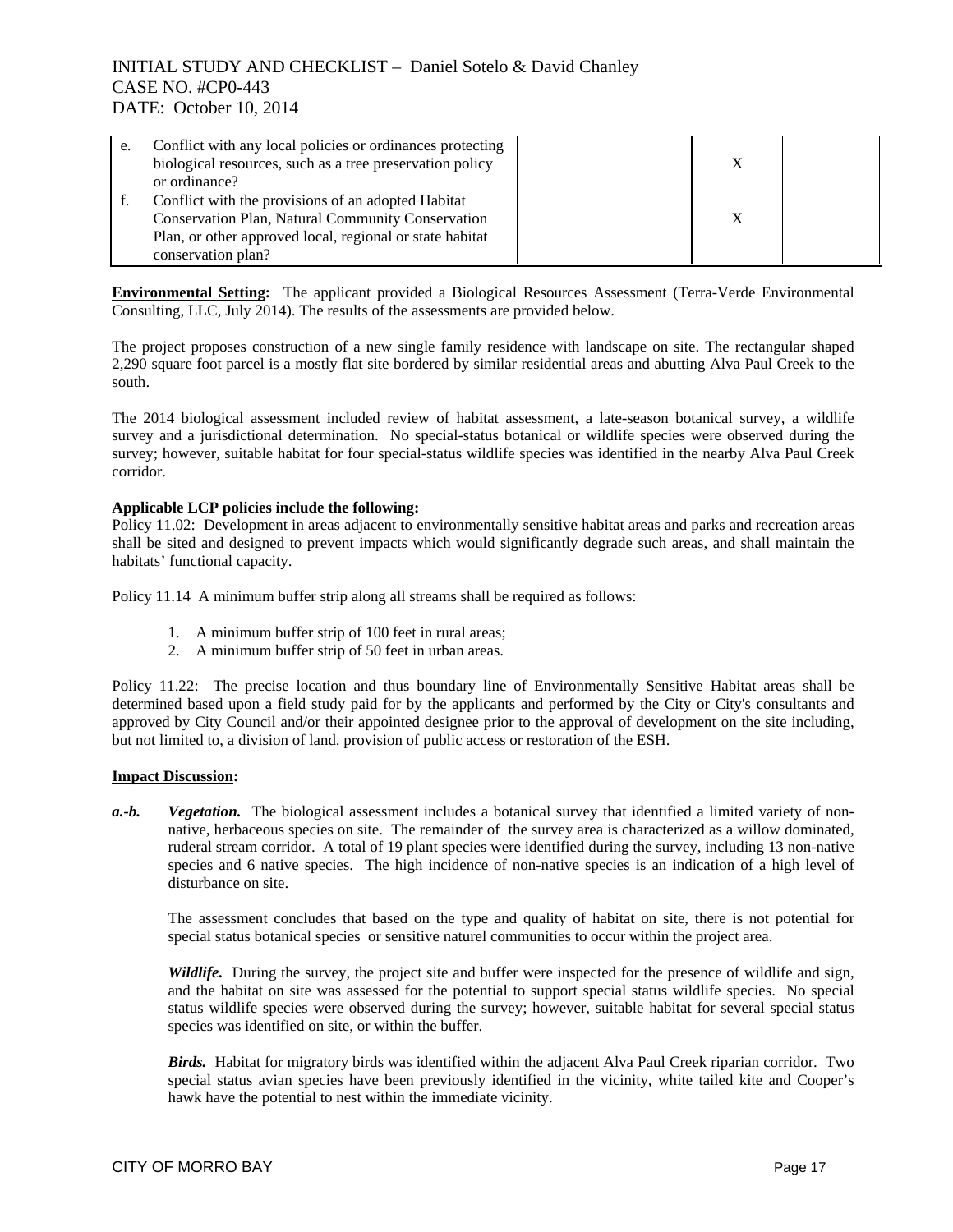*Mammals.* No mammals were observed on site; however, common mammals species such as ground squirrel are expected to occur on site. Due to the absence of suitable habitat, no special status mammal species are expected to occur on site.

*Reptiles.* No Reptiles were observed during the survey; however, common reptiles such as western fence lizard are likely present. Additionally, suitable habitat for western pond turtle exists in Alva Paul Creek, where two occurrences of the species have been documented.

*Amphibians.* No amphibians were observed during the survey; however, Alva Paul Creek provides suitable habitat for the common Sierran treefrog and special status California red-legged frog (CRLF). Two occurrences of CRLF have been documented in within Alva Paul Creek adjacent to the project site. Additional USFWS-designated critical habitat for CRLF occurs east of the project site and includes the upper reaches of Alva Paul Creek.

**c.- d**. *Waters and Wetlands.* The site abuts one ephemeral, blue line stream, Alva Paul Creek, which occurs within the survey area, but outside the proposed development footprint. At the time of survey, the creek was dry, and the vegetation along the top of the bank was comprised of both wetland and upland plant species and the stream channel vegetated primarily with grasses and forbes.

 A jurisdictional determination was completed to assess the potential impacts of the proposed project on Alva Paul Creek. The top of creek bank were located and the edge of riparian vegetation identified. The existing property fence is located approximately 50'feet from the top of bank and corresponds with adjacent property fence lines. Based on the proposed site plans, the jurisdictional features will be avoided and no impacts to the existing riparian vegetation and stream channel are anticipated.

**e.,f**. No policies or ordinances protecting biological resources, or adopted Habitat Conservation Plan, Natural Community Conservation Plan, or other approved local, regional, or state habitat conservation plan govern the project site.

## **Mitigation and Residual Impact:**

#### **BIOLOGICAL RESOURCES**

- **BIO Impact 1 Sensitive wildlife.** The project could result in direct and/or indirect impacts to special-status wildlife species described above if present during construction. Likewise, elevated noise levels, increased traffic and human activity and construction related disturbance could result in indirect impacts to these species.
- *BIO/mm-1 A preconstruction wildlife survey shall be conducted by a qualified biologist within one week of the initiation of construction activities in all areas of suitable habitat for special-status wildlife species (e.g. CRLF, western pond turtle, etc.). If any sensitive species are observed during the survey, the applicant shall consult with the City and/or appropriate resource agencies prior to any work occurring on site.*
- **BIO Impact 2 Nesting Birds.** The project has the potential to impact migratory nesting birds of construction activities occur during the typical nesting season (February 1 to September 15). Activities associated with the project could impact nesting birds if their nests are located within or near the work area.
- *BIO/mm-2 To protect sensitive bird species and those species protected by the MBTA, the applicant shall avoid vegetation clearing and earth disturbance during the typical nesting season. If avoiding construction during this season is deemed infeasible, a qualified biologist shall survey a 250 foot buffer around the project site within one week prior to construction activity beginning on site. If nesting birds are identified during the survey, they shall be avoided until they have successfully fledged. A buffer zone of 50 fee will be placed around all non-sensitive, passerine*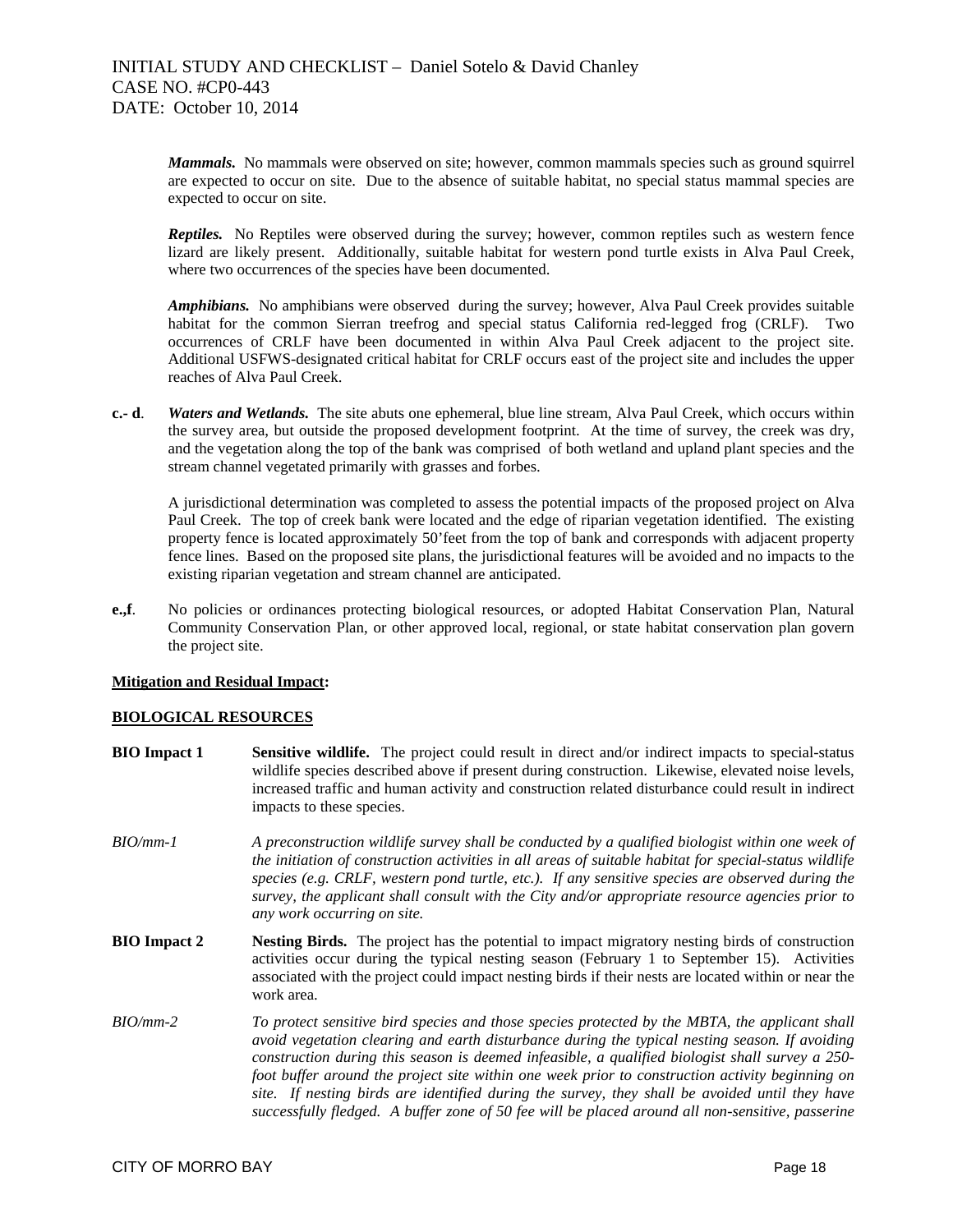*species and a 250 buffer will be implemented for raptor species and all activity will remain outside of that buffer until the applicant's biologist has determined that the young have fledged. If special-status bird species are identified, no work will begin until an appropriate buffer is determined via consultation with the local CDFW biologist and/or the USFWS.* 

**BIO Impact 3 Jurisdictional Features.** The proposed project is not expected to impact aquatic or wetland habitat off site. There is a 50 foot buffer proposed and the project has been designed to drain away from the creek to Island Street. With drainage directed away from the creek and inclusion of the 50 foot buffer, long term impacts are not anticipated.

> Short term indirect impacts to the drainage feature may result from machinery and equipment disturbance nearby**.**

- *BIO/mm-3 To minimize indirect impacts to the creek, construction activities shall occur only during dry conditions. For temporary stabilization, erosion and sediment control and best management practices (BMPs) shall be implemented to prevent potential erosion and sedimentation into the creek during construction. Acceptable stabilization methods include the use of weed free, nature fiber (i.e. non-monofilament) fiber rolls, jute or coir netting, and/or other industry standard BMPs. All BMPs shall be installed and maintained for the duration of the project. Any revegetation or landscaping along the edge of the riparian corridor shall incorporate native species, as outlined in the LCP.*
- *BIO/mm-4 The following general measures to minimize impact to sensitive resources are recommended:* 
	- *1. Prior to grading or earthwork, an environmental awareness orientation shall be provided to construction personnel by a qualified biologist. The orientation shall familiarize workers with the sensitive environmental resources with potential to occur on site and in nearby Alva Paul Creek.*
	- *2. The use of heavy equipment and vehicles shall be limited to the proposed development area and defined staging areas/access points. The boundaries of the work area shall be clearly defined and marked with visible flagging and/or fencing. No work shall occur outside these limits.*
	- *3. All equipment and materials shall be stored away from the creek riparian corridor at the end of each working day, and secondary containment shall be used to prevent leaks and spills of potential contaminants from entering the creek.*
	- *4. During construction, washing of concrete, paint, or equipment and refueling and maintenance of equipment shall occur only in designated areas a minimum of 50 feet from the creek. Sandbags and/or sorbent pads shall be available to prevent water and/or spilled fuel from entering the drainage. In addition, all equipment and materials shall be stored/stockpiled away from the drainage. Construction equipment shall be inspected by the operator on a daily basis to ensure that equipment in in good working order and no fuel or lubricant lease are present.*

#### **After implementation of these measures, impacts would be less than significant.**

#### **Monitoring:**

The City shall verify required elements on plans and compliance in the field. The City shall review and approve plans and monitoring reports.

The applicant shall provide signed contracts for all Biological monitoring and orientation work, prior to issuance of a building permit.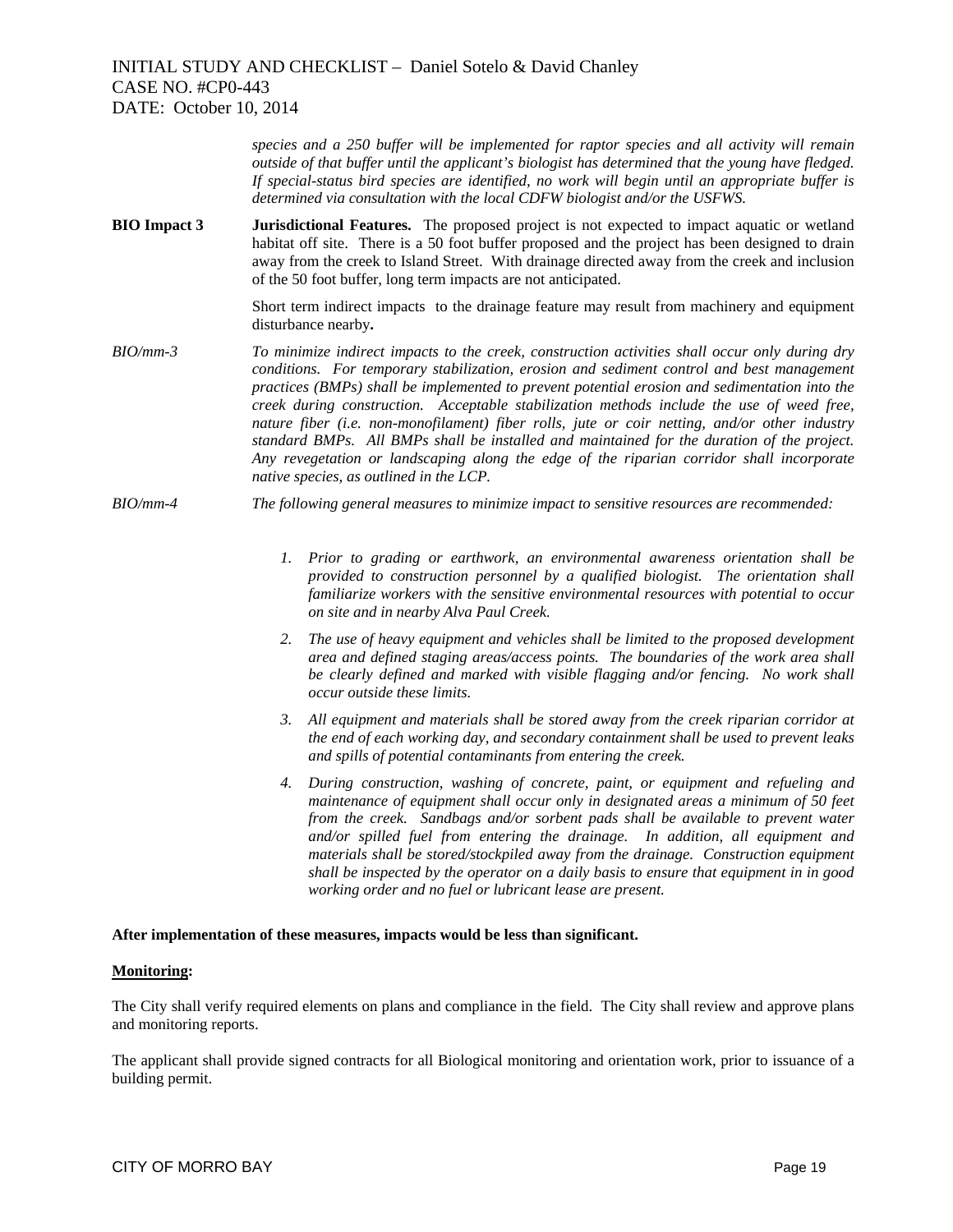|    | 5. CULTURAL RESOURCES                                                                                                                   | Potentially<br>Significant<br>Impact | Less Than<br>Significant with<br>Mitigation | Less Than<br>Significant<br>Impact | No Impact |
|----|-----------------------------------------------------------------------------------------------------------------------------------------|--------------------------------------|---------------------------------------------|------------------------------------|-----------|
|    | Would the project:                                                                                                                      |                                      | Incorporated                                |                                    |           |
| a. | Cause a substantial adverse change in the significance<br>of a historical resource as defined in CEQA Guidelines<br>Section 15064.5?    |                                      |                                             | X                                  |           |
| b. | Cause a substantial adverse change in the significance<br>of an archaeological resource pursuant to CEQA<br>Guidelines Section 15064.5? |                                      |                                             | X                                  |           |
| c. | Directly or indirectly destroy a unique paleontological<br>resource or site or unique geologic feature?                                 |                                      |                                             | X                                  |           |
| d. | Disturb any human remains, including those interred<br>outside of formal cemeteries?                                                    |                                      |                                             | X                                  |           |

### **Environmental Setting:**

There are over 30 surveyed archaeological sites in the incorporated boundaries of the City. At least two of these known sites are documented as the sites of prehistoric villages with significant resources including one with a cemetery. As a result of these discoveries, an inquiry was made with the Central Coast Information Center to determine whether the property was within 300 feet of any know archaeological site. The results of the inquiry were negative and therefore not additional archaeological survey is required.

Because of the presence of archaeological resources within City boundaries, the City employs a standard archaeological condition to address accidental discoveries of archaeological resources. The condition is provided below:

If materials (including but not limited to bedrock mortars, historical trash deposits, and paleontological or geological resources) are encountered during excavation, work shall cease until a qualified archaeologist makes determinations on possible significance, recommends appropriate measures to minimize impacts, and provides information on how to proceed in light of the discoveries. All specialist recommendations shall be communicated to the City of Morro Bay Public Services Department prior to resuming work to ensure the project continues within procedural parameters accepted by the City of Morro Bay and the State of California.

#### **Impact Discussion:**

- **a.** The project site does not include any resources included on a local register of historical resources, and does not contain any building, structure or other object that is historically significant to California's history or cultural heritage as defined by CEQA Section 15064.5. No historic resources are located onsite; therefore impacts are less than significant.
- **b.** No archaeological resources were documented by the records search on the property. Based on the lack of evidence indicating the presence of significant resources and the incorporation of mitigations, potential impacts would be less than significant.
- **c.** No unique paleontological or geographic resources are known to exist at the project site. Based on the area of disturbance, significant paleontological discovery is unlikely; therefore, impacts are less than significant.
- **d.** Based on the results of the archaeological study and location of the project site, discovery of human remains is unlikely. Health and Safety Code Section 7050.5 requires construction to cease if in situ cultural resources are encountered until the County Coroner has been notified and necessary findings as to origin and disposition of the remains can be made pursuant to Public Resources Code Section 5097.98. Construction must halt in the area of the discovery, the area must be protected, and consultation and treatment must occur as prescribed by law. Based on results of the study and compliance with existing regulations, impacts would be less than significant.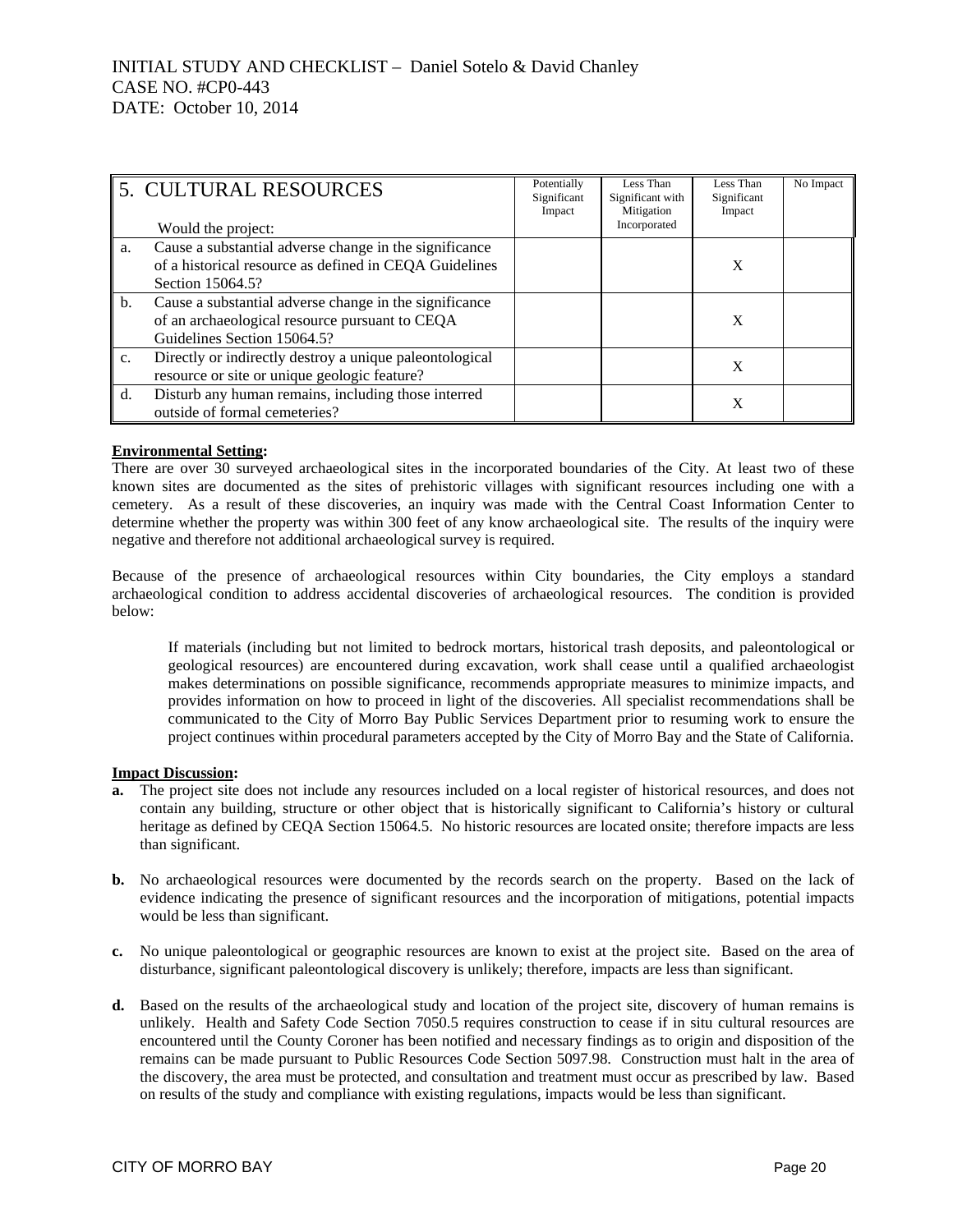#### **Mitigation and Residual Impact:**

Impacts are less than significant and Mitigation Measures are therefore not required.

| 6.            | <b>GEOLOGY/SOILS</b><br>Would the project:                                                                                                                                                                                                                                               | Potentially<br>Significant<br>Impact | Less Than<br>Significant with<br>Mitigation<br>Incorporated | Less Than<br>Significant<br>Impact | No Impact |
|---------------|------------------------------------------------------------------------------------------------------------------------------------------------------------------------------------------------------------------------------------------------------------------------------------------|--------------------------------------|-------------------------------------------------------------|------------------------------------|-----------|
| a.            | Expose people or structures to potential substantial<br>adverse effects, including the risk of loss, injury, or<br>death involving:                                                                                                                                                      |                                      |                                                             |                                    |           |
| $\rm i$       | Rupture of a known earthquake fault, as delineated on<br>the most recent Alquist-Priolo Earthquake Fault Zoning<br>Map issued by the State Geologist for the area or based<br>on other substantial evidence of a known fault? (Refer<br>to Division of Mines and Geology Publication 42) |                                      |                                                             | X                                  |           |
| $\mathbf{ii}$ | Strong Seismic ground shaking?                                                                                                                                                                                                                                                           |                                      |                                                             | $\mathbf{x}$                       |           |
| iii           | Seismic-related ground failure, including liquefaction?                                                                                                                                                                                                                                  |                                      |                                                             | $\boldsymbol{\mathrm{X}}$          |           |
| iv            | Landslides?                                                                                                                                                                                                                                                                              |                                      |                                                             | $\mathbf{X}$                       |           |
| b.            | Result in substantial erosion or the loss of topsoil?                                                                                                                                                                                                                                    |                                      |                                                             | $\mathbf X$                        |           |
| c.            | Be located on a geologic unit or soil that is unstable, or<br>that would become unstable as a result of the project,<br>and potentially result in on or off-site landslide, lateral<br>spreading, subsidence, liquefaction or collapse?                                                  |                                      |                                                             | X                                  |           |
| d.            | Be located on expansive soil, as defined in Table 18-1-<br>B of the Uniform Building Code (1994), creating<br>substantial risks to life or property?                                                                                                                                     |                                      |                                                             | $\mathbf{X}$                       |           |
| e.            | Have soils incapable of adequately supporting the use of<br>septic tanks or alternative wastewater disposal systems<br>where sewers are not available for the disposal of<br>wastewater?                                                                                                 |                                      |                                                             |                                    | X         |

#### **Environmental Setting:**

The project is located in the North Morro Bay planning area. Pursuant to the Safety Element of the General Plan, there are no known faults within City Limits.

#### **Impact Discussion**:

**a.** The Southern Coast Ranges Province is one of the most complex geologic provinces in the state, characterized by a number of sub-parallel structural blocks bounded by several on- and off-shore faults. There are no official maps of Alquist-Priolo Earthquake Fault Zones in or near the City of Morro Bay, and the site is not within a State Earthquake Fault Zone. The closest active fault to the project site is the Los Osos Fault, approximately 1.5 miles to the southeast, which is not a fault with historic surface rupture. The closest mapped fault to the site (regardless of activity) is the San Simeon Fault located approximately 1.25 miles from the project site.

The project site is located in a region of generally high seismicity, and has the potential to experience strong ground shaking from earthquakes on regional and/or local causative faults. Based on the location of known faults, the potential for surface fault rupture is low. There is a high potential for existing soil slumps to reactivate as a result of strong ground shaking from a seismic event.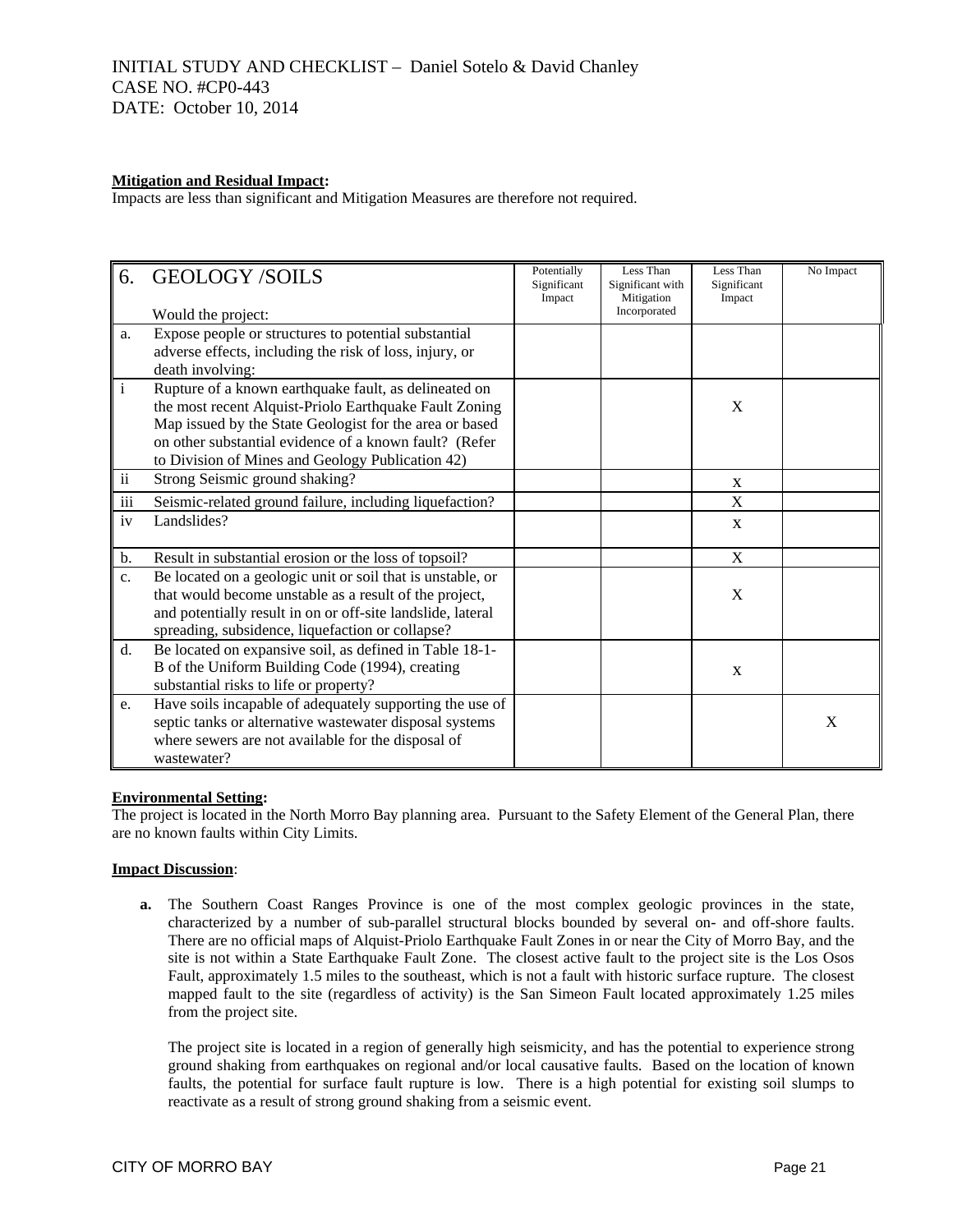Liquefaction occurs when saturated, cohesionless soils lose strength due to earthquake shaking. The presence of loose, poorly graded, fine sand material that is saturated by groundwater within an area known to be subjected to high intensity earth quakes and long-duration ground motion are the key factors that indicate potentially liquefiable areas and conditions that could lead to liquefaction.

The applicant will be required to provide a soils report at time of building permit submittal in compliance with existing Building Code requirements. Potential impacts would be less than significant.

- **b.** The subject site is considered infill development within an existing developed tract. The lot is small at 2,290 square feet and is proposed to be graded to drain to the street. There is limited potential for top soil erosion since the disturbed footprint is so small. The project will also be subject to the City's Stormwater Management plan, which requires preparation of an erosion control for all building permit submittals where grading is proposed. Therefore, the impact is less than significant.
- **c.** The coastline in the vicinity of the project faces west, and the predominant wave direction is from the northeast. The site analysis performed in the Geologic Assessment determined that the project does not meet the definition of a coastal bluff or seacliff. The site is separated from the beach by several hundred feet of coastal dunes and beach. Also, based on the Soils Engineering Report, the potential for seismic liquefaction of soils at the site is low. With the recommendations of the Soils Engineering report implemented, the potential for seismically induced settlement and differential settlement at the site will be low and therefore, the impact would be less than significant.
- **d.** The building code required soils report will address this potential impact; therefore, the residual effect would be less than significant.
- **e.** The project does not include the construction of an onsite septic system; therefore, no impacts would occur.

## **Mitigation and Residual Impact:**

All effects are less than significant and therefore no mitigation is necessary.

## **Monitoring:**

N/A

|    | 7. GREENHOUSE GAS EMISSIONS                                                                                                         | Potentially<br>Significant<br>Impact | Less Than<br>Significant<br>with | Less Than<br>Significant<br>Impact | No Impact |
|----|-------------------------------------------------------------------------------------------------------------------------------------|--------------------------------------|----------------------------------|------------------------------------|-----------|
|    | Would the project:                                                                                                                  |                                      | Mitigation<br>Incorporated       |                                    |           |
| a. | Generate greenhouse gas emissions, either directly or<br>indirectly, that may have a significant impact on the<br>environment?      |                                      |                                  |                                    |           |
| b. | Conflict with an applicable plan, policy of regulation<br>adopted for the purpose of reducing the emissions of<br>greenhouse gases? |                                      |                                  | X                                  |           |

In California, the main sources of Greenhouse Gases (GHGs) are from the transportation and energy sectors. According to the San Luis Obispo County Annual Resource Summary Report (2013), approximately 40 percent of GHG emissions result from transportation and 23.5 percent result from commercial/industrial uses (County of San Luis Obispo, 2010). GHGs remain in the atmosphere for periods ranging from decades to centuries; the main GHGs emitted by human activities include CO2, methane (CH4), nitrous oxide (N2O), hydrofluorocarbons (HFCS), perfluorocarbons (PFCS), and sulfur hexafluoride (SF6).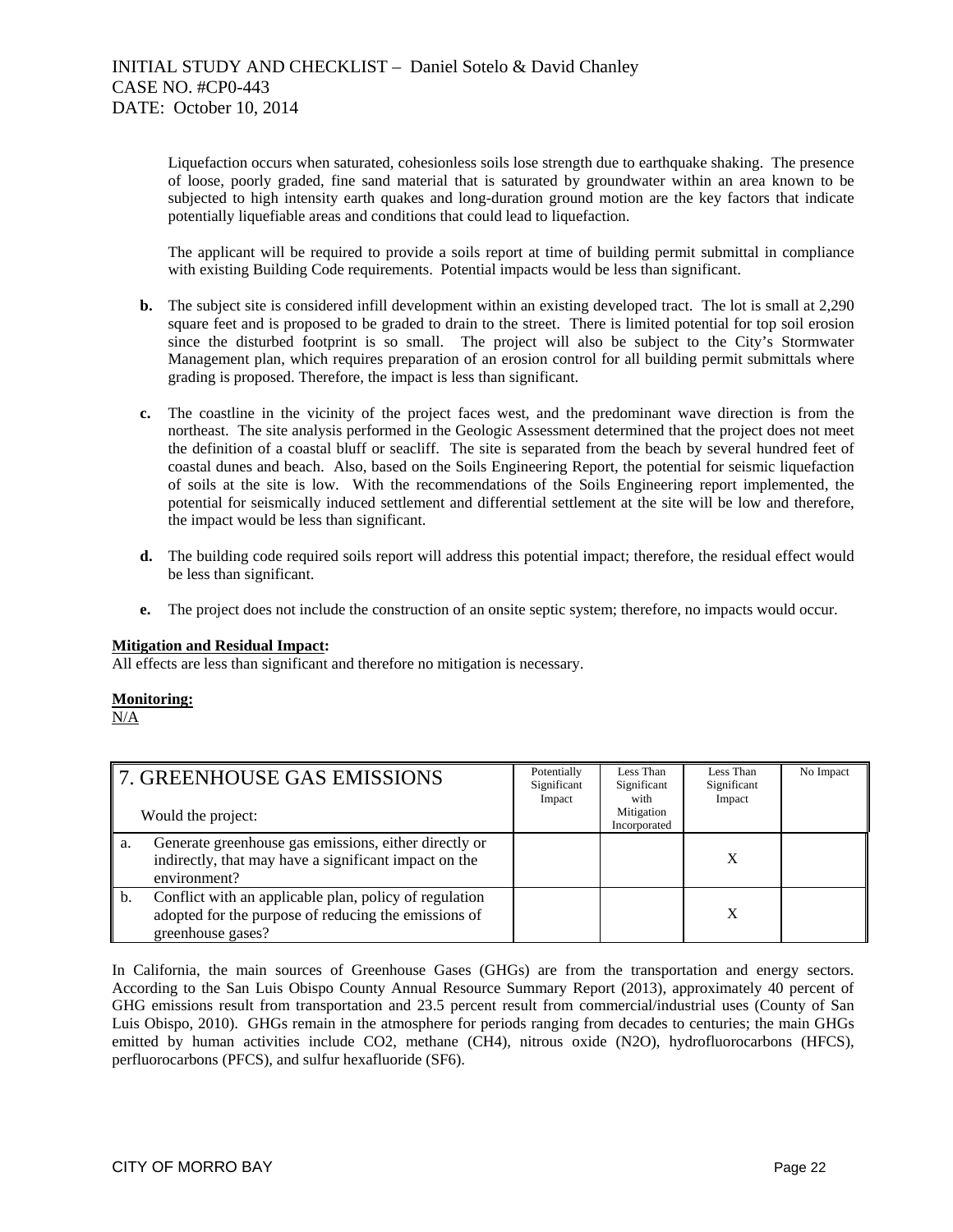A warming trend of approximately 1.0 to 1.7 degrees Fahrenheit occurred during the 20th Century. It is generally agreed that human activity has been increasing the concentration of GHGs in the atmosphere, mostly CO2 from the combustion of coal, oil and gas. The effect of each GHG on climate change is measured as a combination of the volume or mass of its emissions, and the potential of a gas or aerosol to trap heat in the atmosphere (global warming potential), and is expressed as a function of how much warming would be caused by the same mass of CO2.

The potential effects on future climate change on California resources include increases of air temperature, sea level rise, reduced water resources and changed flood hydrology, changed forest composition and productivity, increased wild fires, changed habitats and ecosystems, changed crop yields and increased irrigation demands, and increased smog and public health issues.

### **Impact Discussion**:

- **a.** Carbon dioxide (CO<sub>2</sub>) is the most dominant greenhouse gas, making up approximately 84 percent of total GHGs by volume. Based on Table 1-1: Operational Screening Criteria for Project Air Quality Analysis (APCD 2012), the project would not generate emissions exceeding the APCD's bright-line threshold of 1,150 metric tons (MT) of  $CO<sub>2</sub>e$  per year. Therefore, potential impacts would be less than significant.
- **b.** The proposed project is consistent with the goals and policies of the City of Morro Bay General Plan, SLOAPCD's CEQA Handbook, Clean Air Plan, and GHG Thresholds and Supporting Evidence document. Impacts would be less than significant.

### **Mitigation and Residual Impact:**

The project is not expected to result in any potentially significant impacts related to greenhouse gas emissions, and no mitigation measures are necessary.

## **Monitoring:**

None required.

|               | 8. HAZARDS/HAZARDOUS MATERIALS<br>Would the project:                                                                                                                                                                                 | Potentially<br>Significant<br>Impact | Less Than<br>Significant<br>with<br>Mitigation | Less Than<br>Significant<br>Impact | No Impact |
|---------------|--------------------------------------------------------------------------------------------------------------------------------------------------------------------------------------------------------------------------------------|--------------------------------------|------------------------------------------------|------------------------------------|-----------|
|               |                                                                                                                                                                                                                                      |                                      | Incorporated                                   |                                    |           |
| a.            | Create a significant hazard to the public or the<br>environment through the routine transport, use, or<br>disposal of hazardous materials?                                                                                           |                                      |                                                | X                                  |           |
| b.            | Create a significant hazard to the public or the<br>environment through reasonably foreseeable upset and<br>accident conditions involving the release of hazardous<br>materials into the environment?                                |                                      | X                                              |                                    |           |
| $C_{\bullet}$ | Emit hazardous emissions or handle hazardous or<br>acutely hazardous materials, substances, or waste within<br>one-quarter mile of an existing or proposed school?                                                                   |                                      |                                                | X                                  |           |
| $d_{\cdot}$   | Be located on a site which is included on a list of<br>hazardous materials sites complied pursuant to<br>Government Code Section 65962.5 and, as a result,<br>would create a significant hazard to the public or the<br>environment? |                                      |                                                |                                    | X         |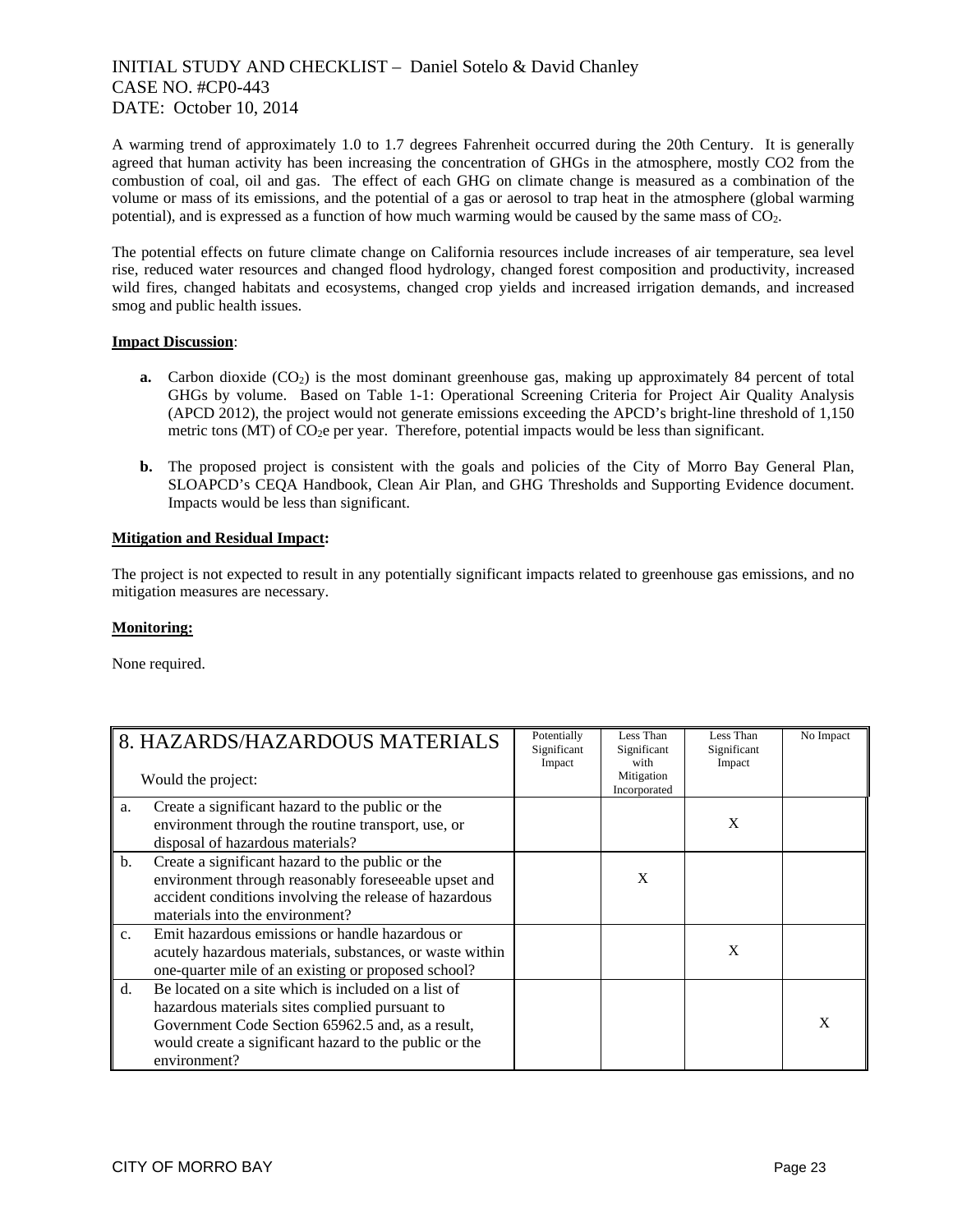| $^{\prime}$ e. | For a project located within an airport land use plan or,<br>where such a plan has not been adopted, within two<br>miles of a public airport or public use airport, would the<br>project result in a safety hazard for people residing or<br>working in the project area? | X |  |
|----------------|---------------------------------------------------------------------------------------------------------------------------------------------------------------------------------------------------------------------------------------------------------------------------|---|--|
| f.             | For a project within the vicinity of a private airstrip,<br>would the project result in a safety hazard for people<br>residing or working in the project area?                                                                                                            | X |  |
| g.             | Impair implementation of or physically interfere with an<br>adopted emergency response plan or emergency<br>evacuation plan?                                                                                                                                              | X |  |
| h.             | Expose people or structures to a significant risk of loss,<br>injury or death involving wildland fires, including<br>where wildlands are adjacent to urbanized areas or<br>where residences are intermixed with wildlands?                                                | X |  |

### **Environmental Setting:**

Based on review of the City of Morro Bay General Plan, Local Coastal Plan, and the California Department of Toxic Substances Control Cortese List and EnviroStar databases, there is no evidence that hazardous materials were ever used, stored or spilled on the project site at any time in the past, and there are no oil wells, tanks or related structures located on the property.

In general, residential developments do not use hazardous materials or present hazards that would threaten construction workers, residents, the public, or the environment. However, risks related to hazardous materials and their release into the environment could occur during both the construction and operational stages of the project. Sensitive uses/resources that could be impacted by hazards resulting from the proposed project include adjacent residents and plants and animals residing in or utilizing the adjacent stream corridor.

## **Impact Discussion:**

- a. The project does not propose the routine transport, use or disposal of hazardous materials. Construction materials, including fuels and oils, may be transported during construction, in compliance with existing regulations. Associated hazard to the public or the environment would be less than significant.
- b. Risks related to hazardous materials and their release into the environment could occur during the construction phase of the project. Although a limited amount of hazardous materials would be present at the project site (namely oil and gas for construction equipment and vehicles) during normal construction conditions, hazardous materials would not pose a substantial risk. However, there is the potential for spills to occur at the project site, which would potentially affect sensitive areas. Mitigation, including preparation of a Spill Prevention Control and Countermeasure Plan, is recommended to avoid the potential for incidental exposure; therefore, potential impacts would be less than significant.
- c. The project would not be located within 0.25 mile of a school and does not propose to emit hazardous emissions or handle hazardous or acutely hazardous materials, substances, or waste. Impacts would be less than significant.
- d. The project site is not located on a known hazardous materials site. No impacts would occur.
- e. The project site is not located within an airport land use plan or within two miles of a public airport. No impacts would occur.
- f. The project site is not located within the vicinity of a private airstrip. No impacts would occur.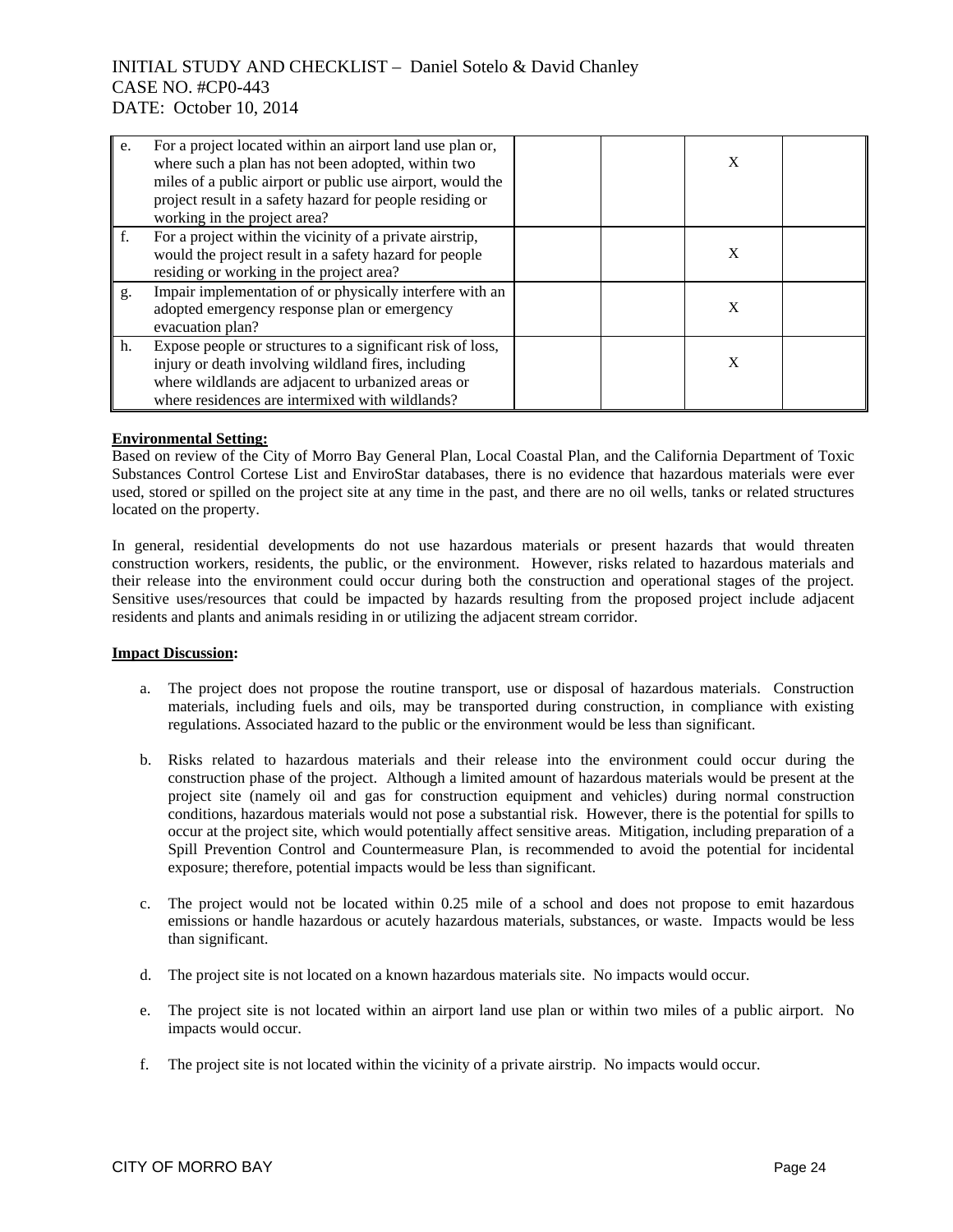- g. Based on the location of the project site, construction of the proposed project would not conflict with any regional evacuation or emergency response plan.
- h. The project is proposed adjacent to an urban setting, and is not in a high fire risk area. The project would be served by the City Fire Department, and the applicant would comply with standard practices during construction to minimize the potential for incidental fires, including inspection of equipment. The project would not expose people or structures to a significant risk of fire, and impacts would be less than significant.

#### **Mitigation and Residual Impact:**

### **HAZ Impact 1 Development associated with the proposed project has the potential to result in the accidental release of hazardous materials into sensitive areas adjacent to the project site.**

*HAZ/mm-1 Prior to issuance of grading permits, a Spill Prevention Control and Countermeasure Plan shall be developed and submitted to the City for approval. The plan shall identify hazardous materials to be used during construction and operation, and shall identify procedures for storage, distribution, and spill response. The plan shall specifically address potential spill events into the adjacent beachfront area. Equipment refueling shall be done in non-sensitive areas and such that spills can be easily and quickly contained and cleaned up without entering the existing stormwater drainage system or creek. The plan shall include procedures in the event of accidents or spills, identification of and contact information for immediate response personnel, and means to limit public access and exposure. Any necessary remedial work shall be done immediately to avoid surface or ground water contamination.* 

#### **With implementation of these mitigation measures, impacts would be less than significant.**

#### **Monitoring:**

The applicant shall be responsible for implementing the approved Spill Prevention Control and Countermeasure Plan. The City Engineer or his designee shall conduct periodic inspections to verify compliance.

| 9.             | HYDROLOGY/WATER QUALITY                                                                                                                                                                                                                                                                                                                                                                                      | Potentially<br>Significant | Less Than<br>Significant           | Less Than<br>Significant | No Impact    |
|----------------|--------------------------------------------------------------------------------------------------------------------------------------------------------------------------------------------------------------------------------------------------------------------------------------------------------------------------------------------------------------------------------------------------------------|----------------------------|------------------------------------|--------------------------|--------------|
|                | Would the project:                                                                                                                                                                                                                                                                                                                                                                                           | Impact                     | with<br>Mitigation<br>Incorporated | Impact                   |              |
| a.             | Violate any water quality standards or waste discharge<br>requirements?                                                                                                                                                                                                                                                                                                                                      |                            |                                    | X                        |              |
| $\mathbf{b}$ . | Substantially deplete groundwater supplies or interfere<br>substantially with groundwater recharge such that there<br>would be a net deficit in aquifer volume or a lowering<br>of the local groundwater table level (e.g., the<br>production rate of pre-existing nearby wells would drop<br>to a level which would not support existing land uses or<br>planned uses for which permits have been granted)? |                            |                                    |                          | $\mathbf{x}$ |
| $\mathbf{c}$ . | Substantially alter the existing drainage pattern on the<br>site or area, including through the alteration of the<br>course of a stream or river, in a manner which would<br>result in substantial erosion or siltation on or off-site?                                                                                                                                                                      |                            |                                    | X                        |              |
| d.             | Substantially alter the existing drainage pattern on the<br>site or area, including through the alteration of the<br>course of a stream or substantially increase the rate or<br>amount of surface runoff in a manner, which would<br>result in flooding on- or off-site?                                                                                                                                    |                            |                                    | X                        |              |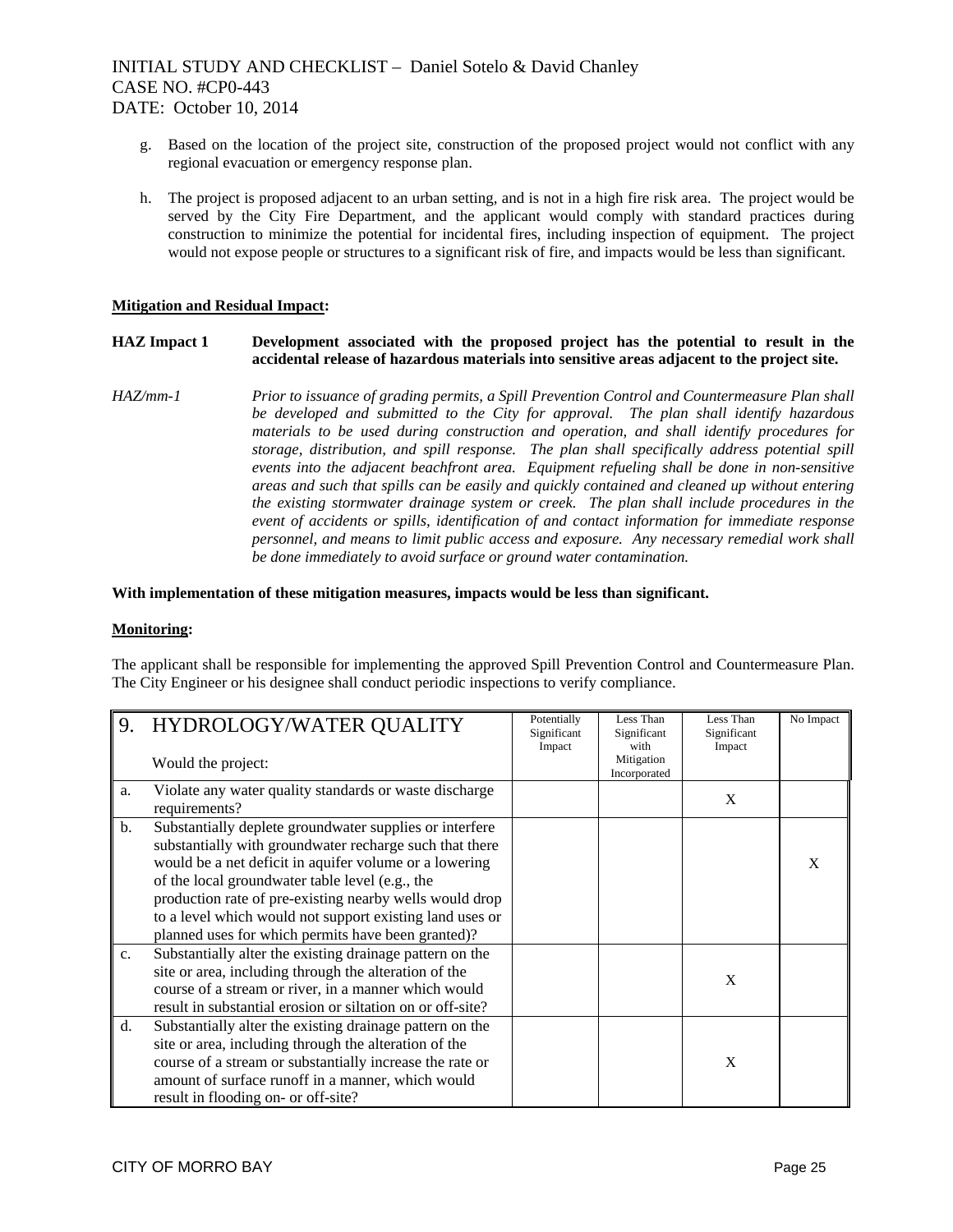| e.               | Create or contribute runoff water which would exceed<br>the capacity of existing or planned stormwater drainage<br>systems or provide substantial additional sources of<br>polluted runoff? | X |  |
|------------------|---------------------------------------------------------------------------------------------------------------------------------------------------------------------------------------------|---|--|
| f.               | Otherwise substantially degrade water quality?                                                                                                                                              | X |  |
| g.               | Place housing within a 100-year flood hazard area as<br>mapped on a federal Flood Hazard Boundary or Flood<br>Insurance Rate Map or other flood hazard delineation<br>map?                  | X |  |
| h.               | Place within a 100-year flood hazard area structures<br>which would impede or redirect flood flows?                                                                                         | X |  |
| $\mathbf{I}_{i}$ | Expose people or structures to a significant risk of loss,<br>injury or death involving flooding, including flooding<br>as a result of the failure of a levee or dam?                       | X |  |
|                  | Inundation by seiche, tsunami, or mudflow?                                                                                                                                                  | X |  |

**Environmental Setting:** The site is located in Morro Bay. The watershed of Morro Bay is approximately 48,450 acres and is bounded by the Santa Lucia Range on the north, Cerro Romauldo to the east and the San Luis Range to the south. Eventually draining to Morro Bay, the watershed houses two significant creek systems: Los Osos and Chorro Creeks. The Chorro Creek watershed drains approximately 27,670 acres, while Los Osos Creek drains 16,933 acres, the remaining area drains directly into the bay through small local tributaries or urban runoff facilities. Sixty percent of the Chorro Creek watershed is classified as rangeland, while twenty percent is brushland.

Morro Bay contains approximately 2,100 acres of water surface at low tide and approximately 6,500 acres at high tide, leaving approximately 980 acres of tidal mud flat and approximately 470 acres of salt marsh. The water quality of Morro Bay is affected by presence of nutrients, toxic substances, hydrocarbons, bacteria, heavy metals, suspended sediment, and turbidity. Studies by various authors also suggest that Morro Bay is subjected to a relatively rapid increase in sedimentation. Morro Bay, Los Osos and Chorro Creek are listed as "impaired waters" under the federal Clean Water Act, Section 303(d). These water areas, and the Morro Bay Estuary, are also listed as waters impaired by sedimentation/siltation, and are the subject of a Total Maximum Daily Load (TMDL), which is a calculation of the maximum amount of a pollutant that a water body can receive and still meet water quality standards.

The project site is located adjacent to Alva Paul Creek (also referred to as unnamed creek). The drainage is within the Federal Emergency Management Agency Flood Insurance Rate Map Zone AE (areas subject to inundation by the one percent annual chance flood event [100 year flood zone]). The Pacific Ocean is located to the west.

## **Impact Discussion:**

- **a.** The project site is located on property adjacent to Alva Paul Creek. As discussed in Section 4 (Biological Resources), and Section 8 (Hazards/ Hazardous Materials), construction of the project may result in erosion or the accidental release of fuels, oils, or other materials, which may discharge into the adjacent creek corridor area. Mitigation is recommended to address these potential impacts. Based on implementation of recommended best management practices and mitigation measures addressed in Section 4 (Biological Resources), and Section (8 Hazardous Materials), no violations of any water quality standards or waste discharge requirements are expected. Impacts would be less than significant.
- **b.** The proposed project would utilize City water supplies, which are estimated to be sufficient to meet project demands (refer to Section 17, Utilities and Service Systems, below). No depletion of groundwater supplies or effects on groundwater recharge would result. Impacts would be less than significant.
- **c.** The project would disturb approximately 2,290 square feet and would increase pervious surfaces at the location with development of a residence and garage, paving and other infrastructure. Based on the size and location of the development, it would not substantially alter the existing drainage pattern on the site. Based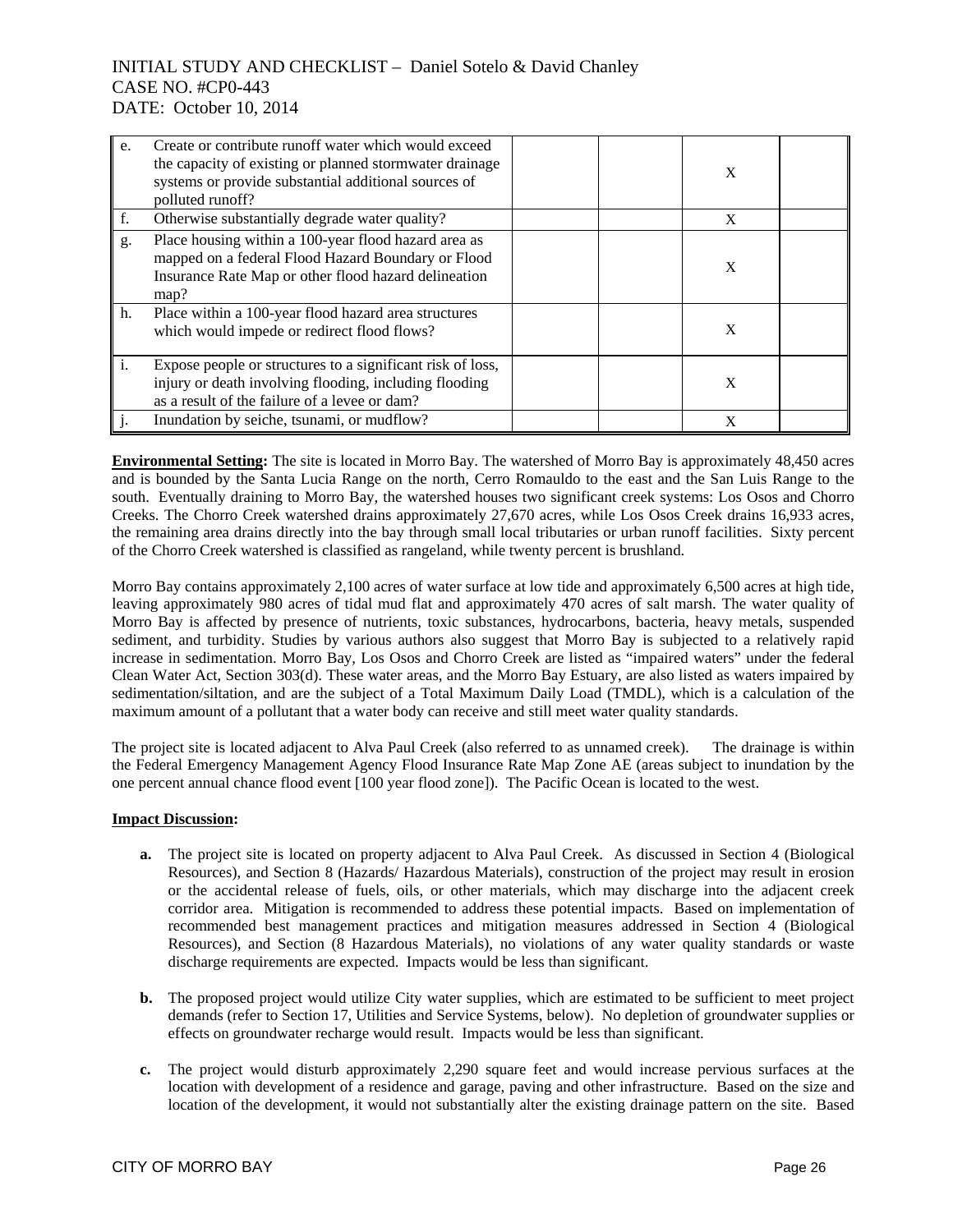on the location and size of the project, and implementation of drainage management features, potential impacts to erosion and siltation would be less than significant. The project would be required to comply with the City's adopted Stormwater management program which contains requirements for LID to further reduce impervious surfaces and associated increased runoff. With implementation of these measures, impacts would be less than significant.

- **d.** Refer to c., above. The project would not substantially increase runoff which would result in flooding on- or off-site. Impacts would be less than significant with implementation of the recommended mitigation measures.
- **e.** Refer to c., above. The project would contribute additional runoff and would be subject to low impact development (LID) requirements pursuant to the City's Stormwater Management Program. Based on the size of the project, no substantial increase in capacity or additional sources of runoff would occur. With implementation of earlier recommended mitigation measures, impacts would be less than significant.
- **f.** The proposed project is not anticipated to substantially degrade water quality. The development of a single family residence will result in an increase in runoff but would not substantially increase runoff which would degrade water quality substantially. With implementation of earlier recommended mitigations measures, impacts would be less than significant.
- **g.** According to the Flood Insurance Rate Map for San Luis Obispo County, California, the site is located within a 100-year flood zone AE with a flood elevation of 47.5' feet (NAVD 88 datum). The finish floor elevation of the residence is proposed at 51' feet in this location. The applicant will be required to submit a flood elevation certification, consistent with the City's Flood Hazard Ordinance Section 14.72, prior to final, which indicates that the lower level finish floor is at least 2 feet above the base flood elevation. Therefore, impacts would be less than significant.
- **h.** Refer to g) above. Impacts would be less than significant.
- **i.** Refer to g) above. Impacts would be less than significant.
- **j.** Tsunamis along the Morro Bay coastline are relatively rare. Because the project site is located approximately 50' above mean high tide the likelihood of inundation by tsunami is greatly reduced. However there is no established methodology to predict recurrence intervals of tsunamis. As discussed in the Safety Element of the General Plan and Hazards Mitigation Plan the most feasible protection in the event of a tsunami is a warning system, evacuation plan, including emergency preparedness planning. Given the relative height of the lot and the emergency preparedness documents in place the threat posed by tsunamis is less than significant.

## **Mitigation and Residual Impact:**

None Required

#### **Monitoring:**

None required.

|    | <b>LAND USE AND PLANNING</b><br>Would the project: | Potentially<br>Significant<br>Impact | Less Than<br>Significant<br>with<br>Mitigation<br>Incorporated | Less Than<br>Significant<br>Impact | No Impact |
|----|----------------------------------------------------|--------------------------------------|----------------------------------------------------------------|------------------------------------|-----------|
| a. | Physically divide an established community?        |                                      |                                                                |                                    |           |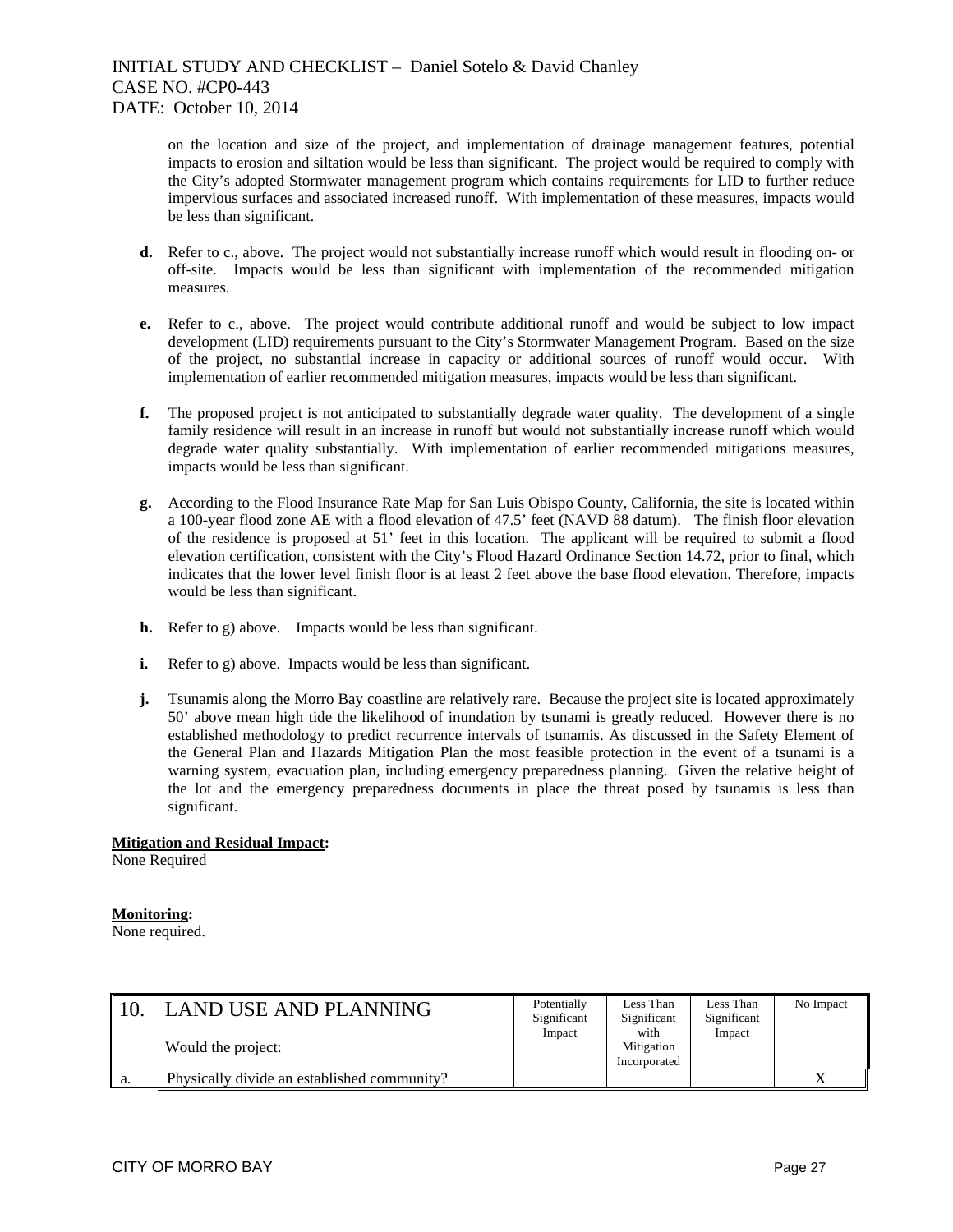| b. | Conflict with any applicable land use plan, policy, or<br>regulation of an agency with jurisdiction over the<br>project (including, but not limited to, the general plan,<br>specific plan, local coastal program, or zoning<br>ordinance) adopted for the purpose of avoiding or<br>mitigating an environmental effect? |  |  |
|----|--------------------------------------------------------------------------------------------------------------------------------------------------------------------------------------------------------------------------------------------------------------------------------------------------------------------------|--|--|
|    | Conflict with any applicable habitat conservation plan<br>or natural community conservation plan?                                                                                                                                                                                                                        |  |  |

**Environmental Setting:** The project is located within northern Morro Bay and zoned Single Family Residential (R-1) in the S.1 overlay district, and within the City's coastal permitting jurisdiction. The existing residence is an allowed use in the R-1 zoning district.

### **Impact Discussion:**

- **a.** The proposed project proposes residential development consistent with surrounding land uses. The project would not divide an existing community and impacts would be less than significant.
- **b.** The project does not conflict with City policies, land use plans or regulations. The development is being carried out in conformance with the City's General Plan, Zoning Ordinance, Local Coastal Plan, Stormwater Management Plan, Hazards Mitigation Plan and the California Building Code. Impacts would therefore be less than significant.
- **c.** There are no habitat conservation plans or natural community conservation plans that apply to the project site. No impacts would occur.

#### **Mitigation and Residual Impact:**

The project is not expected to result in any potentially significant impacts to land use and planning. LCP consistency determinations will be made by the City Planning Commission and/or the City Council. Mitigation identified in the Air Quality, Biology and Hazardous Materials section would address potential impacts (refer to respective resource sections). After implementation of these measures, residual impacts would be less than significant.

## **Monitoring:**

Compliance will be verified by the City Public Services Department through review of project plans and onsite inspection.

|    | <b>MINERAL RESOURCES</b>                                                                                                                                                 | Potentially<br>Significant | Less Than<br>Significant           | Less Than<br>Significant | No Impact |
|----|--------------------------------------------------------------------------------------------------------------------------------------------------------------------------|----------------------------|------------------------------------|--------------------------|-----------|
|    | Would the project:                                                                                                                                                       | Impact                     | with<br>Mitigation<br>Incorporated | Impact                   |           |
| а. | Result in the loss of availability of a known mineral<br>resources that would be of value to the region and the<br>residents of the state?                               |                            |                                    |                          | X         |
| b. | Result in the loss of availability of a locally-important<br>mineral resource recovery site delineated on a local<br>general plan, specific plan or other land use plan? |                            |                                    |                          | X         |

**Environmental Setting:** According to the California Geological Survey, this area of the City is comprised of Quaternary deposits (marine and sand deposits). The General Plan and the Division of Oil, Gas, and Geothermal Resources do not delineate any resources in the area. Further, the State Mining and Geology Board has not designated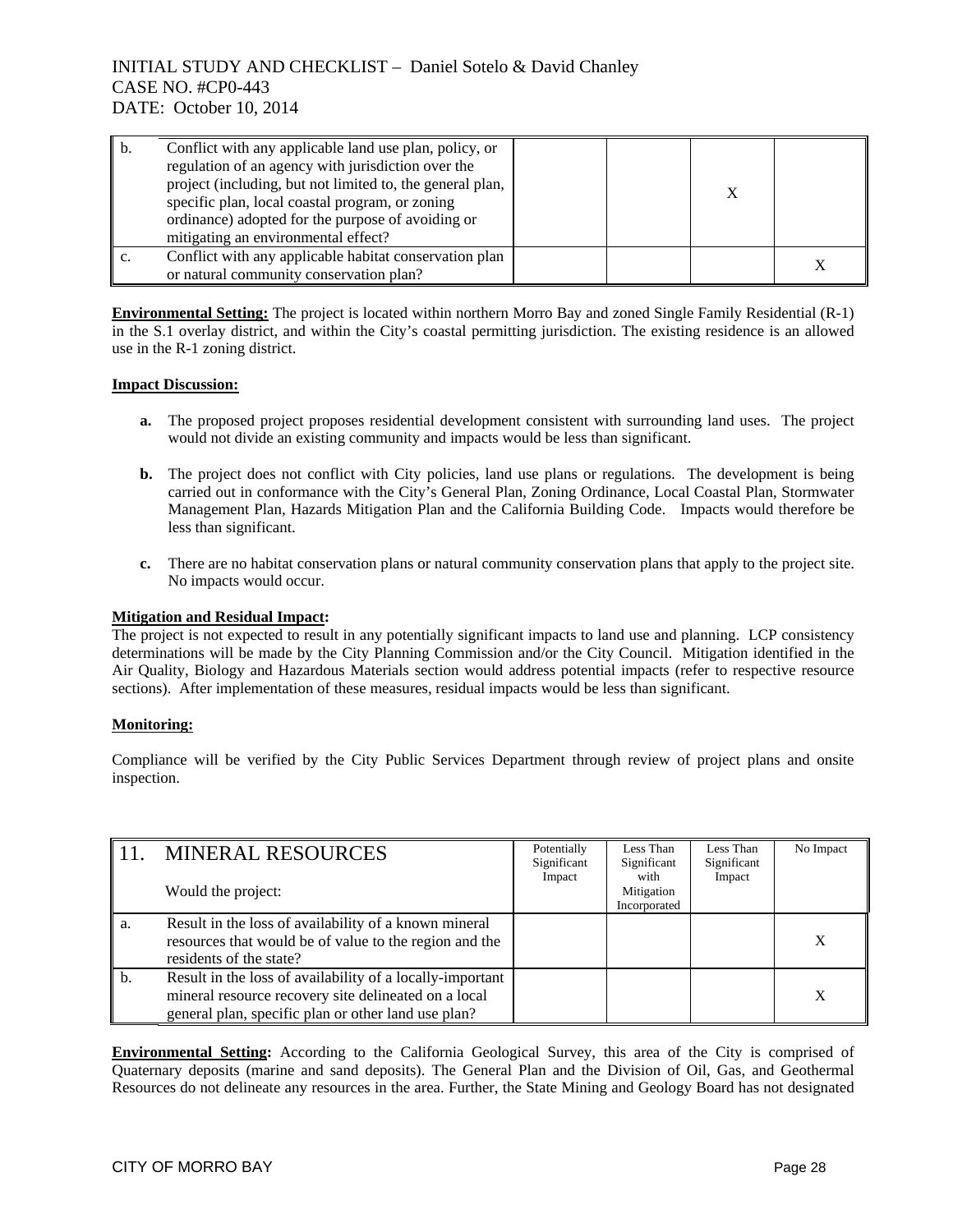or formally recognized the statewide or regional significance of any classified mineral resources in the County of San Luis Obispo.

**Impact Discussion: a.-b.)** The proposed site is not designated a site with mineral resources, therefore no mineral resources will be lost.

**Mitigation and Residual Impact:** The site is not designated as a mineral resource in Morro Bay and will not be substantially impacted by the new single family residence, therefore no mitigation is required.

**Monitoring:** Not applicable.

|               | 12. NOISE<br>Would the project:                                                                                                                                                                | Potentially<br>Significant<br>Impact | Less Than<br>Significant<br>with<br>Mitigation<br>Incorporated | Less Than<br>Significant<br>Impact | No Impact |
|---------------|------------------------------------------------------------------------------------------------------------------------------------------------------------------------------------------------|--------------------------------------|----------------------------------------------------------------|------------------------------------|-----------|
| a.            | Expose people to, or generate, noise levels exceeding<br>established standards in the local general plan, coastal<br>plan, noise ordinance or other applicable standards of<br>other agencies? |                                      |                                                                | X                                  |           |
| b.            | Expose persons to or generation of excessive<br>groundborne vibration or groundborne noise levels?                                                                                             |                                      |                                                                | X                                  |           |
| $C_{\bullet}$ | Cause a substantial permanent increase in ambient<br>noise levels in the project vicinity above levels existing<br>without the project?                                                        |                                      |                                                                | X                                  |           |
| d.            | Cause a substantial temporary or periodic increase in<br>ambient noise levels in the project vicinity above levels<br>existing without the project?                                            |                                      |                                                                |                                    |           |

**Environmental Setting**: The most significant source of noise to the project is from traffic or transportation. The City's General Plan Noise Element threshold for traffic noise exposure is 60dB for most land uses. The City's Zoning Ordinance also contains noise limitations and specifies operational hours, review criteria, noise mitigation, and requirements for noise analyses. Sensitive receptors within the vicinity of the project include residential uses surrounding the site.

The City of Morro Bay Noise Element states that residential land uses in areas with exterior noise levels above 60 decibels (dBA) may only be permitted after implementation of noise protective mitigation measures in compliance with the Noise Element. Mitigation measures are also required if interior noise levels exceed 45 dBA. The proposed project would be located approximately 630 feet from State Route 1, which would be the primary noise-generator in the area. Based on review of the City's Noise Element Noise Contour Map, the site is outside of a noise impacted area due to its location in an existing residential neighborhood.

#### **Impact Discussion:**

**a.** Construction activities associated with the proposed project would generate increased noise levels due to the use of heavy construction equipment and vehicles. Development of the proposed project would likely expose surrounding areas to temporary noise levels that exceed those established in the Noise Element. This effect would be short-term, however, and would be limited to daytime hours pursuant to City policy. Residences are designated as noise sensitive by the General Plan. Noise levels of 60 dB are acceptable for outdoor activity areas and 45 dB for indoor areas. Exterior noise levels will be less than 60 dB when attenuation afforded by intervening buildings or property fencing is taken into account. Interior noise levels of less than 45dB will be achievable with standard building materials and construction techniques. Short-term construction impacts would be less than significant.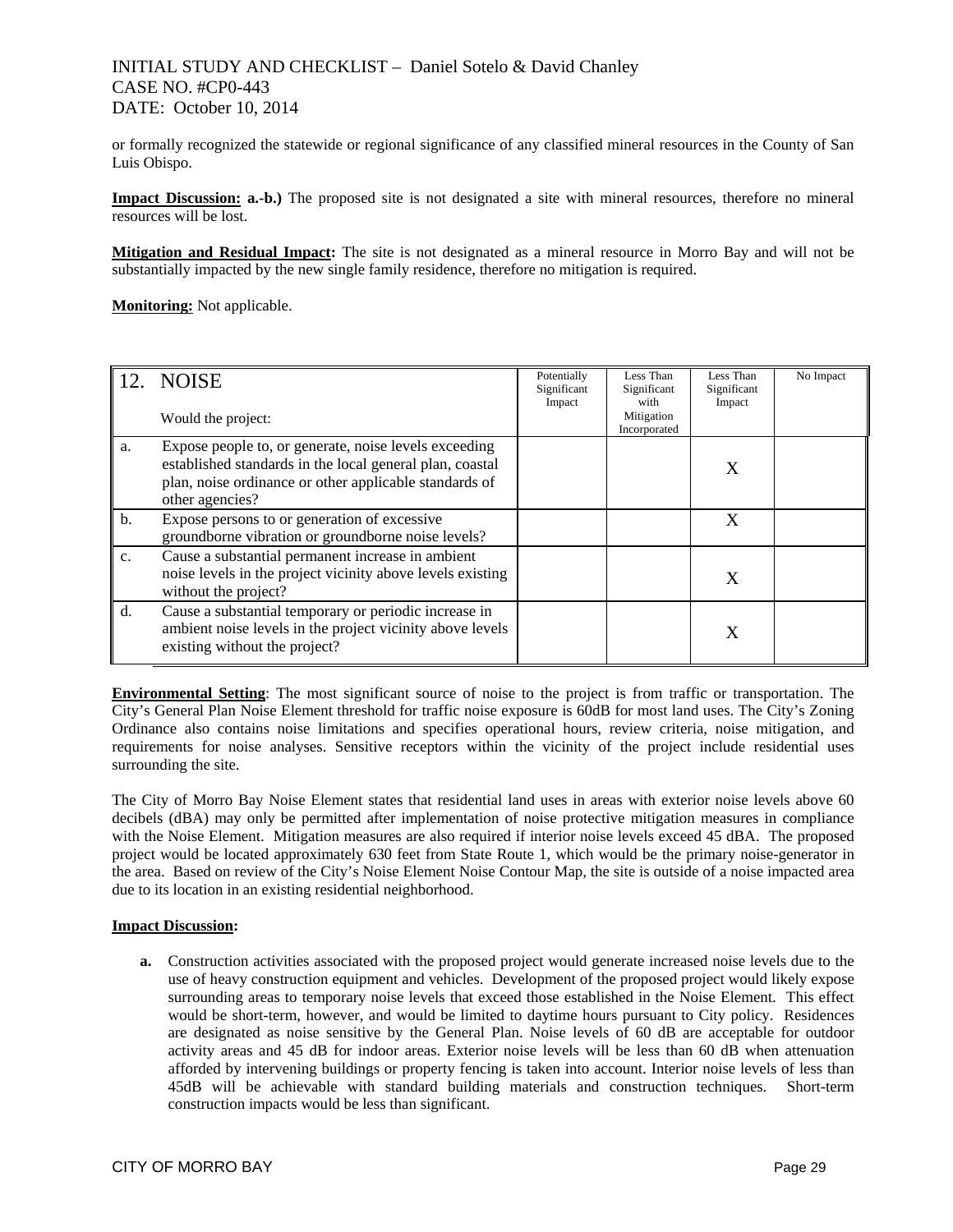- **b.** The proposed project would result in some groundborne vibration and noise during the short-term construction phase. These potential impacts would be short-term and limited to daytime hours consistent with City policy. Impacts would be less than significant.
- **c.** Implementation of the project would generate approximately 9.6 average daily trips, which would not substantially increase noise levels in the immediate area. Use of the residential area would generate operational noise; however, the increase would not result in a substantial permanent increase in the ambient noise level, due to existing residential and transportation-related noise in the immediate area. The impact would be less than significant.
- **d.** The project would create temporary increased in noise levels in the project vicinity above those existing without the project due to construction activities (refer to a. and b., above). However, potential increased would not differ from those typically associated with similar development projects, and activities would be conducted in compliance with existing City policy. Impacts would be less than significant.

#### **Mitigation and Residual Impact:**

### **Impacts related to Noise will have less than significant impact.**

### **Monitoring:**

Not applicable.

|    | 13. POPULATION AND HOUSING<br>Would the project:                                                                                                                                            | Potentially<br>Significant<br>Impact | Less Than<br>Significant<br>with<br>Mitigation<br>Incorporated | Less Than<br>Significant<br>Impact | No Impact |
|----|---------------------------------------------------------------------------------------------------------------------------------------------------------------------------------------------|--------------------------------------|----------------------------------------------------------------|------------------------------------|-----------|
| a. | Displace substantial numbers of people, necessitating<br>the construction of replacement housing elsewhere?                                                                                 |                                      |                                                                |                                    | Χ         |
| b. | Displace substantial numbers of existing housing,<br>necessitating the construction of replacement housing<br>elsewhere?                                                                    |                                      |                                                                |                                    | X         |
| c. | Induce substantial growth in an area either directly (for<br>example, by proposing new homes and businesses) or<br>indirectly (e.g. through extension of roads or other<br>infrastructure)? |                                      |                                                                | X                                  |           |

**Environmental Setting:** The project site is currently undeveloped and is currently not occupied by permanent residents. The City of Morro Bay has a population of 10,234 based on data from the 2010 Census. The population has remained relatively constant over the last decade, down approximately 1.1 percent from 10,350 in 2000 (California Department of Finance, Table E-4).

The San Luis Obispo County Council of Governments (SLOCOG) allocates housing production goals for the County and incorporated cities based on their fair share of the region's population and employment, which is outlined in the SLOCOG 2013 Regional Housing Needs Plan. The Plan designated a Regional Housing Needs Allocation (RHNA) of 155 of the total 4,885 countywide housing units to the City of Morro Bay over the 2014-2019 planning period. The City's 2014 Housing Element showed the City's capacity to accommodate all 155 allocated units, and a remaining surplus of lands suitable to develop as many as 450 additional units (City of Morro Bay 2014-2019 Housing Element).

### **Impact Discussion:**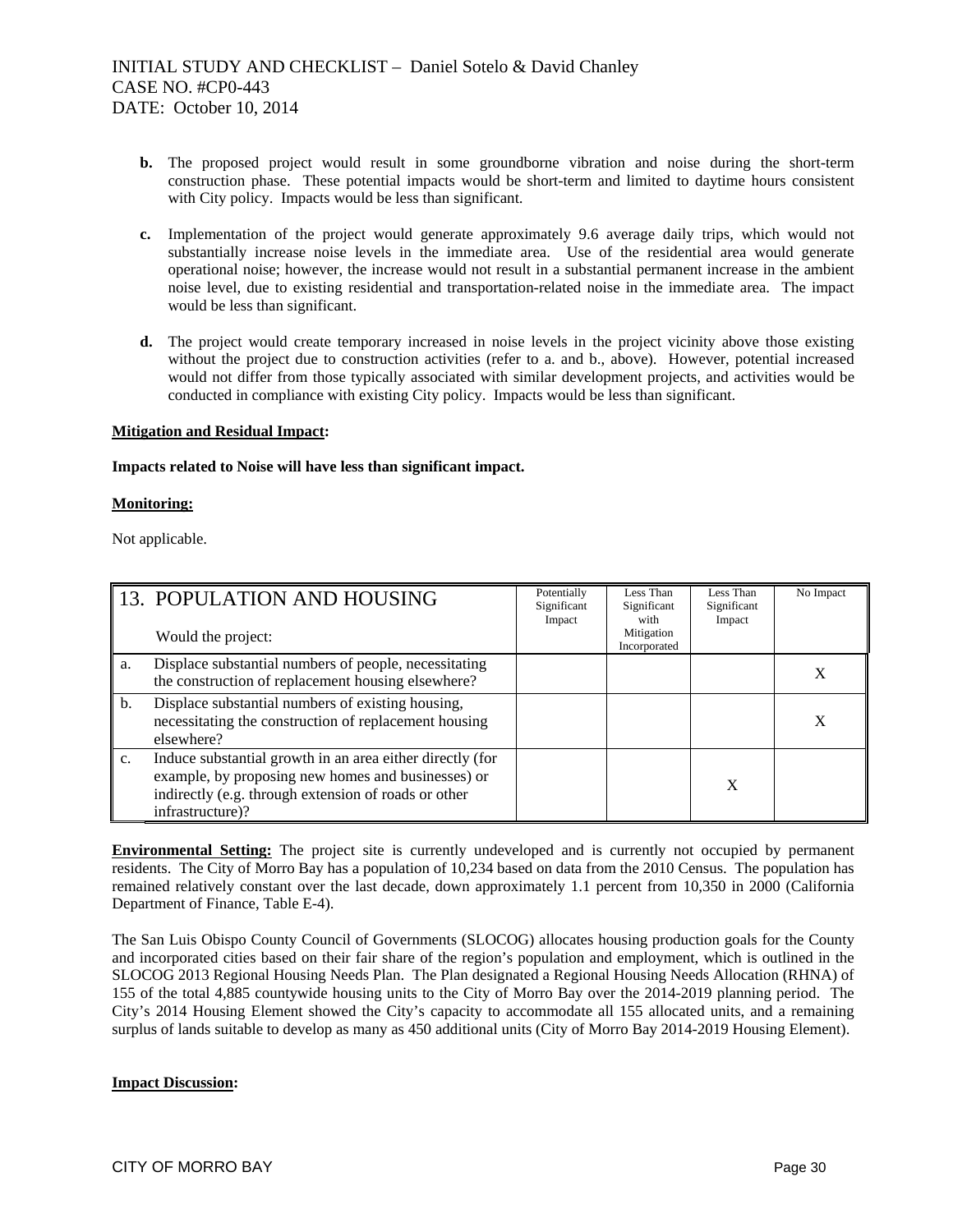- **a.** Implementation of the project would have no effect on existing housing, and would not displace any people. No impacts would result.
- **b.** Refer to a., above. No impacts would result.
- **c.** The project proposes development of one single-family residence within the City, which would induce negligible population growth in the area. However, this growth is consistent with that anticipated in the Land Use Element, Zoning Code and build out under the General Plan. Infrastructure is in place to meet the anticipated growth and impacts would be less than significant.

### **Mitigation and Residual Impact:**

The project is not expected to result in any potentially significant impacts to population or housing and no mitigation measures are necessary.

### **Monitoring:**

None required.

| 14. PUBLIC SERVICES                                                                                                                                                                                                                                                                                                                                                                                                                                       | Potentially<br>Significant<br>Impact | Less Than<br>Significant<br>with | Less Than<br>Significant<br>Impact | No Impact |
|-----------------------------------------------------------------------------------------------------------------------------------------------------------------------------------------------------------------------------------------------------------------------------------------------------------------------------------------------------------------------------------------------------------------------------------------------------------|--------------------------------------|----------------------------------|------------------------------------|-----------|
| Would the project result in a substantial adverse physical<br>impacts associated with the provision of new or physically<br>altered governmental facilities, need for new or physically<br>altered governmental facilities, the construction of which<br>could cause significant environmental impacts, in order to<br>maintain acceptable service ratios, response times or other<br>performance objectives for any of the following public<br>services: |                                      | Mitigation<br>Incorporated       |                                    |           |
| Fire protection?<br>a.                                                                                                                                                                                                                                                                                                                                                                                                                                    |                                      |                                  | X                                  |           |
| b.<br>Police protection?                                                                                                                                                                                                                                                                                                                                                                                                                                  |                                      |                                  | X                                  |           |
| Schools?<br>$\mathbf{c}$ .                                                                                                                                                                                                                                                                                                                                                                                                                                |                                      |                                  | X                                  |           |
| d.<br>Parks or other recreational facilities?                                                                                                                                                                                                                                                                                                                                                                                                             |                                      |                                  | X                                  |           |
| Other governmental services?<br>e.                                                                                                                                                                                                                                                                                                                                                                                                                        |                                      |                                  | X                                  |           |

**Environmental Setting:** The project site lies within the City of Morro Bay and the City of Morro Bay provides most of the public services, including Fire and Police protection. The San Luis Coastal Unified School District operates an elementary school and a high school within the City. The project is not expected to cause any change in governmental service levels or trigger the need for new facilities or equipment to maintain existing service levels.

According to the California Department of Finance, the City of Morro Bay's population in 2010 was 10,234 and San Luis Obispo County's population was 269,637. SLOCOG published an updated Long Range Socio-Economic Projections Report in August 2010, updating population projections in the county after accounting in the dramatic downturn in the economy and adjusting population projections accordingly. The report projects the City population to grow by 8.1 percent to 11,350 by 2035.

The City of Morro Bay is served by the Morro Bay Police and Fire Departments and the San Luis Coastal Unified School District. The project site is located in a Moderate Fire Hazard Zone on the County of San Luis Obispo safety maps.

There are two schools within the City, Del Mar Elementary School and Morro Bay High School. The San Luis Coastal Unified School District is operating at acceptable capacities at all grade levels. Elementary schools are currently operating at approximately 82.5 percent capacity, and serving 3,409 students. Middle schools serve approximately 1,071 students and are operating at 69.1 percent capacity. High schools within the district are the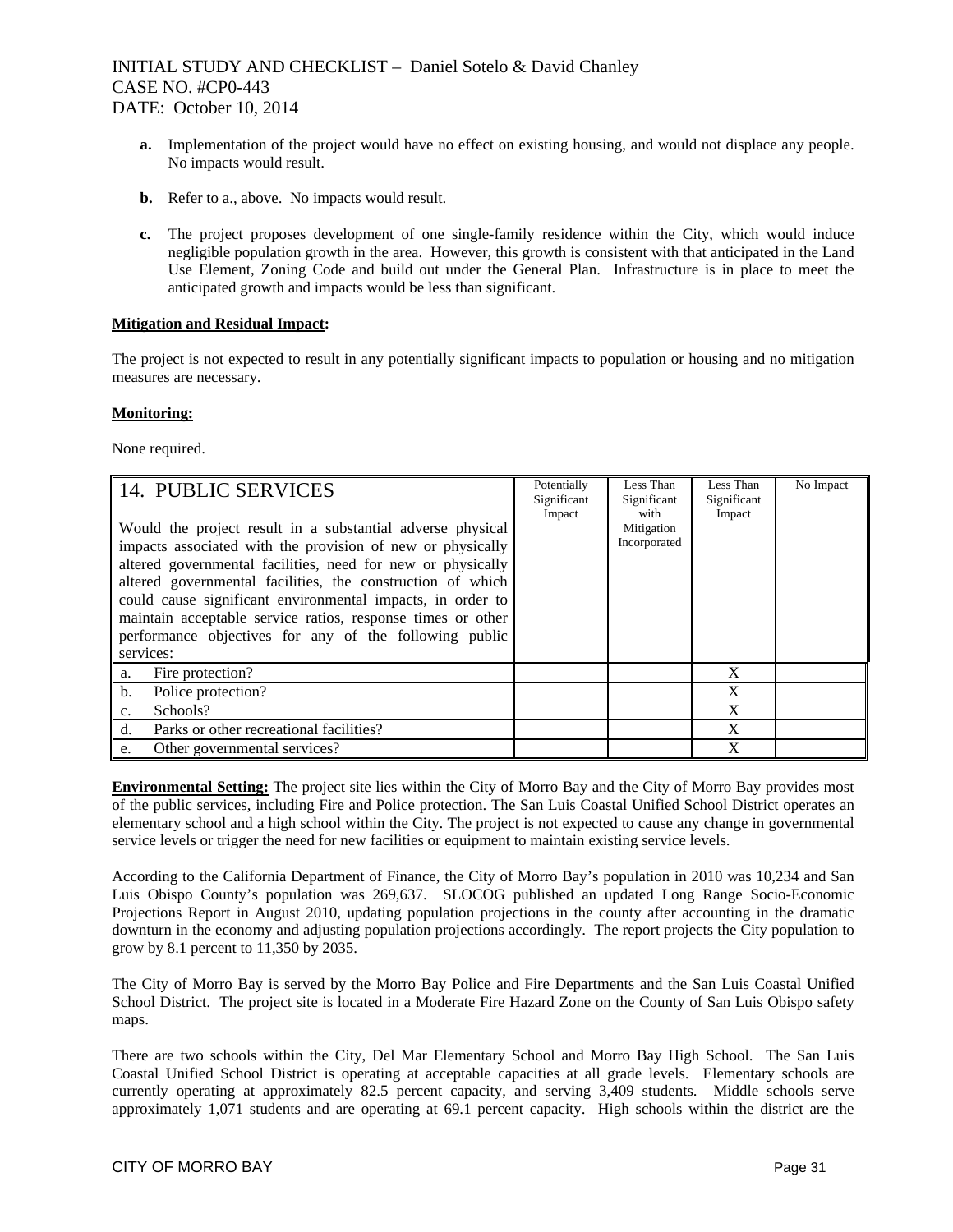closest to reaching their capacity levels, and currently serve approximately 2,493 students at 93.4 percent capacity (County of San Luis Obispo 2013). High school capacity levels have been designated a Level of Severity II, which means enrollment projections are estimated to reach school capacity with five years.

### **Impact Discussion:**

**a.** The proposed project would result in the addition of one residential unit in the City, and may cause a minimal to negligible increase in demand for City services, including fire and police protection.

The project involves residential growth consistent with levels anticipated at build out under the City's General Plan and Zoning Code. The City has capacity and infrastructure in place to facilitate the residential use planned for this area. The project is not located within a moderate fire hazard risk area and is not expected to generate demand on police services above the level generally utilized for surrounding residential uses. The proposed project would not alter the existing services currently provided by the City, and no new or physically altered facilities would be required. The project's incremental effect on existing services would be mitigated through payment of standard development fees. Impacts would be less than significant.

- **b.** Refer to a., above. Impacts would be less than significant.
- **c.** Schools within Morro Bay are currently operating at acceptable levels. With an average household size of 2.1 (calculated by dividing the total City population by total number of housing units), it could be estimated that the development of 1 residential unit could result in the addition of one school aged child to local schools. Schools within the district would be capable of meeting this additional demand. Impacts would be less than significant.
- **d.** Recreational facilities are discussed in Section 15, below. Impacts would be less than significant.
- **e.** The proposed project is not expected to result in any significant adverse impacts on any other governmental services within the City or San Luis Obispo County. Impacts would be less than significant.

#### **Mitigation and Residual Impact:**

The project is not expected to result in any potentially significant impacts to public utilities and therefore no mitigation measures are necessary.

## **Monitoring:** Not applicable.

|                | 15. RECREATION                                                                                                                                                                                     | Potentially<br>Significant | Less Than<br>Significant           | Less Than<br>Significant | No Impact |
|----------------|----------------------------------------------------------------------------------------------------------------------------------------------------------------------------------------------------|----------------------------|------------------------------------|--------------------------|-----------|
|                | Would the project:                                                                                                                                                                                 | Impact                     | with<br>Mitigation<br>Incorporated | Impact                   |           |
| a.             | Increase the use of existing neighborhood and regional<br>parks or other recreational facilities such that<br>substantial physical deterioration of the facility would<br>occur or be accelerated? |                            |                                    | X                        |           |
| $\mathbf{b}$ . | Include recreational facilities or require the construction<br>or expansion of recreational facilities, which might<br>have an adverse physical effect on the environment?                         |                            |                                    | X                        |           |

**Environmental Setting:** A variety of recreational activities including hiking, sightseeing, bird watching, etc. are available within Morro Bay. Within the boundary of Morro Bay City limits, there are over 10 miles of ocean and bay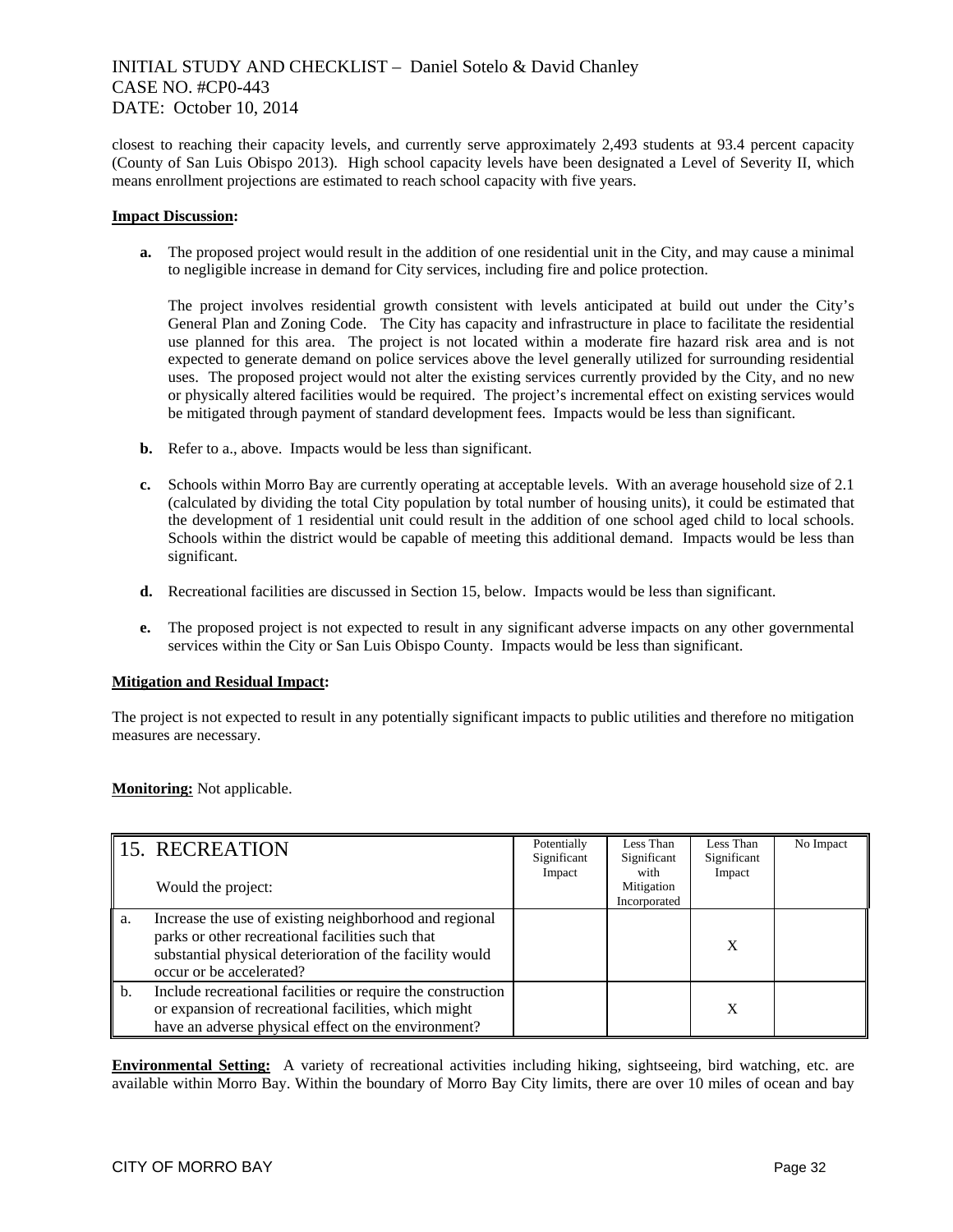front shoreline. Approximately 95% of the shoreline has public lateral access. These walkways provide active recreational activities for visitors and residents.

**Impact Discussion: a-b)** The City of Morro Bay has adequate recreation facilities to accommodate the construction of a single family residence and the associated recreational needs. The Recreation and Parks Department upgrades the facilities as funds become available, therefore the addition of a single family residence will not lead to the substantial physical deterioration of facilities or require additional facilities.

**Mitigation and Residual Impact:** The recreation facilities in Morro Bay will not be substantially impacted by the new single family residence, therefore no mitigation is required.

**Monitoring:** Not applicable.

|                | 16. TRANSPORTATION/CIRCULATION<br>Would the project:                                                                                                                                                                                                                                                                                                                                                                                         |  | Less Than<br>Significant<br>with<br>Mitigation<br>Incorporated | Less Than<br>Significant<br>Impact | No Impact |
|----------------|----------------------------------------------------------------------------------------------------------------------------------------------------------------------------------------------------------------------------------------------------------------------------------------------------------------------------------------------------------------------------------------------------------------------------------------------|--|----------------------------------------------------------------|------------------------------------|-----------|
| a.             | Conflict with an applicable plan, ordinance or policy<br>establishing measures of effectiveness for the<br>performance of the circulation system, taking into<br>account all modes of transportation including mass<br>transit and non-motorized travel and relevant<br>components of the circulation system, including but not<br>limited to intersections, street, highway and freeways,<br>pedestrian and bicycle path, and mass transit? |  |                                                                | X                                  |           |
| $\mathbf{b}$ . | Conflict with an applicable congestion management<br>program, including, but not limited to level of service<br>standards and travel demand measures, or other<br>standards established by the country congestion<br>management agency for designated roads or highways?                                                                                                                                                                     |  |                                                                | X                                  |           |
| c.             | Result in a change in air traffic patterns, including<br>either an increase in traffic levels or a change in<br>location that results in substantial safety risks?                                                                                                                                                                                                                                                                           |  |                                                                |                                    | X         |
| d.             | Substantially increase hazards due to a design feature<br>(e.g. sharp curves or dangerous intersections) or<br>incompatible uses (e.g. farm equipment)?                                                                                                                                                                                                                                                                                      |  |                                                                |                                    | X         |
| e.             | Result in inadequate emergency access?                                                                                                                                                                                                                                                                                                                                                                                                       |  |                                                                | X                                  |           |
| f.             | Conflicts with adopted policies, plans, or programs<br>regarding public transit, bicycle, or pedestrian facilities<br>or otherwise decrease the performance or safety of such<br>facilities?                                                                                                                                                                                                                                                 |  |                                                                |                                    | X         |

**Environmental Setting:** The City of Morro Bay is primarily a residential and commercial community that is bisected by Highway 1, a major regional roadway. Another major roadway is Highway 41, which carries travelers east of the city. The two most used roadways are Highway 1 and Main Street. Most traffic generated in the city is on the local streets.

**Impact Discussion: a., b., d., e., f.,)** The single family residence is proposed in a developed residential neighborhood with existing roads, alternative transit and emergency services with access already in place to service the new residential development. The development of this lot will not require designing new roads or construction of new roads that would increase hazards in the area as the site is already serviced by Island an existing street.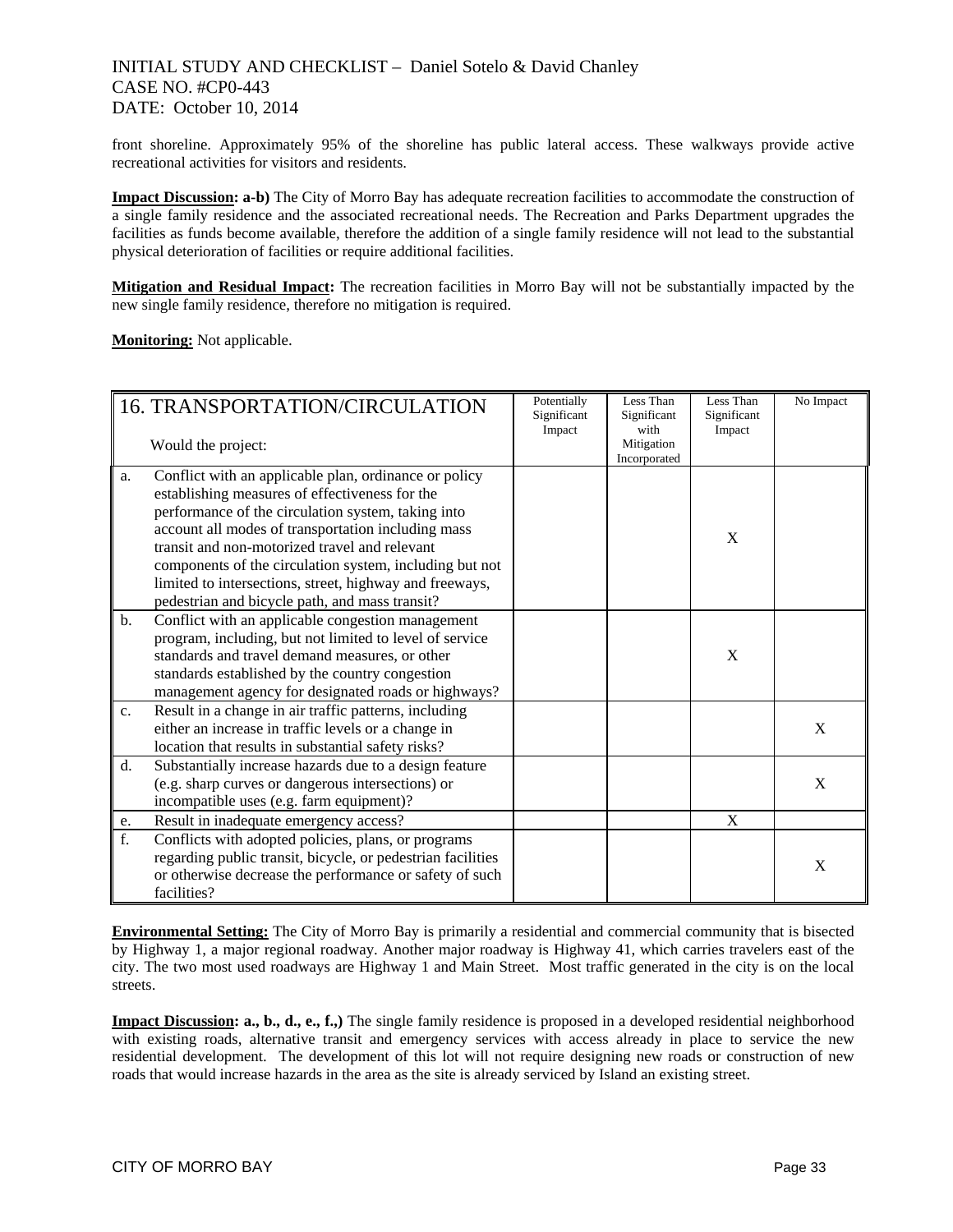**c.)** The City of Morro Bay does not have an airstrip, therefore the project will not result in a change in air traffic patterns, increase traffic levels or change the location.

**Mitigation and Residual Impact:** Transportation and circulation of Morro Bay will not be substantially impacted by the new single family residence, therefore no mitigation is required.

**Monitoring:** Not applicable.

| 17. UTILITIES & SERVICE SYSTEMS<br>Would the project: |                                                                                                                                                                                                                                             | Potentially<br>Significant<br>Impact | Less Than<br>Significant<br>with<br>Mitigation<br>Incorporated | Less Than<br>Significant<br>Impact | No Impact |
|-------------------------------------------------------|---------------------------------------------------------------------------------------------------------------------------------------------------------------------------------------------------------------------------------------------|--------------------------------------|----------------------------------------------------------------|------------------------------------|-----------|
| a.                                                    | Exceed wastewater treatment requirements of the<br>applicable Regional Water Quality Control Board?                                                                                                                                         |                                      |                                                                | X                                  |           |
| b.                                                    | Require or result in the construction of new water or<br>wastewater treatment facilities or expansion of existing<br>facilities, the construction of which could cause<br>significant environmental effects?                                |                                      |                                                                |                                    | X         |
| C <sub>1</sub>                                        | Require or result in the construction of new storm water<br>drainage facilities or expansion of existing facilities, the<br>construction of which could cause significant<br>environmental effects?                                         |                                      |                                                                | X                                  |           |
| d.                                                    | Have sufficient water supplies available to serve the<br>project from existing entitlements and resources, or are<br>new or expanded entitlements needed?                                                                                   |                                      |                                                                | X                                  |           |
| e.                                                    | Result in a determination by the wastewater treatment<br>provider, which serves or may serve the project that it<br>has adequate capacity to serve the project's projected<br>demand in addition to the provider's existing<br>commitments? |                                      |                                                                | X                                  |           |
| f.                                                    | Be served by a landfill with sufficient permitted<br>capacity to accommodate the project's solid waste<br>disposal needs?                                                                                                                   |                                      |                                                                | X                                  |           |
| g.                                                    | Comply with federal, state, and local statutes and<br>regulations related to solid waste?                                                                                                                                                   |                                      |                                                                | X                                  |           |

## **Environmental Setting:**

The City receives water from a variety of sources: groundwater from the Morro Creek and Chorro Creek underflows, converted water through the City's desalination facility, and state water via the Chorro Valley pipeline (refer to Table 3 below). The desalination facility also treats brackish water from the Morro Creek underflow for nitrate removal. The desalination facility provides water when the State Water Project pipeline undergoes annual maintenance. The City has an allocation from the State Water Project, including a drought buffer amount.

Water use in the City has remained relatively steady over the past 10 years (as has the City's population), ranging from 1,317 afy in 2009-2010 at its lowest, to 1,475 afy in 2003-2004 at the highest (refer to Table 4 below).

### **Table 3. City of Morro Bay Water Supply**

| <b>Water Provider</b> | <b>Morro Bay Water Demand</b> |
|-----------------------|-------------------------------|
|                       |                               |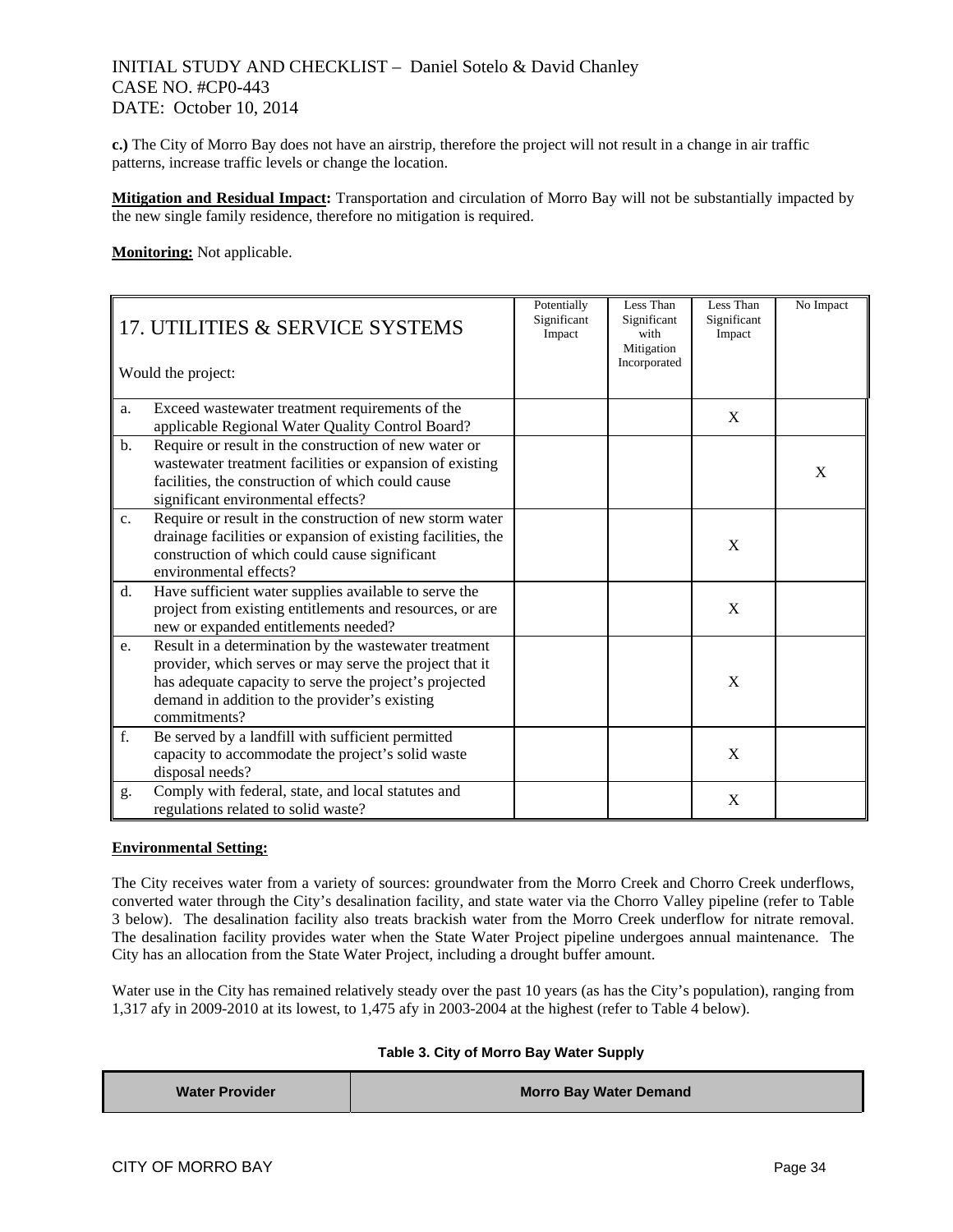|                                                                                                                                                        | <b>Source</b>                  | 2010-2011<br>afy | 2011-2012<br>(afy) |  |  |
|--------------------------------------------------------------------------------------------------------------------------------------------------------|--------------------------------|------------------|--------------------|--|--|
|                                                                                                                                                        | Subsurface flow $-$<br>potable | 87               | 15                 |  |  |
| City of Morro Bay                                                                                                                                      | BWRO subsurface <sup>1</sup>   | $\star$          | 76                 |  |  |
|                                                                                                                                                        | <b>State Water</b><br>1,136    |                  | 1.149              |  |  |
| Source: County of San Luis Obispo, Annual Resource Summary Report 2010-2012<br>* No data received<br><sup>1</sup> BRWO: Brackish Water Reverse Osmosis |                                |                  |                    |  |  |

| 2000-<br>2001 | $2001 -$<br>2002 | $2002 -$<br>2003 | 2003-<br>2004 | 2004-<br>2005 | $2005 -$<br>2006 | 2007- 2008- 2009- 2010-<br>2008 | $\vert$ 2009 2010 2011 |  |
|---------------|------------------|------------------|---------------|---------------|------------------|---------------------------------|------------------------|--|
|               |                  |                  |               |               |                  |                                 |                        |  |

1,372 | 1,417 | 1,437 | 1,423 | 1,475 | 1,400 | 1,384 | 1,420 |1,369 | 1,317 | 1,223 | 1,240

|  | Table 4. City of Morro Bay Total Water Use (acre feet/year) |  |
|--|-------------------------------------------------------------|--|
|--|-------------------------------------------------------------|--|

| *Source: County of San Luis Obispo, Annual Resource Summary Report 2010-2012 |  |  |
|------------------------------------------------------------------------------|--|--|
|                                                                              |  |  |

Based on information provided by the City for preparation of the County Resource Management System's 2010-2012 Annual Resources Summary Report, single-family residential water use in 2012 was approximately 46,316 gallons. The City's water rates are relatively high (the second highest rates in the county), with an average single family unit paying \$66.90 per month.

The City shares a wastewater treatment plant with the Cayucos Sanitary District, located in Morro Bay near the Morro Bay power plant. The wastewater treatment plant currently has one of the few secondary treatment waivers in the state, which allows the plant to dispose of primary-treated sewage through an outfall to the ocean. The waiver is being phased out over the next several years, as the plant is being relocated and upgraded to at least tertiary treatment. At that level of treatment, the wastewater effluent could be recycled to augment the City's water supply.

As of 2012, the City's sewer treatment facility was operating at approximately 56 percent capacity (County of San Luis Obispo 2013). Average daily dry weather flows for 2012 were 1.154 million gallons per day (mgd). The facility's current daily capacity is 2.06 mgd. Wet weather flows are much higher (averaged approximately 2.6 mgd in 2010 and peaked at approximately 6.0 mgd). However, the system has sufficient detention capacity to hold these additional flow amounts and release flows consistent with the 2.06 mgd biological capacity. The City and Cayucos are in the process of relocating/upgrading the facility. Additional information can be found in the Facility Master Plan, and specifically the Facility Master Plan – July 2010 Amendment 2, which are located on the City's website, at http://www.morro-bay.ca.us/index.aspx?NID=352.

The City contracts with Morro Bay Garbage Service to provide residential and commercial garbage, recycling, and green waste collection services for Morro Bay. All of the City's waste is taken to Cold Canyon Landfill. Cold Canyon is located approximately five miles south of the City of San Luis Obispo on State Route 227. Total capacity at the landfill is 10.9 million cubic yards, and the County is currently conducting environmental review for a proposal to expand the existing facility and services. Currently, about 75 percent of the landfill's capacity is filled.

**Impact Discussion: a.-c., e.)** The proposed project is a single family residence on a vacant parcel and will not create substantial new amounts of waste water. The WWTP exceeds the regulatory standards for effluent and the house is not

**1999- 2000**  **2000-**

**2011- 2012**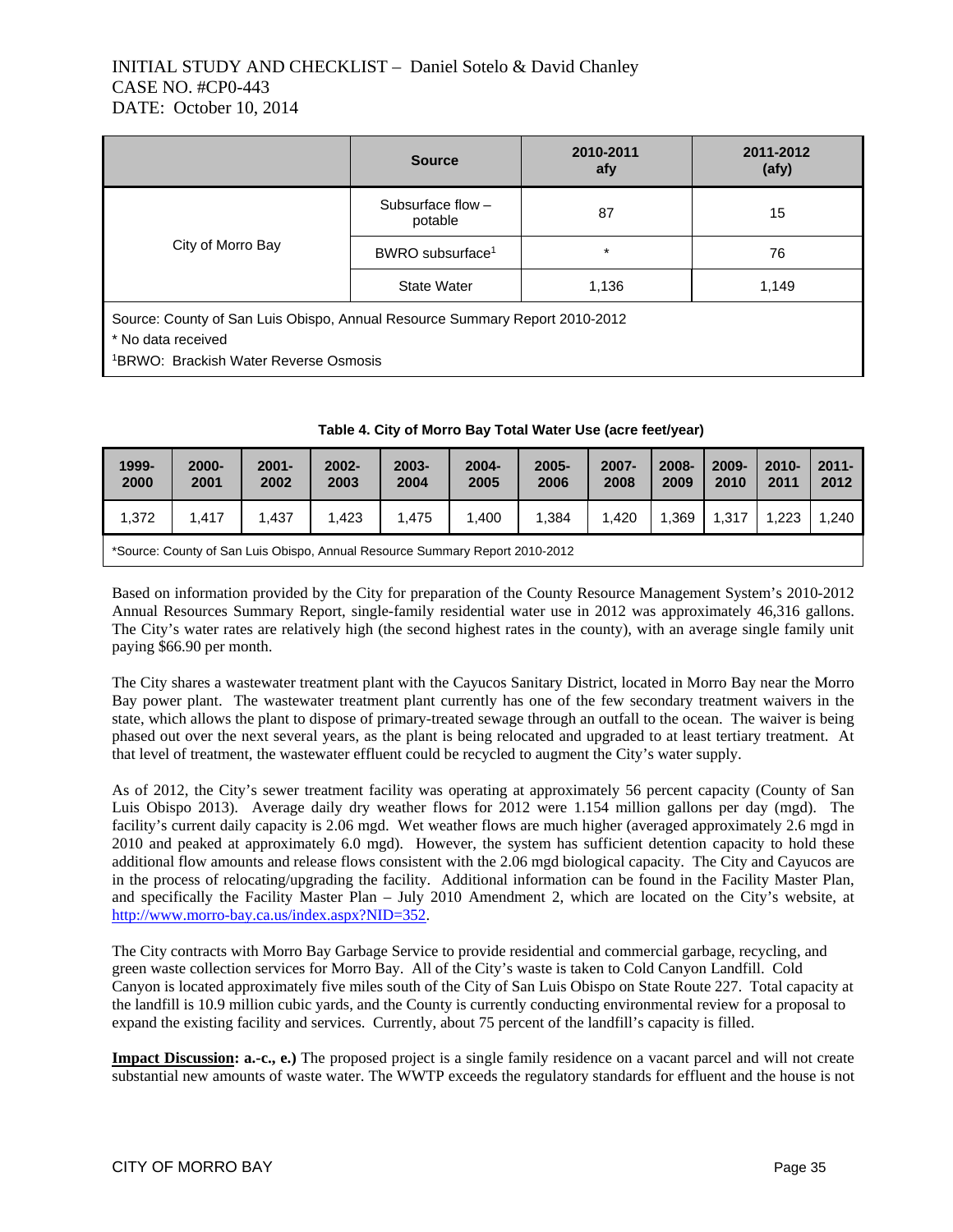a use that would create toxic wastewater that would require additional treatment nor will it exceed wastewater treatment requirements. The current waste water treatment plant has the capacity to accommodate the new house.

**d.)** The City of Morro Bay has adequate water units for a new single family house, as the use is not a water intensive use. The water units are calculated every year and the City has not exceeded the water unit allocation in recent years as the City has limited new development.

**f.-g.)** The landfills in San Luis Obispo County have the capacity to accommodate the solid waste for the proposed new house.

**Mitigation and Residual Impact:** Utilities and service systems will not be substantially impacted by the wastewater and solid waste of the new single family residence, therefore no mitigation is required.

**Monitoring:** Not applicable.

# **IV. INFORMATION SOURCES:**

## **A. City / County / Federal Departments Consulted :**

### **B. General Plan**

| Land Use Element              | <b>Conservation Element</b> |
|-------------------------------|-----------------------------|
| Circulation Element           | Noise Element               |
| Seismic Safety/Safety Element | Local Coastal Plan and Maps |
| Zoning Ordinance              |                             |

## **C. Other Sources of Information**

| X | Field Work / Site Visit               | X | <b>Flood Control Maps</b>                              |
|---|---------------------------------------|---|--------------------------------------------------------|
| X | Calculations                          | X | <b>Zoning Maps</b>                                     |
| X | Project Plans / Description           | X | Soils Maps / Reports                                   |
|   | <b>Traffic Study</b>                  | X | Plant Maps                                             |
| X | Records                               | X | Archeological Maps                                     |
| X | <b>Grading Plans</b>                  | X | Other: County of San Luis Obispo Air Pollution Control |
|   |                                       |   | District, CEQA Air Quality Handbook, adopted           |
|   |                                       |   | December 2012                                          |
| X | Elevations / Architectural Renderings | X | City of Morro Bay Municipal Code and Zoning            |
|   |                                       |   | Ordinance                                              |
| X | Published Geological Maps             | X | City of Morro Bay Local Coastal Plan                   |
| X | Topographic Maps                      | X | City of Morro Bay Stormwater Management Plan, June     |
|   |                                       |   | 2011                                                   |
| X | <b>AG Preserve Maps</b>               |   |                                                        |

## **D. References**

California Department of Conservation, Division of Land Resource Protection. 2013. *Farmland Monitoring and Mapping Program – San Luis Obispo County Important Farmland Map 2010*.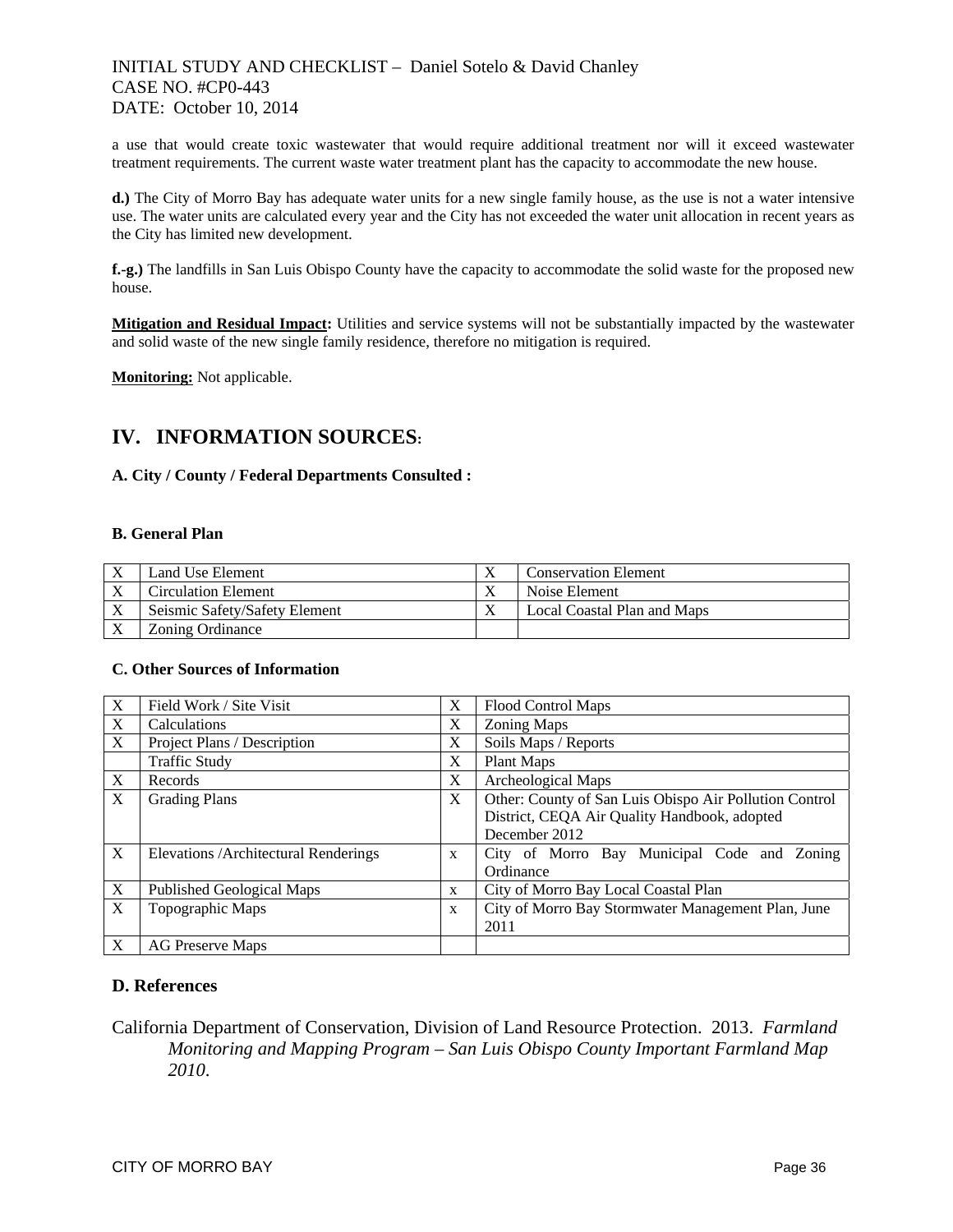California Department of Toxic Substances Control. Envirostar. http://www.envirostor.dtsc.ca.gov/public/. Accessed October 10, 2014.

California Department of Conservation. Hazards Mineral Resources Education Library Publications – http://www.consrv.ca.gov/cgs/minerals/mlc/Pages/index.aspx; Accessed October 10, 2014.

County of San Luis Obispo Air Pollution Control District. 2012. CEQA Air Quality Handbook.

County of San Luis Obispo Air Pollution Control District. 2012. GHG Thresholds for CEQA.

County of San Luis Obispo Air Pollution Control District. 2001. Clean Air Plan.

County of San Luis Obispo. March 12, 2013. Annual Resource Summary Report 2010-2012.

Department of Finance. 2011. Table E-4, Population Estimates, 2001-2010. Available at: http://www.dof.ca.gov/research/demographic/reports/estimates/e-4/2001-10/view.php. Accessed on: September 9, 2014.

Central Coast Information Center, Initial Records Search, August 11, 2014

Terra Verde Environmental Consulting, Biological Resources Assessment, July 2014

Federal Emergency Management Agency (FEMA). November 16, 2012. Flood Insurance Rate Map, San Luis Obispo County, California and Incorporated Areas. Panel 06079C0813G.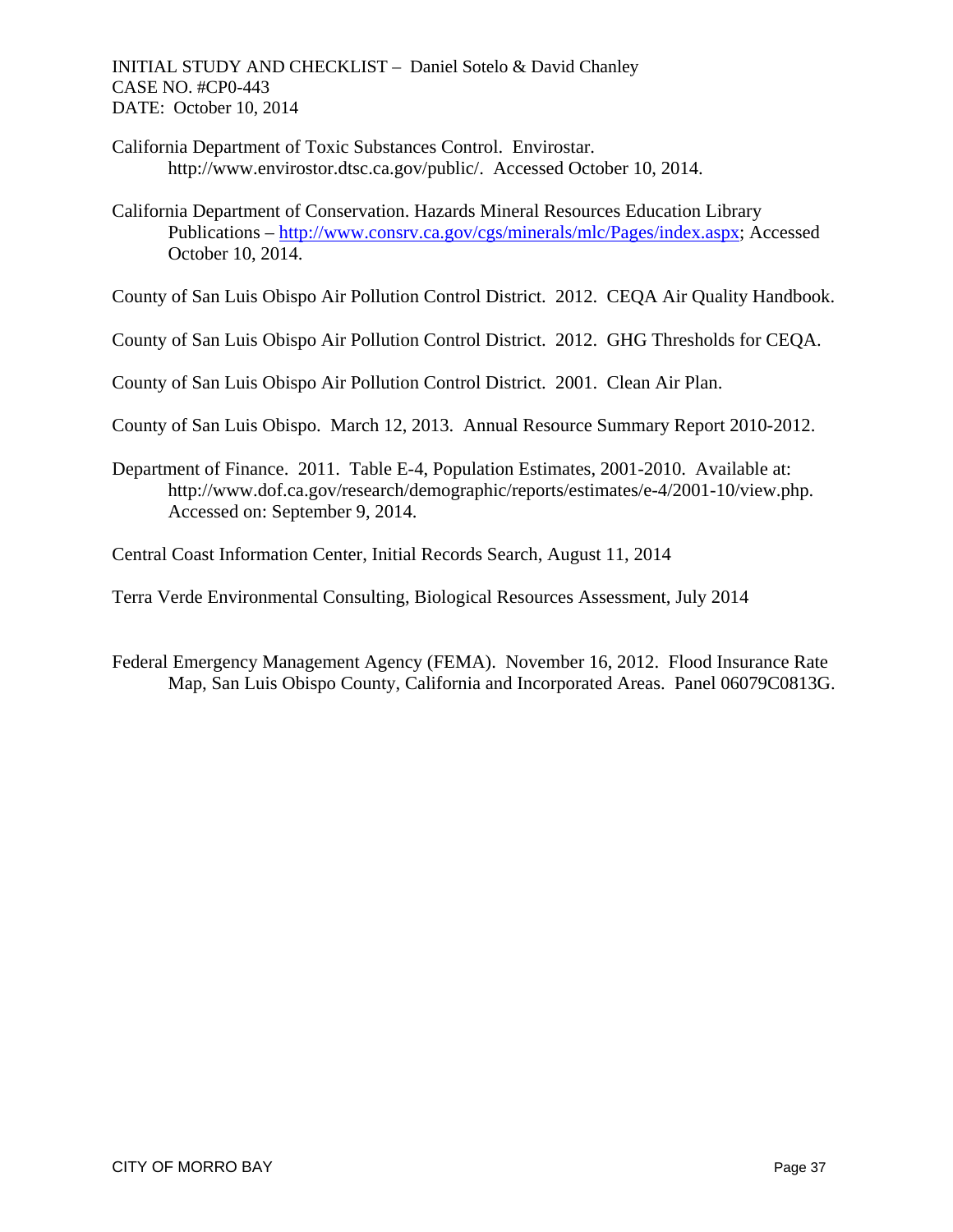# **V. MANDATORY FINDINGS OF SIGNIFICANCE (Section 15065**)

A project may have a significant effect on the environment and thereby require a focused or full environmental impact report to be prepared for the project where any of the following conditions occur (CEQA Sec. 15065):

|                                                           | Potentially        | Less Than                      | Less Than          | No Impact |
|-----------------------------------------------------------|--------------------|--------------------------------|--------------------|-----------|
|                                                           | Significant Impact | Significant with<br>Mitigation | Significant Impact |           |
|                                                           |                    | Incorporated                   |                    |           |
| <b>Potential to degrade:</b> Does the project have the    |                    |                                |                    |           |
| potential to degrade the quality of the environment,      |                    |                                |                    |           |
| substantially reduce the habitat of a fish or wildlife    |                    |                                |                    |           |
| species, cause a fish or wildlife population to drop      |                    | X                              |                    |           |
| below self-sustaining levels, threaten to eliminate a     |                    |                                |                    |           |
| plant or animal community, reduce the number or           |                    |                                |                    |           |
| restrict the range of a rare or endangered plant or       |                    |                                |                    |           |
| animal or eliminate important examples of the major       |                    |                                |                    |           |
| periods of California history or prehistory?              |                    |                                |                    |           |
| <b>Cumulative:</b> Does the project have impacts that are |                    |                                |                    |           |
| individually limited but cumulatively considerable?       |                    |                                |                    |           |
| (Cumulatively considerable means that incremental         |                    |                                | X                  |           |
| effects of a project are considerable when viewed in      |                    |                                |                    |           |
| connection with the effects of past projects, the effects |                    |                                |                    |           |
| of other current projects, and the effects of probable    |                    |                                |                    |           |
| future projects)?                                         |                    |                                |                    |           |
| Substantial adverse: Does the project have                |                    |                                |                    |           |
| environmental effects, which will cause substantial       |                    |                                | X                  |           |
| adverse effects on human beings, either directly or       |                    |                                |                    |           |
| indirectly?                                               |                    |                                |                    |           |

## **Impact Discussion:**

*Potential to Degrade.* The proposed project would not substantially degrade or threaten the quality of the environment, habitat or populations of any fish or wildlife species, or important examples of California history or prehistory. Potential adverse effects to the environment associated with development of the project include impacts to Air Quality, Biological Resource and Hazards and Materials, . Mitigation measures have been proposed to mitigate for potential impacts. Refer to Sections 3 (Air Quality), 4 (Biological Resources) and 8 (Hazards and Materials) for additional information.

*Cumulative.* Project-specific impacts, when considered along with, or in combination with, other impacts, do not rise to a level of significance. Project impacts are limited and no substantial cumulative impacts resulting from other projects were identified.

*Substantial Adverse.* The project does not have environmental effects that could cause substantial adverse effects on human beings, either directly or indirectly. Project impacts are limited and standard mitigation measures would be incorporated that would reduce any potential impacts to a less than significant level.

# **VI. DETERMINATION**

On the basis of this initial evaluation:

The Public Services Director has found that the proposed project COULD NOT have a significant effect on the environment, and a **NEGATIVE DECLARATION** will be prepared.

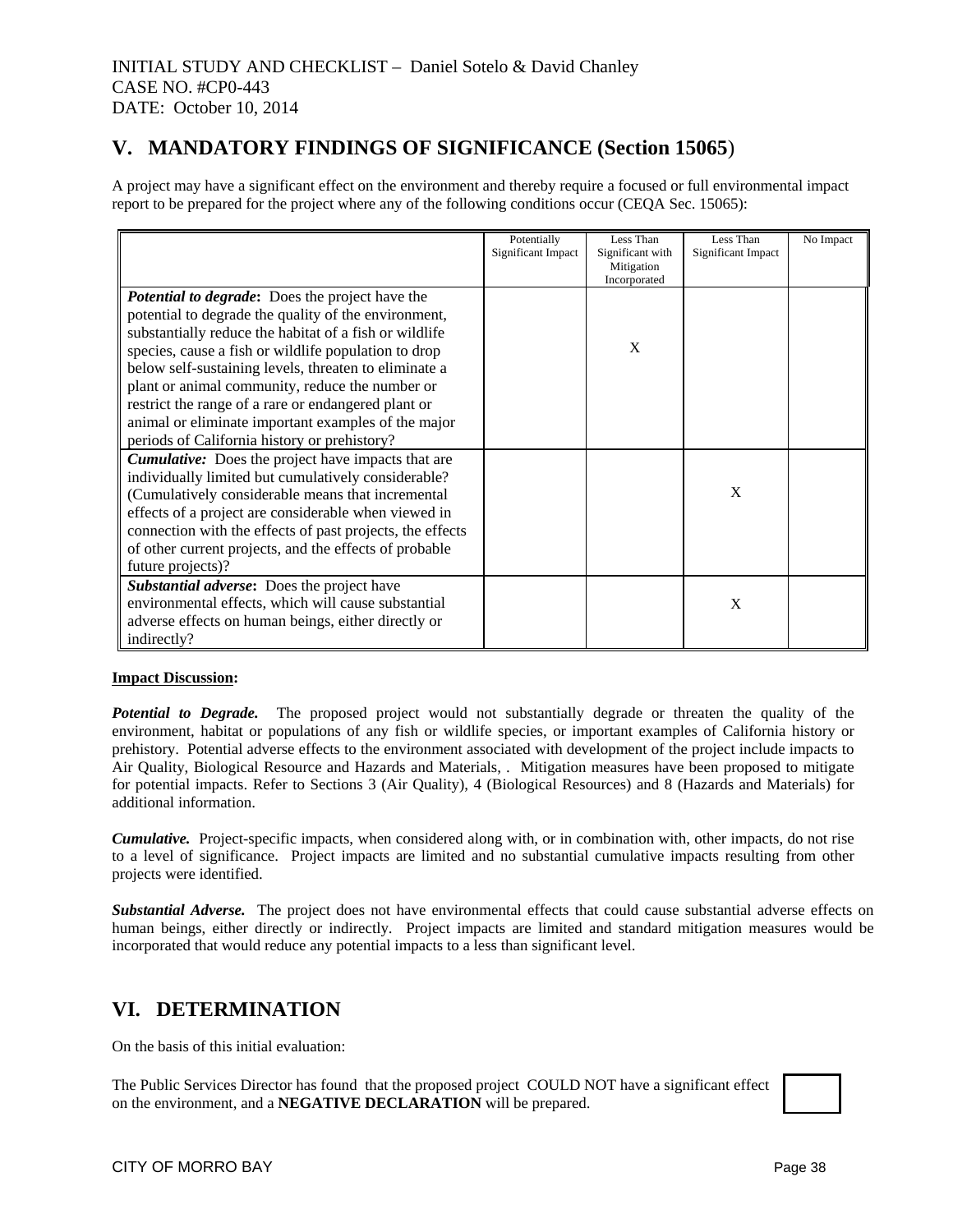The Public Services Director has found that although the proposed project could have a significant effect on the environment, there will not be a significant effect in this case because revisions in the project have been made by or agreed to by the project proponent. **A MITIGATED NEGATIVE DECLARATION** will be prepared.



significant effect on the environment, and a **FOCUSED ENVIRONMENTAL IMPACT REPORT** is required.

The Public Services Director has found that the proposed project MAY have limited and specific

The Public Services Director has found that the proposed project MAY have a significant effect on the environment, and an **ENVIRONMENTAL IMPACT REPORT** is required.

| X<br>With Public Hearing                                        |                               | Without Public Hearing |                                        |  |
|-----------------------------------------------------------------|-------------------------------|------------------------|----------------------------------------|--|
| <b>Previous Document:</b>                                       | n/a                           |                        |                                        |  |
| <b>Project Evaluator:</b>                                       | Scot Graham, Planning Manager |                        |                                        |  |
|                                                                 |                               |                        |                                        |  |
| Signature                                                       |                               |                        | October 10, 2014<br>Initial Study Date |  |
| Scot Graham<br><b>Printed Name</b>                              |                               |                        |                                        |  |
| On behalf of Scot Graham, Planning Manager<br>City of Morro Bay |                               |                        |                                        |  |

Lead Agency

l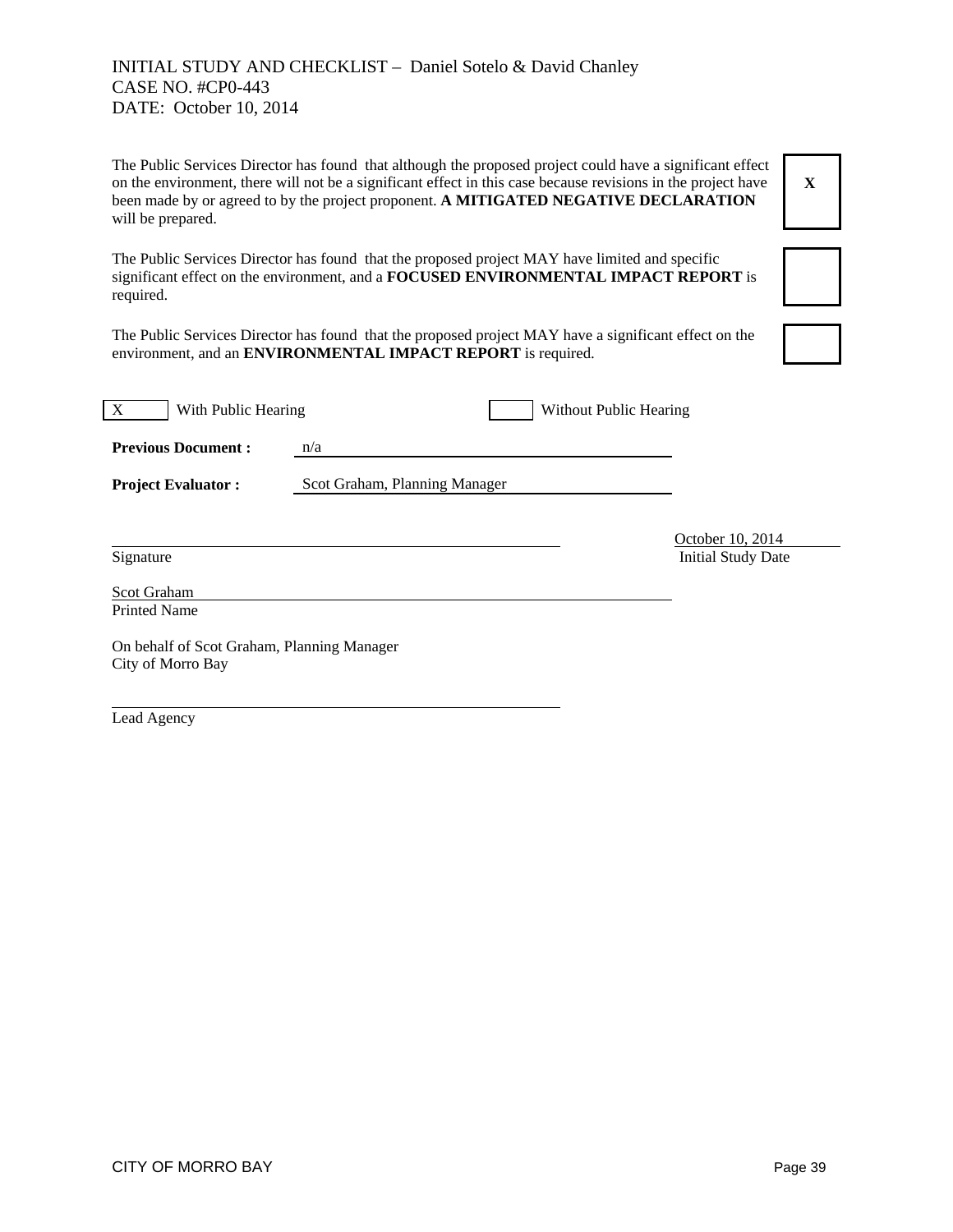# **VII. ATTACHMENTS**

## **Attachment "A"**

# **SUMMARY OF REQUIRED MITIGATION MEASURES**

#### **AIR QUALITY**

#### **AQ Impact 1 Construction activities associated with development of the proposed project would result in short-term emissions of DPM, potentially affecting sensitive receptors.**

*AQ/mm-1 Prior to issuance of grading and construction permits, the applicant shall submit plans including the following notes, and shall comply with the following standard mitigation measures for reducing diesel particulate matter (DPM) emissions from construction equipment:* 

*a) Maintain all construction equipment in proper tune according to manufacturer's specifications;* 

*b) Fuel all off-road and portable diesel powered equipment with ARB certified motor vehicle diesel fuel (non-taxed version suitable for use off-road);* 

*c) Use diesel construction equipment meeting ARB's Tier 2 certified engines or cleaner off-road heavy-duty diesel engines, and comply with the State off-Road Regulation;* 

*d) Use on-road heavy-duty trucks that meet the ARB's 2007 or cleaner certification standard for onroad heavy-duty diesel engines, and comply with the State On-Road Regulation;* 

*e) Construction or trucking companies with fleets that that do not have engines in their fleet that meet the engine standards identified in the above two measures (e.g. captive or NOx exempt area fleets) may be eligible by proving alternative compliance;* 

*f) All on and off-road diesel equipment shall not idle for more than 5 minutes. Signs shall be posted in the designated queuing areas and or job sites to remind drivers and operators of the 5-minute idling limit;* 

*g) Excessive diesel idling within 1,000 feet of sensitive receptors is not permitted;* 

*h) Electrify equipment when feasible;* 

*i) Substitute gasoline-powered in place of diesel-powered equipment, where feasible; and,* 

*j) Use alternatively fueled construction equipment on-site where feasible, such as compressed natural gas (CNG), liquefied natural gas (LNG), propane or biodiesel.* 

#### With implementation of these measures, air quality impacts would be less than significant.

#### **Monitoring:**

Copies of regulatory forms will be submitted to the APCD for review and approval, consistent with existing regulations. The applicant is required to submit approval documentation from APCD to the City Environmental Coordinator/Planning Manager. Monitoring or inspection shall occur as necessary to ensure all construction activities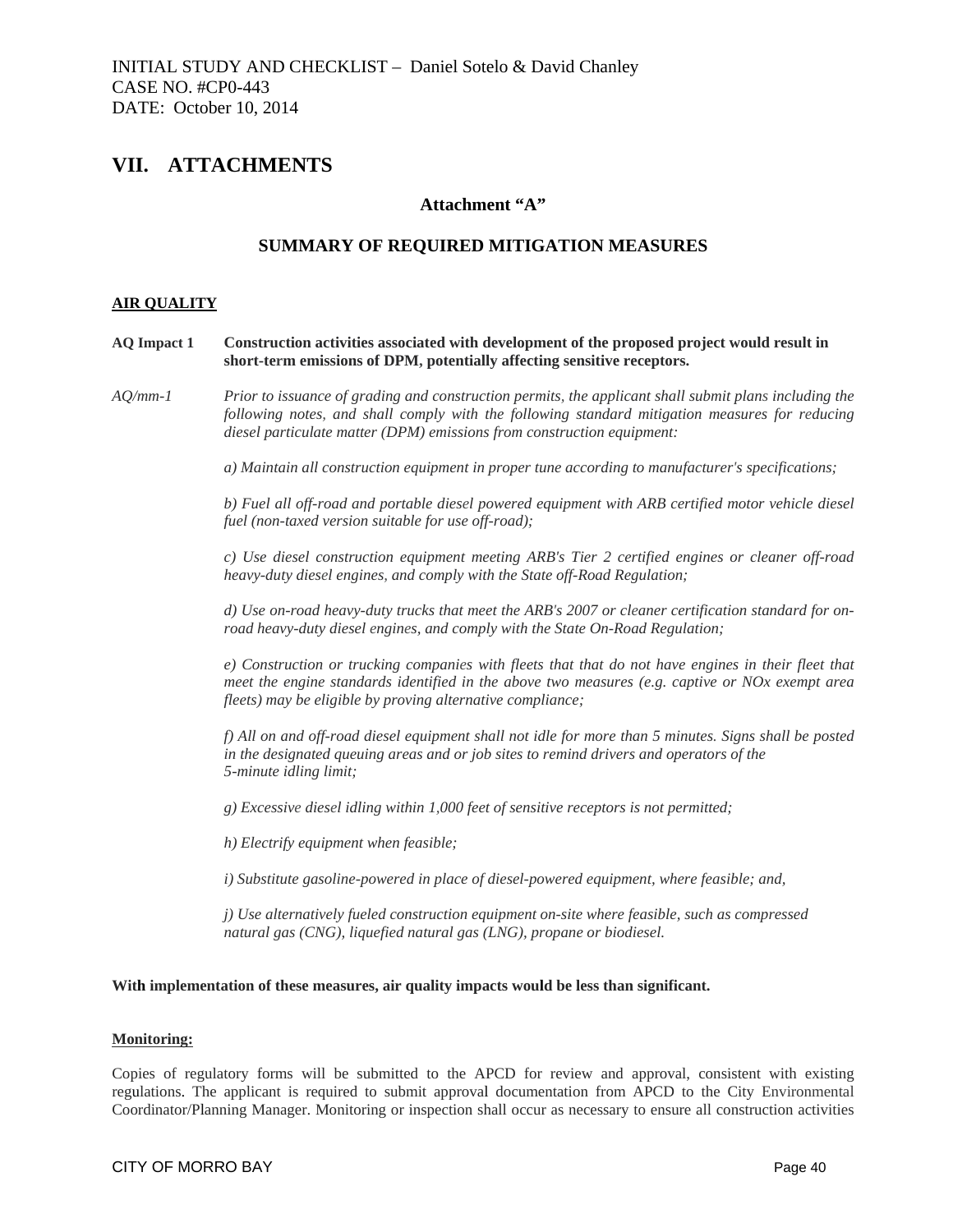are conducted in compliance with the above measures. Measures also require that a person be appointed to monitor the fugitive dust emissions and enhance the implementation of the measures as necessary to minimize dust complaints, reduce visible emissions below 20 percent opacity, and to prevent transport of dust off-site. All potential violations, remediation actions, and correspondence with APCD will be documented and on file with the City Environmental Coordinator.

#### **AQ Impact 2 Construction activities associated with development of the proposed project could generate dust that could be a nuisance to adjacent sensitive receptors.**

- AQ/mm-2*Prior to issuance of grading and construction permits, the applicant shall include the following notes on applicable grading and construction plans, and shall comply with the following standard mitigation measures for reducing fugitive dust emissions such that they do not exceed the APCD's 20 percent opacity limit (APCD Rule 401) and do not impact off-site areas prompting nuisance violations (APCD Rule 402) as follows:* 
	- *b) Reduce the amount of disturbed area where possible;*

*b) Use of water trucks or sprinkler systems in sufficient quantities to prevent airborne dust from leaving the site. Increased watering frequency would be required whenever wind speeds exceed 15 mph. Reclaimed (non-potable) water should be used whenever possible;* 

*c) All dirt stockpile areas should be sprayed daily as needed;* 

*d) Permanent dust control measures identified in the approved project revegetation and landscape plans should be implemented as soon as possible, following completion of any soil disturbing activities;* 

*e) Exposed ground areas that are planned to be reworked at dates greater than one month after initial grading should be sown with a fast germinating, non-invasive, grass seed and watered until vegetation is established;* 

*f) All disturbed soil areas not subject to revegetation should be stabilized using approved chemical soil binders, jute netting, or other methods approved in advance by the APCD;* 

*g) All roadways, driveways, sidewalks, etc. to be paved should be completed as soon as possible. In addition, building pads should be laid as soon as possible after grading unless seeding or soil binders are used.* 

*h) Vehicle speed for all construction vehicles shall not exceed 15 mph on any unpaved surface at the construction site;* 

*i) All trucks hauling dirt, sand, soil, or other loose materials are to be covered or should maintain at least two feet of freeboard (minimum vertical distance between top of load and top of trailer) in accordance with California Vehicle Code Section 23114;* 

*j) Install wheel washers where vehicles enter and exit unpaved roads onto streets, or wash off trucks and equipment leaving the site;* 

*k) Sweep streets at the end of each day if visible soil material is carried onto adjacent paved roads. Water sweepers with reclaimed water should be used where feasible;* 

*l) All PM10 mitigation measures required shall be shown on grading and building plans; and m) The contractor or builder shall designate a person or persons to monitor the fugitive dust emissions and enhance the implementation of the measures as necessary to minimize dust*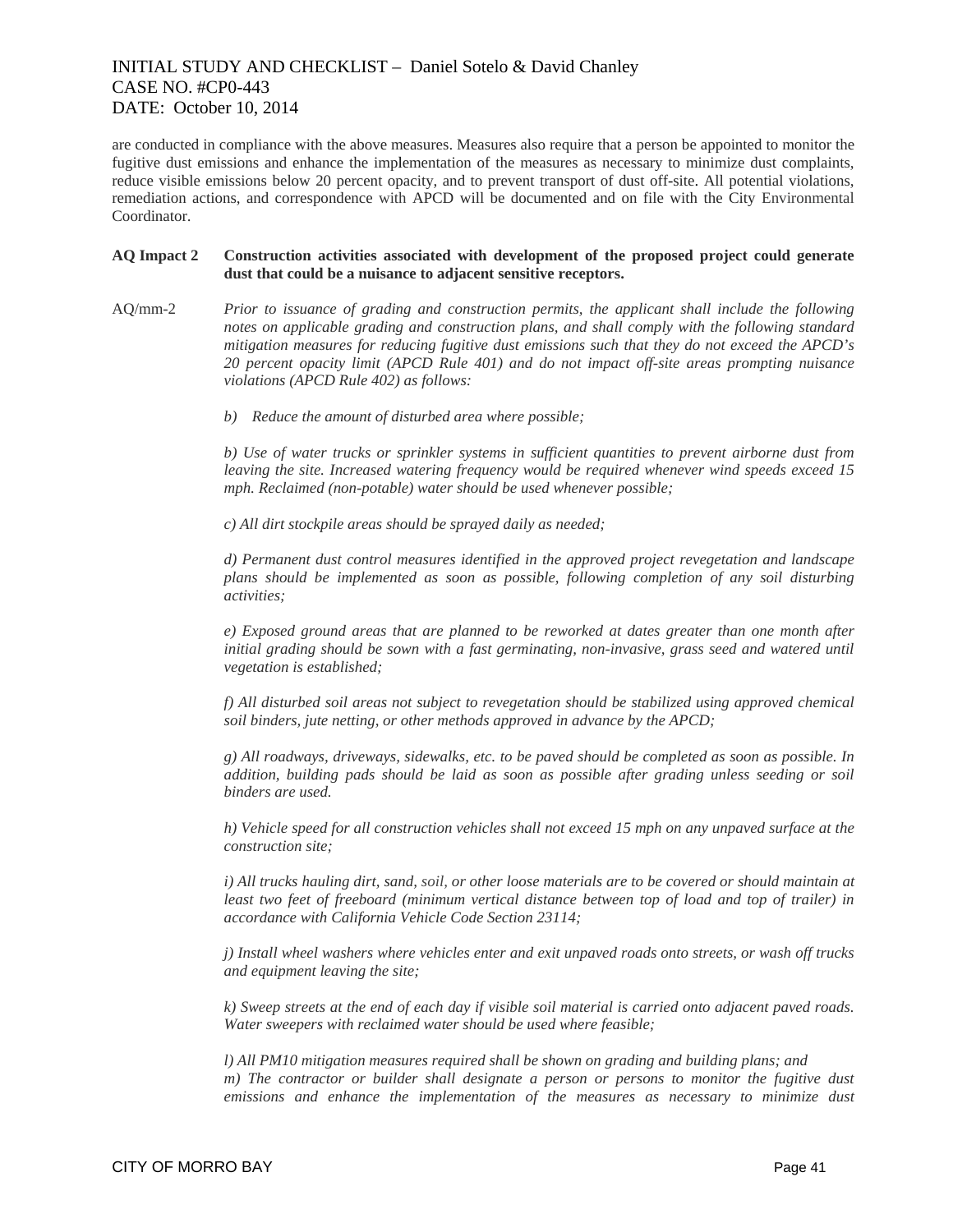*complaints, reduce visible emissions below 20 percent opacity, and to prevent transport of dust offsite. Their duties shall include holidays and weekend periods when work may not be in progress. The name and telephone number of such persons shall be provided to the APCD Compliance Division prior to the start of any grading, earthwork or demolition.* 

### **AQ Impact 3 Construction activities associated with development of the proposed project could generate dust that could be a nuisance to adjacent sensitive receptors.**

*AQ/mm-3 Prior to issuance of a grading permit, the applicant shall submit a geologic evaluation that determines if naturally occurring asbestos (NOA) is present within the area that will be disturbed. If NOA is not present, an exemption request shall be filed with the District. If NOA is found at the site, the applicant shall comply with all requirements outlined in the Asbestos ATCM This may include development of an Asbestos Dust Mitigation Plan and an Asbestos Health and Safety Program for approval by the APCD.* 

With implementation of these measures, air quality impacts would be less than significant.

#### **Monitoring:**

Copies of regulatory forms will be submitted to the APCD for review and approval, consistent with existing regulations. The applicant is required to submit approval documentation from APCD to the City Environmental Coordinator/Planning Manager. Monitoring or inspection shall occur as necessary to ensure all construction activities are conducted in compliance with the above measures. Measures also require that a person be appointed to monitor the fugitive dust emissions and enhance the implementation of the measures as necessary to minimize dust complaints, reduce visible emissions below 20 percent opacity, and to prevent transport of dust off-site. All potential violations, remediation actions, and correspondence with APCD will be documented and on file with the City Environmental Coordinator.

## **BIOLOGICAL RESOURCES**

- **BIO Impact 1 Sensitive wildlife.** The project could result in direct and/or indirect impacts to special-status wildlife species described above if present during construction. Likewise, elevated noise levels, increased traffic and human activity and construction related disturbance could result in indirect impacts to these species.
- *BIO/mm-1 A preconstruction wildlife survey shall be conducted by a qualified biologist within one week of the initiation of construction activities in all areas of suitable habitat for special-status wildlife species (e.g. CRLF, western pond turtle, etc.). If any sensitive species are observed during the survey, the applicant shall consult with the City and/or appropriate resource agencies prior to any work occurring on site.*
- **BIO Impact 2 Nesting Birds.** The project has the potential to impact migratory nesting birds of construction activities occur during the typical nesting season (February 1 to September 15). Activities associated with the project could impact nesting birds if their nests are located within or near the work area.
- *BIO/mm-2 To protect sensitive bird species and those species protected by the MBTA, the applicant shall avoid vegetation clearing and earth disturbance during the typical nesting season. If avoiding construction during this season is deemed infeasible, a qualified biologist shall survey a 250 foot buffer around the project site within one week prior to construction activity beginning on site. If nesting birds are identified during the survey, they shall be avoided until they have successfully fledged. A buffer zone of 50 fee will be placed around all non-sensitive, passerine species and a 250 buffer will be implemented for raptor species and all activity will remain outside of that buffer until the applicant's biologist has determined that the young have fledged.*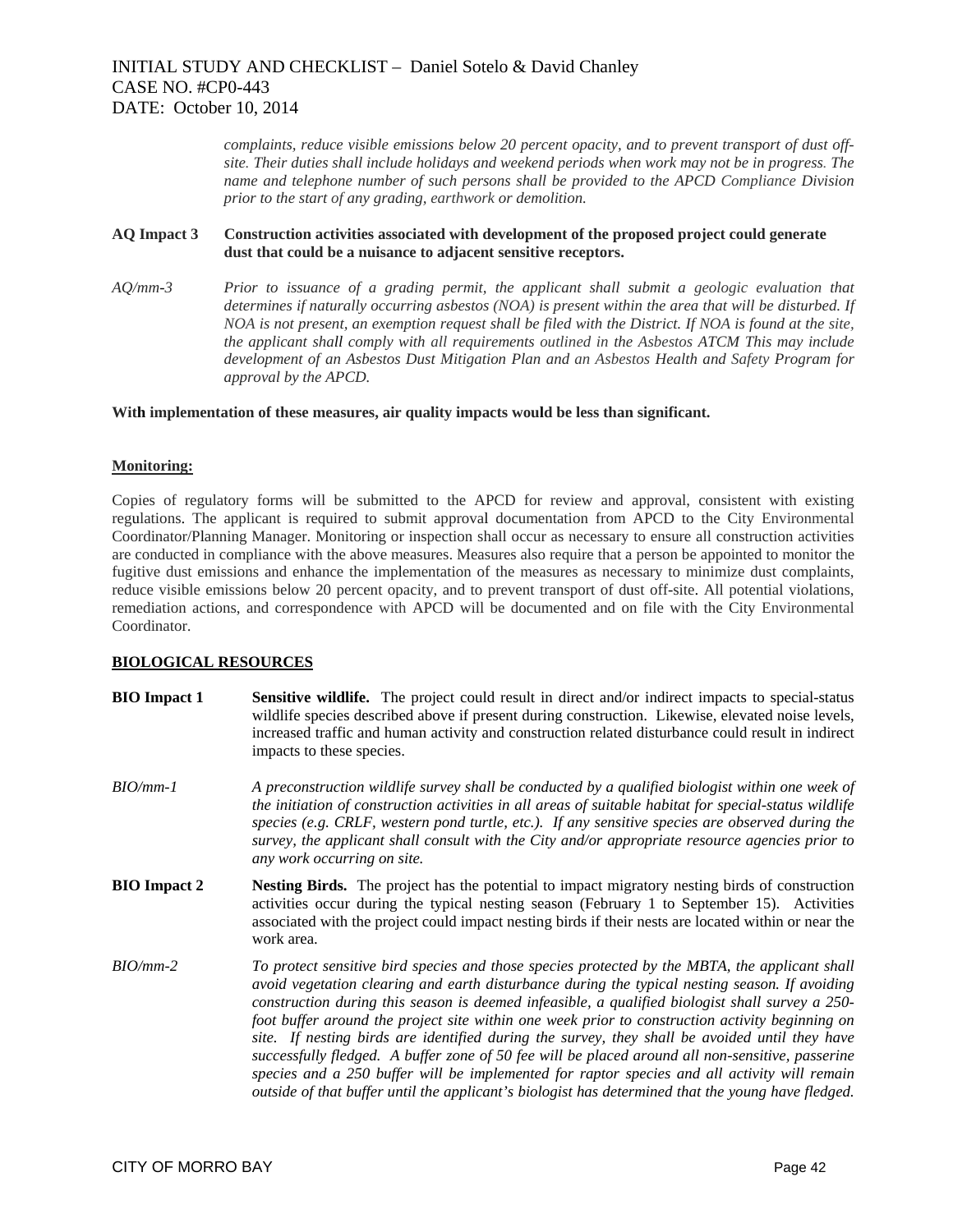*If special-status bird species are identified, no work will begin until an appropriate buffer is determined via consultation with the local CDFW biologist and/or the USFWS.* 

**BIO Impact 3 Jurisdictional Features.** The proposed project is not expected to impact aquatic or wetland habitat off site. There is a 50 foot buffer proposed and the project has been designed to drain away from the creek to Island Street. With drainage directed away from the creek and inclusion of the 50 foot buffer, long term impacts are not anticipated.

> Short term indirect impacts to the drainage feature may result from machinery and equipment disturbance nearby**.**

- *BIO/mm-3 To minimize indirect impacts to the creek, construction activities shall occur only during dry conditions. For temporary stabilization, erosion and sediment control and best management practices (BMPs) shall be implemented to prevent potential erosion and sedimentation into the creek during construction. Acceptable stabilization methods include the use of weed free, nature fiber (i.e. non-monofilament) fiber rolls, jute or coir netting, and/or other industry standard BMPs. All BMPs shall be installed and maintained for the duration of the project. Any revegetation or landscaping along the edge of the riparian corridor shall incorporate native species, as outlined in the LCP.*
- *BIO/mm-4 The following general measures to minimize impact to sensitive resources are recommended:* 
	- *5. Prior to grading or earthwork, an environmental awareness orientation shall be provided to construction personnel by a qualified biologist. The orientation shall familiarize workers with the sensitive environmental resources with potential to occur on site and in nearby Alva Paul Creek.*
	- *6. The use of heavy equipment and vehicles shall be limited to the proposed development area and defined staging areas/access points. The boundaries of the work area shall be clearly defined and marked with visible flagging and/or fencing. No work shall occur outside these limits.*
	- *7. All equipment and materials shall be stored away from the creek riparian corridor at the end of each working day, and secondary containment shall be used to prevent leaks and spills of potential contaminants from entering the creek.*
	- *8. During construction, washing of concrete, paint, or equipment and refueling and maintenance of equipment shall occur only in designated areas a minimum of 50 feet from the creek. Sandbags and/or sorbent pads shall be available to prevent water and/or spilled fuel from entering the drainage. In addition, all equipment and materials shall be stored/stockpiled away from the drainage. Construction equipment shall be inspected by the operator on a daily basis to ensure that equipment in in good working order and no fuel or lubricant lease are present.*

#### **After implementation of these measures, impacts would be less than significant.**

#### **Monitoring:**

The City shall verify required elements on plans and compliance in the field. The City shall review and approve plans and monitoring reports.

The applicant shall provide signed contracts for all monitoring and orientation work, prior to issuance of a building permit.